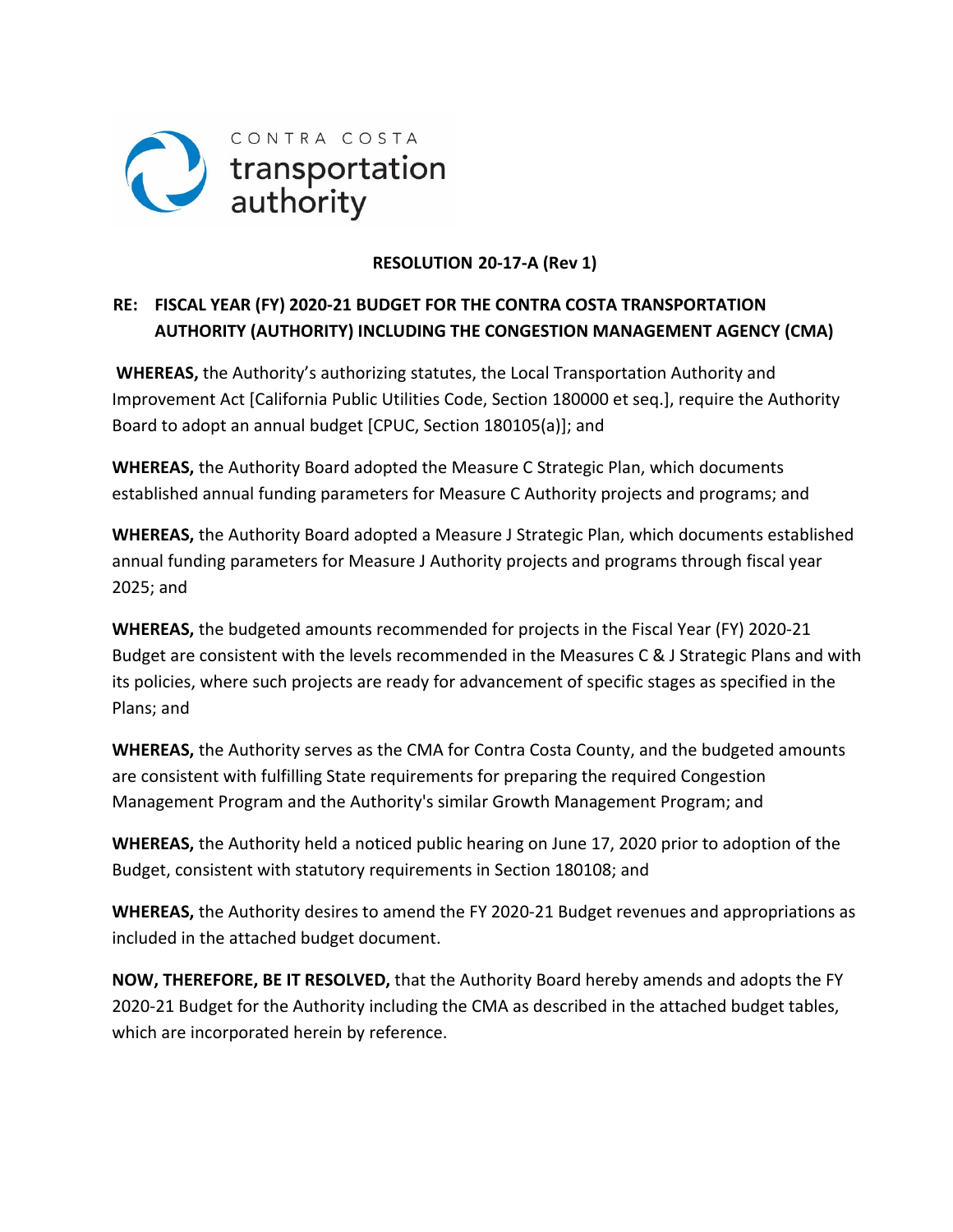*Resolution 20‐17‐A (Rev 1) March 17, 2021 Page 2 of 2*

This resolution was entered into at a meeting of the Contra Costa Transportation Authority Board held March 17, 2021 in Walnut Creek, California by the following vote:

AYES: Chair Gerringer, Vice Chair Kelley, and Commissioners Arnerich, Butt, Glover, Haskew, Hudson, Mitchoff, Noack, Thorpe, and White

NOES: None ABSENT: None ABSTAIN: None

\_\_\_\_\_\_\_\_\_\_\_\_\_\_\_\_\_\_\_\_\_\_\_\_\_\_\_\_\_\_\_\_\_\_ on 2021-03-18 18:07:50 GMT E-SIGNED by Taresa Gerringer

Teresa Gerringer, Chair

Attest: Allen Contract Contract Contract Contract Contract Contract Contract Contract Contract Contract Contract Contract Contract Contract Contract Contract Contract Contract Contract Contract Contract Contract Contract C E-SIGNED by Tarienne Grover<br>ON 2021008 19:223:54 GMT

Tarienne Grover, Clerk of the Board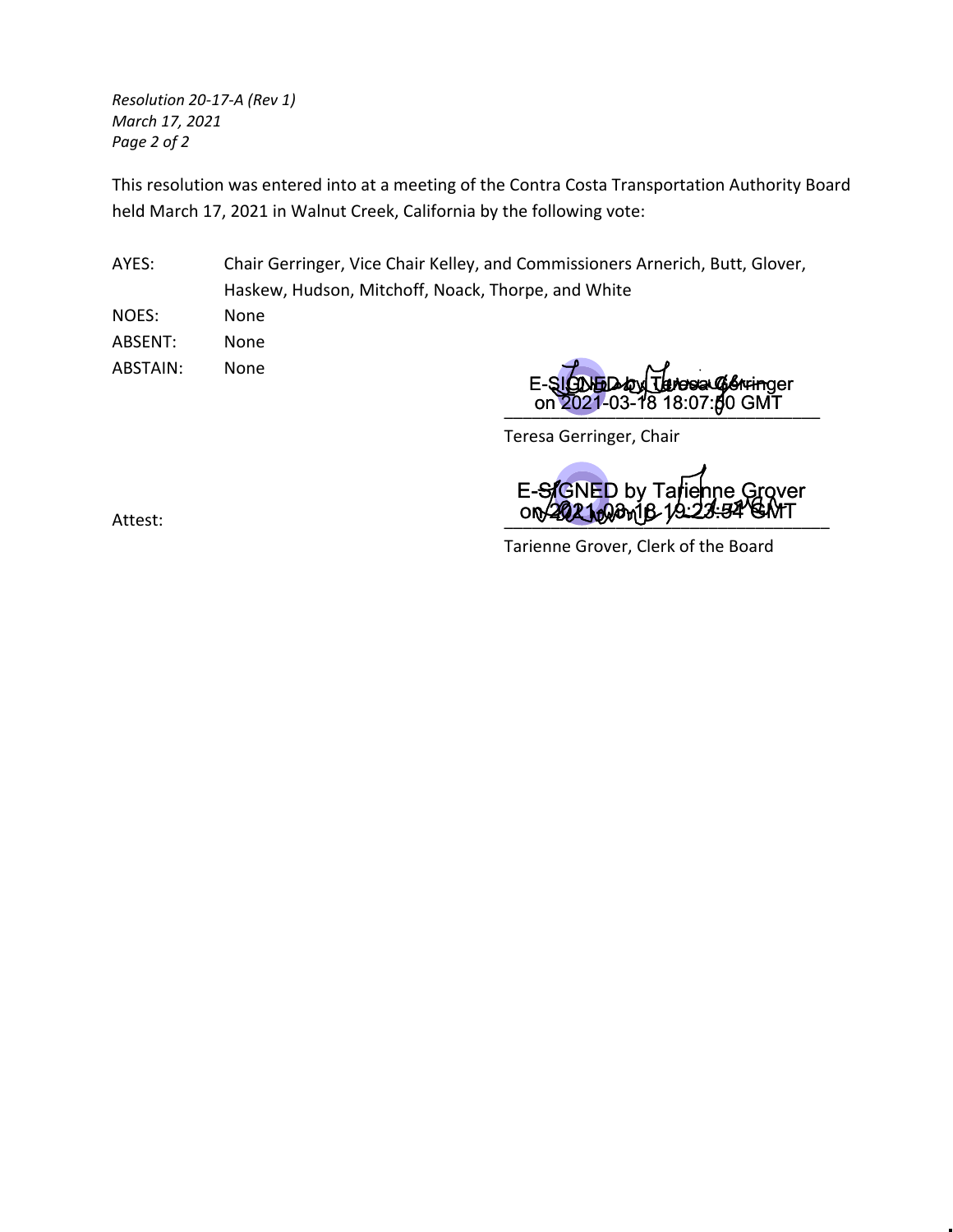

# *Administration and Projects Committee STAFF REPORT*

**Meeting Date:** March 04, 2021

| <b>Subject</b>                                      | Approval of Fiscal Year (FY) 2020-21 Midyear Budget for the<br><b>Authority and Congestion Management Agency (CMA)</b>                                                                                                                                                                                                                                                                                                                                                                         |
|-----------------------------------------------------|------------------------------------------------------------------------------------------------------------------------------------------------------------------------------------------------------------------------------------------------------------------------------------------------------------------------------------------------------------------------------------------------------------------------------------------------------------------------------------------------|
| <b>Summary of Issues</b>                            | The Authority annually approves a midyear budget to adjust<br>estimates in the original budget as-needed to accomplish<br>goals through the end of the fiscal year. Overall, the midyear<br>budget proposes a reduction in the Authority's budget from<br>\$205.2 million to \$182.2 million, a decrease of \$23 million. The<br>adjustments are largely due to revised project schedules and<br>the timing difference between expenditures and related<br>reimbursements from other agencies. |
| <b>Recommendations</b>                              | Staff seeks approval of Resolution 20-17-A (Rev 1), which will<br>update changes to the FY 2020-21 budget.                                                                                                                                                                                                                                                                                                                                                                                     |
| <b>Staff Contact</b>                                | <b>Brian Kelleher</b>                                                                                                                                                                                                                                                                                                                                                                                                                                                                          |
| <b>Financial Implications</b>                       | Summarized below.                                                                                                                                                                                                                                                                                                                                                                                                                                                                              |
| <b>Options</b>                                      | N/A                                                                                                                                                                                                                                                                                                                                                                                                                                                                                            |
| <b>Attachments (See APC</b><br>Packet dated 3/4/21) | A. Resolution 20-17-A (Rev 1)<br>B. FY 2020-21 Midyear Budget, Exhibits 1 through 9                                                                                                                                                                                                                                                                                                                                                                                                            |
| <b>Changes from Committee</b>                       | None                                                                                                                                                                                                                                                                                                                                                                                                                                                                                           |

# **Background**

The Authority's adopted budget is a fiscal plan of revenues and expenditures for FY 2020-21. The budget includes the annual operating costs for programs, project management,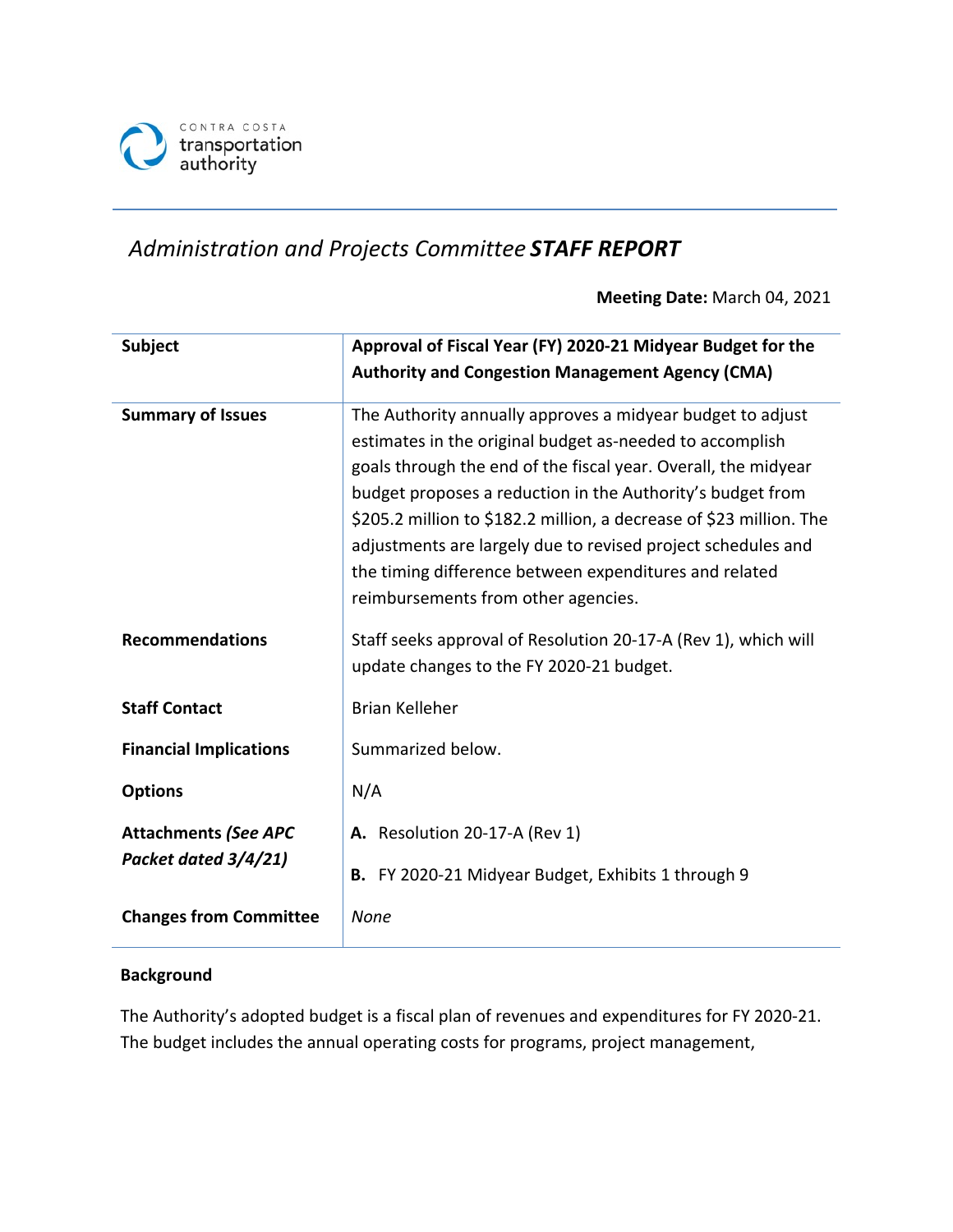administrative functions, as well as regional planning, congestion management, and transportation demand management activities. Annual capital project costs are included in the budget consistent with the adopted Measure C and Measure J Strategic Plans.

Below is a summary of the FY 2020-21 adopted budget and the proposed midyear budget, including revenues, expenditures and other financing sources. The difference between revenues and expenditures are funded from other sources. The category of other sources includes Measure C and Measure J revenues from prior fiscal years earmarked specifically for projects and programs in the current fiscal year.

|                               | Original      | <b>Proposed - MY</b> |                  |
|-------------------------------|---------------|----------------------|------------------|
| Sources:                      | FY 2020-21    | FY 2020-21           | Change           |
| Sales Tax Revenues            | \$76,500,000  | \$95,000,000         | \$18,500,000     |
| <b>Federal Revenues</b>       | \$7,943,000   | \$6,208,000          | \$(1,735,000)    |
| <b>State Revenues</b>         | \$45,380,000  | \$37,506,389         | \$(7,873,611)    |
| Local Revenues                | \$25,315,374  | \$27,450,216         | \$2,134,842      |
| Investment/Other Income       | \$1,772,000   | \$838,500            | \$(933,500)      |
| <b>Other Sources</b>          | \$48,313,109  | \$15,223,375         | \$(33,089,734)   |
| <b>Total Sources</b>          | \$205,223,483 | \$182,226,480        | \$(22,997,003)   |
| Uses:                         |               |                      |                  |
| <b>Projects Section</b>       | \$102,832,483 | \$77,373,816         | \$(25, 458, 667) |
| <b>Programs Section</b>       | \$54,551,189  | \$57,257,649         | \$2,706,460      |
| <b>Planning Section</b>       | \$3,607,773   | \$3,499,581          | \$(108, 192)     |
| <b>Administration Section</b> | \$2,321,438   | \$2,184,834          | \$(136,604)      |
| Debt Service                  | \$41,910,600  | \$41,910,600         |                  |
| <b>Total Uses</b>             | \$205,223,483 | \$182,226,480        | \$(22,997,003)   |

# **Brief Description of** *Major Line Items* **and Proposed Changes**

The FY 2020-21 midyear budget details both expected revenues, expenditures and other financing sources and uses, as follows:

## Sales Tax Revenues

The original budget of \$76.5 million was prepared in June of 2020 and sales tax revenue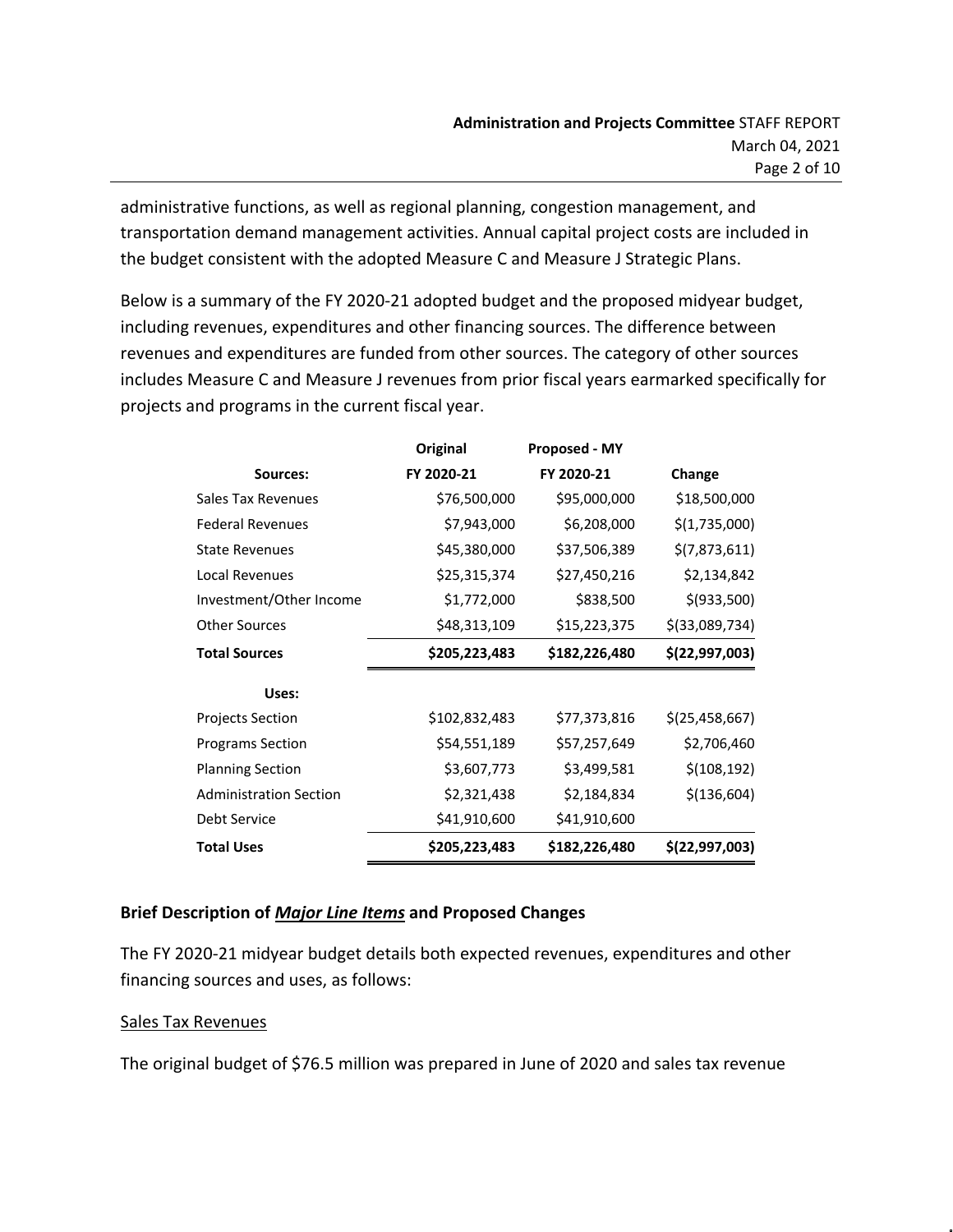estimates were expected to decline in wake of the pandemic. Sales tax revenue declines have been limited to restaurants, hotels and service stations while other major industry groups reported positive returns. An increase is being proposed as the current economy and six months of reporting suggests a slight increase over actuals received in FY 2020-21 in the amount of \$93.5 million. Therefore, FY 2020-21 is expected to collect \$95 million. Actual revenue received for the first six months is \$48 million.

## Investment Income Revenues

A decrease of \$932,500 on the Authority's investments and debt service funds to reflect draws made on investments due to capital project expenditures and the decreased investment returns due to declining interest rates.

## Federal, State and Local Grant Revenues

A total decrease of \$7 million to \$67.4 million is proposed, including:

- Decrease of Regional Measure 2 and 3 (RM2/RM3) revenues by \$1.2 million to \$3 million due to the receipt of reimbursements on the following projects:
	- o Increase of \$1.5 million for the State Route 4 (SR4) East Widening from Somersville Road to State Route 160 (SR160) project for final billing; and
	- o Decrease of \$2.7 million for the Mokelumne Overcrossing project as reimbursable expenditures from RM3 will start in a future year.
- Decrease of Bay Area Toll Authority revenues by \$3.6 million on the I-680 Carpool Lane Completion project to reflect project funds fully expended.
- Increase of Tri-Valley Transportation Development revenues by \$6.5 million on the I-680 Carpool Lane Completion project to reflect anticipated project fund reimbursements.
- Decrease of State Transportation Improvement Program (STIP) revenues by \$3.5 million on the I-680 Carpool Lane Completion project to reflect project funds fully expended.
- Decrease of funding in the amount of \$3.4 million associated with the I-680/SR4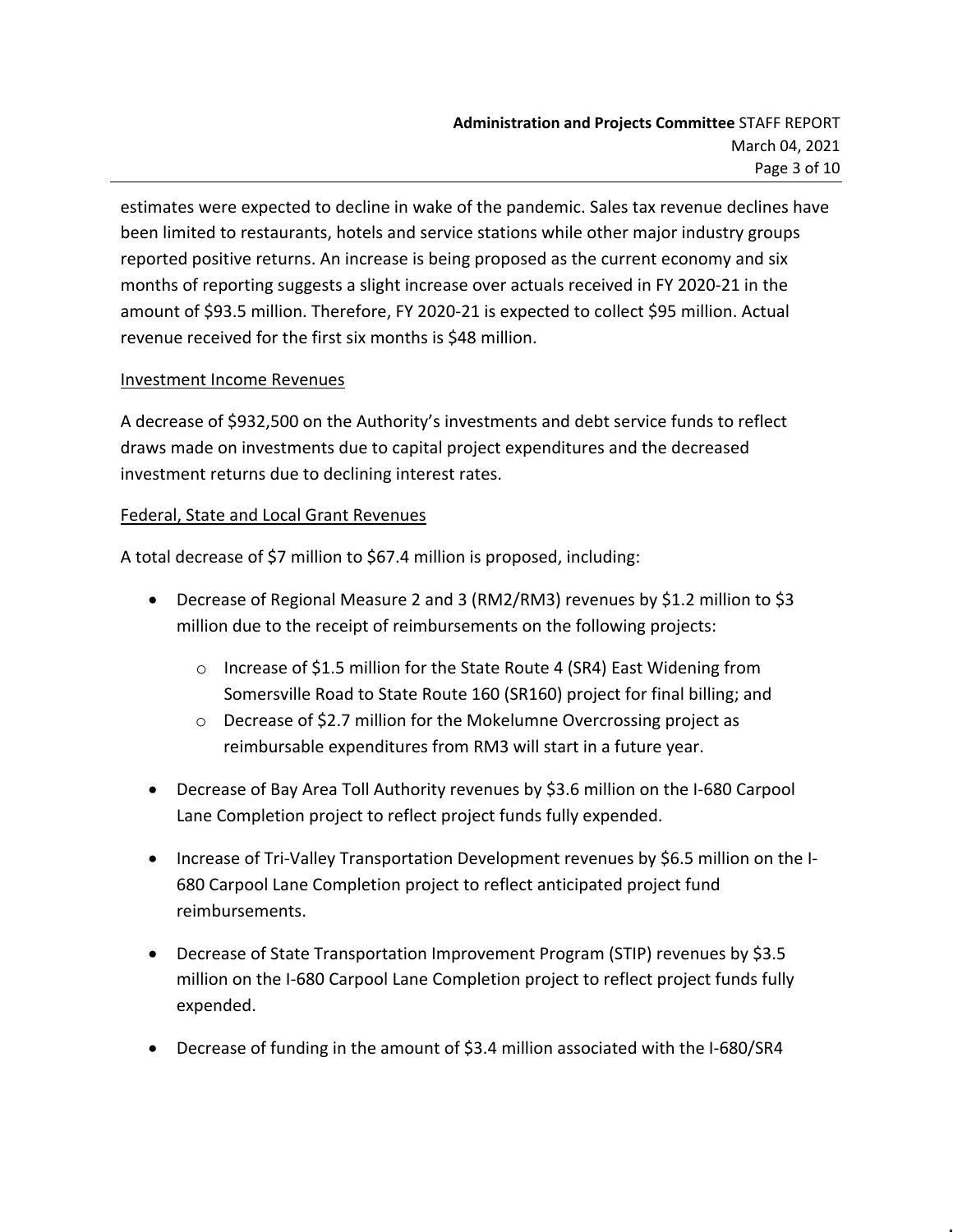Interchange Improvements project to reflect current project schedule.

- o Senate Bill (SB1) Local Partnership Program (LPP) revenues of \$1.45 million;
- $\circ$  STIP funds of \$360,000; and
- o State Highway Operation and Protection Program (SHOPP) funds of \$1.6 million.
- Decrease of funding in the amount of \$2.8 million associated with the following *Innovate 680* projects to reflect current project schedule:
	- o Metropolitan Transportation Commission's Individuals with Disabilities Education Act grant was moved to next fiscal year revenues of \$1.0 million;
	- o SB1 LPP revenues of \$425,000; and
	- o Advanced Transportation and Congestion Management Technologies Deployment grant funds of \$1.34 million to meet current project timelines.
- Increase of East Contra Costa Regional Fee and Finance Authority (ECCRFFA) revenues by \$2 million for the Mokelumne Overcrossing project to reflect expenditures based on agreement with ECCRFFA.

# Other Sources

These other sources are the constant accumulation of sales tax revenue collected in prior years programmed to specific projects and programs as outlined in the adopted Measure J and Measure C strategic plans. The funds are tracked and restricted specifically for carrying out the particular projects or programs. The FY 2020-21 projects, planning and programs have sufficient resources available to fund these planned expenditures. The timing of these expenditures by categories can fluctuate from year to year and in some cases the revenues can exceed the current year allocations. Based on the revised expenditure plans, Measure J is projected to utilize \$15 million and Measure C will utilize \$200,000.

# Expenditures

Expenditures are categorized by section, including Projects, Programs, Planning, Administration and Debt Service. In total, the midyear budget proposes a net decrease of \$23 million to \$182.2 million. Adjustments by section includes the following: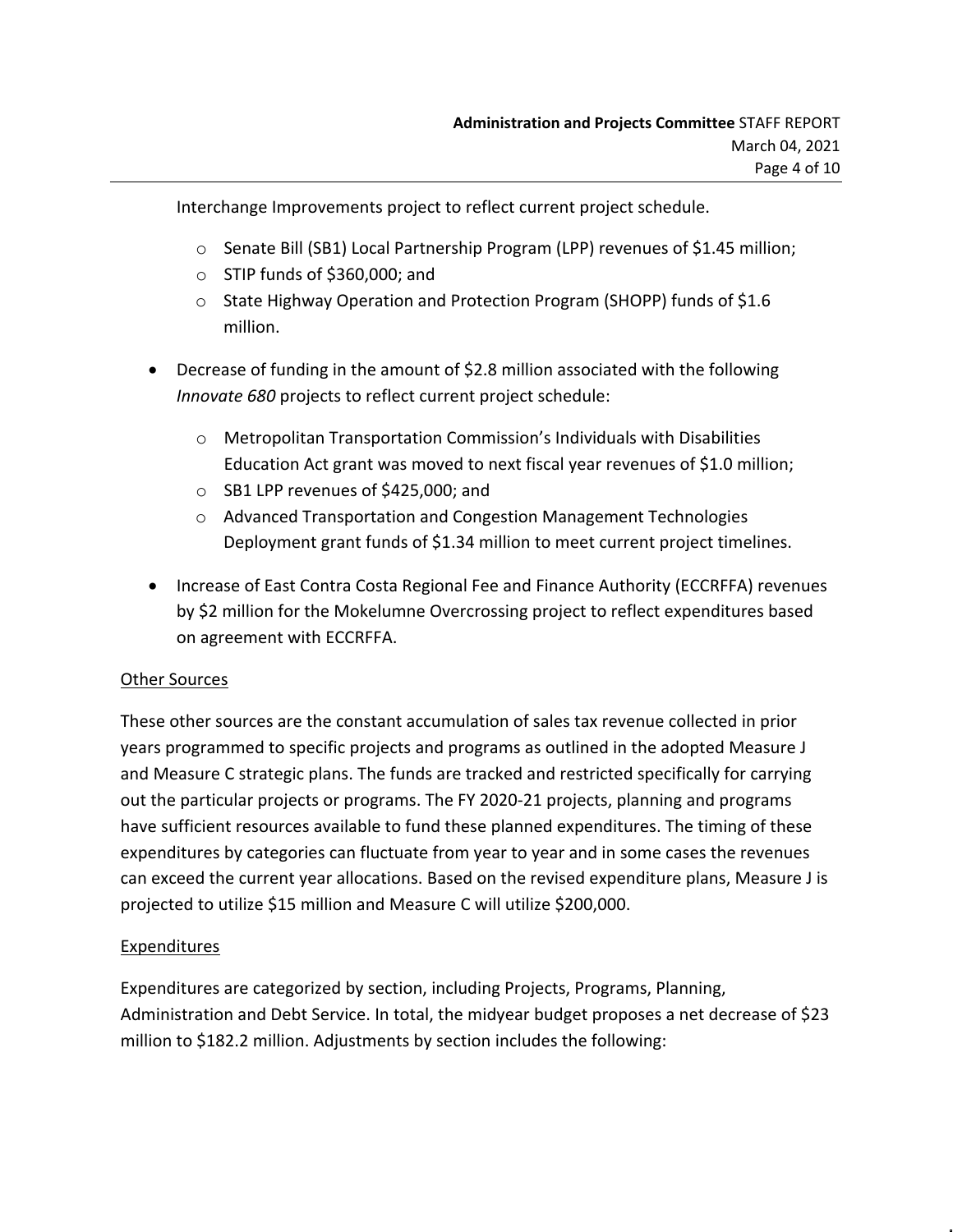**Projects Section** – Decreased \$25.5 million to \$77.4 million. The following table explains the major changes to annual project expenditures:

| <b>Project Category</b>             | <b>Budget</b><br>Adjustment | <b>Reason for Adjustment</b>                   |
|-------------------------------------|-----------------------------|------------------------------------------------|
| <b>MEASURE J</b>                    |                             |                                                |
| <b>Caldecott Tunnel Fourth Bore</b> | (5233, 264)                 | A decrease in this fund category is due to     |
| (CIP1/9625)                         |                             | payment of landscaping and                     |
|                                     |                             | environmental mitigation costs in prior        |
|                                     |                             | fiscal year for the Caldecott Tunnel           |
|                                     |                             | Fourth Bore (Project 1001).                    |
| Bay Area Rapid Transit (BART)       | (562, 173)                  | A decrease in this fund category reflects      |
| <b>East County Connection Rail</b>  |                             | slower Measure J expenditures on               |
| Extension (CIP2/9626)               |                             | program management costs.                      |
| <b>SR4 East Widening</b>            | \$4,972,811                 | An increase in this category expenditures      |
| (CIP3/9627)                         |                             | reflects final reconciliation of funding       |
|                                     |                             | from various Measure J categories for          |
|                                     |                             | this multi-segmented project per the           |
|                                     |                             | 2019 Measure J Strategic Plan.                 |
| <b>Capital Corridor Station</b>     | \$79,484                    | A minor increase in this fund category         |
| Improvements (CIP4/9628)            |                             | reflects an anticipated slight increase in     |
|                                     |                             | invoicing for environmental mitigation         |
|                                     |                             | monitoring related to the Hercules Rail        |
|                                     |                             | <b>Station (Project 4001).</b>                 |
| <b>East County Corridors</b>        | (\$1,547,426)               | A decrease in this fund category is due to     |
| (CIP5/9629)                         |                             | revised construction timing for the SR4        |
|                                     |                             | <b>Mokelumne Trail Bike and Pedestrian</b>     |
|                                     |                             | <b>Overcrossing (Project 5002b)</b> and slower |
|                                     |                             | progress on environmental work for the         |
|                                     |                             | SR239 (Project 5007) as the Authority          |
|                                     |                             | worked with the California Department          |
|                                     |                             | of Transportation on determining the           |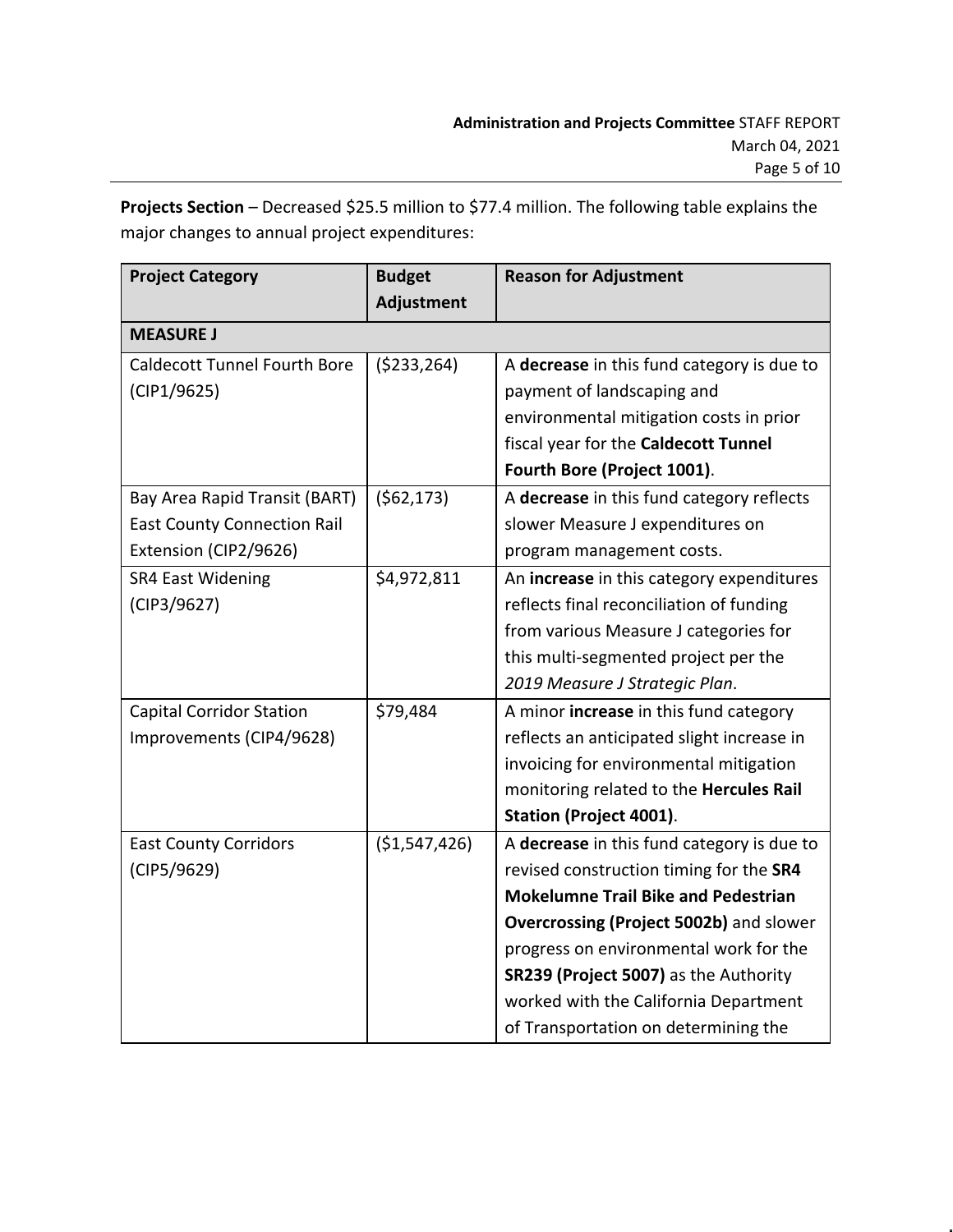|                                |                | project National Environmental Policy Act         |
|--------------------------------|----------------|---------------------------------------------------|
|                                |                | of 1969 lead agency.                              |
| I-680/SR4 Interchange          | (54, 910, 717) | A decrease in this fund category reflects         |
| Improvements (CIP6/9630)       |                | slower construction expenditures on I-            |
|                                |                | 680/SR4 Interchange Improvements,                 |
|                                |                | Phase 3 (Project 6001) and anticipated            |
|                                |                | start of design of the next phases of the         |
|                                |                | project in the next fiscal year, instead of       |
|                                |                | this fiscal year.                                 |
| I-80 Corridor (CIP7/9631)      | (5474, 938)    | A decrease in this fund category is mainly        |
|                                |                | due to slower than anticipated invoicing          |
|                                |                | by project sponsor for I-80 Central               |
|                                |                | Avenue, Phase 2 (Project 7003).                   |
| I-680 Corridor (CIP8/9632)     | (\$17,289,273) | A decrease in this fund category reflects         |
|                                |                | anticipated savings and an accelerated            |
|                                |                | construction schedule for the I-680               |
|                                |                | <b>Southbound High Occupancy</b>                  |
|                                |                | Vehicle/Express Lane (Project 8001) with          |
|                                |                | expenditures taking place in the prior            |
|                                |                | fiscal year. In addition, several projects        |
|                                |                | under Innovate 680 such as the Part-time          |
|                                |                | <b>Transit Lane and Smart Mobility Hub</b>        |
|                                |                | Feasibility Study were temporarily                |
|                                |                | suspended to reduce expenditures as the           |
|                                |                | Authority was assessing the impact of             |
|                                |                | COVID-19 on its revenues.                         |
| Subregional Major Street       | ( \$3,847,087) | A <b>decrease</b> in this fund category is due to |
| Improvements (SPP24/9648)      |                | the temporary suspension of Measure J             |
|                                |                | appropriations in response to COVID-19            |
|                                |                | to several projects to be completed by            |
|                                |                | local agencies.                                   |
| <b>BART Improvements (CCMP</b> | (\$1,199,720)  | A decrease in this fund category is due to        |
| 10/9634)                       |                | temporary suspension of Measure J                 |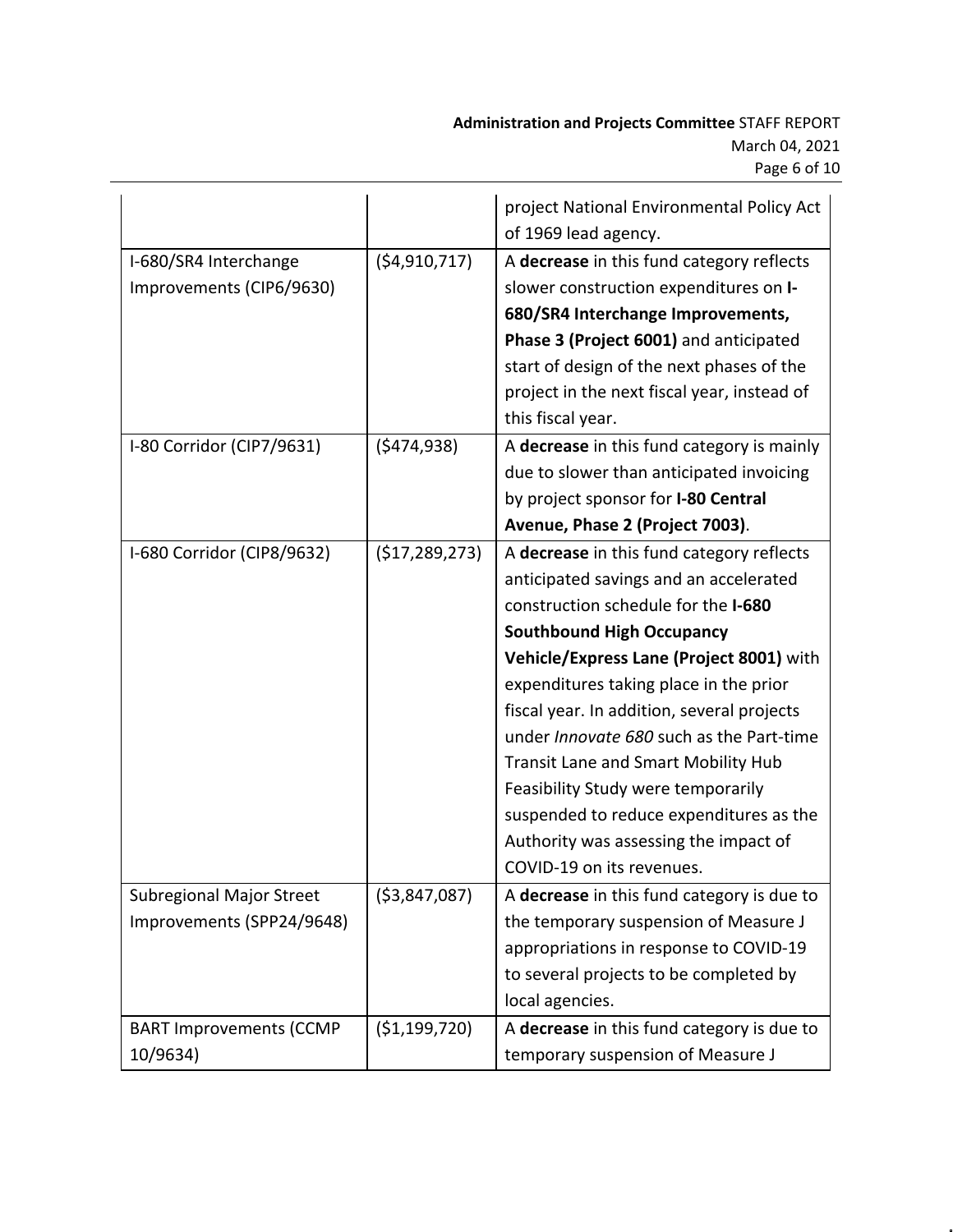|                            |            | appropriations in response to COVID-19<br>to several BART projects: Lafayette Bike<br><b>Station and Pedestrian Walkway</b><br>(Project 10033/10035) and Hercules<br>Transit Center (Project 10026). |
|----------------------------|------------|------------------------------------------------------------------------------------------------------------------------------------------------------------------------------------------------------|
| <b>Measure C</b>           |            |                                                                                                                                                                                                      |
| I-680 Corridor (HAA1/9551) | (528, 674) | A decrease in this fund category reflects                                                                                                                                                            |
|                            |            | lower landscaping maintenance costs.                                                                                                                                                                 |
| Regional Commuterway       | (\$40,000) | A decrease in this fund category reflects                                                                                                                                                            |
| TRAN9 (9572)               |            | slower progress on SR4 Right-of-Way                                                                                                                                                                  |
|                            |            | close out due to COVID-19.                                                                                                                                                                           |

**Programs Section** – Increase of \$2.7 million to \$57.3 million

- Programs are allocated based on the Expenditure Plan and provide funding for a range of programs from Bus Services, Commute Alternatives, Paratransit, Local Streets and Roads, Transportation for Livable Community project grants, Pedestrian, Bicycle and Trail Facilities, Express Bus, Safe Transportation for Children and Ferry Service. Staff worked with the participating jurisdictions to update the timing of expenditures and several budgets were revised to reflect current allocations and commitments for various programs (i.e. Bus Services, Express Bus, Safe Transportation for Children, Ferry Service, etc.). Increases are related to a review of open contracts and pending payments for prior year allocations not yet submitted.
- Special revenue funds are used to isolate program expenditures related to Transportation Fund for Clean Air (TFCA) and GoMentum Station (GMS). The appropriations will support planning activities and program management. Projected expenditures between now and the end of the fiscal year are projected to be \$1.7 million for TFCA and \$335,000 for GMS expenditures offset by contributions.

# **Planning Section** – Decrease of \$109,000 to \$3.5 million

 Decrease of \$103,000 to reflect current salary and benefit allocations. (Based on open positions)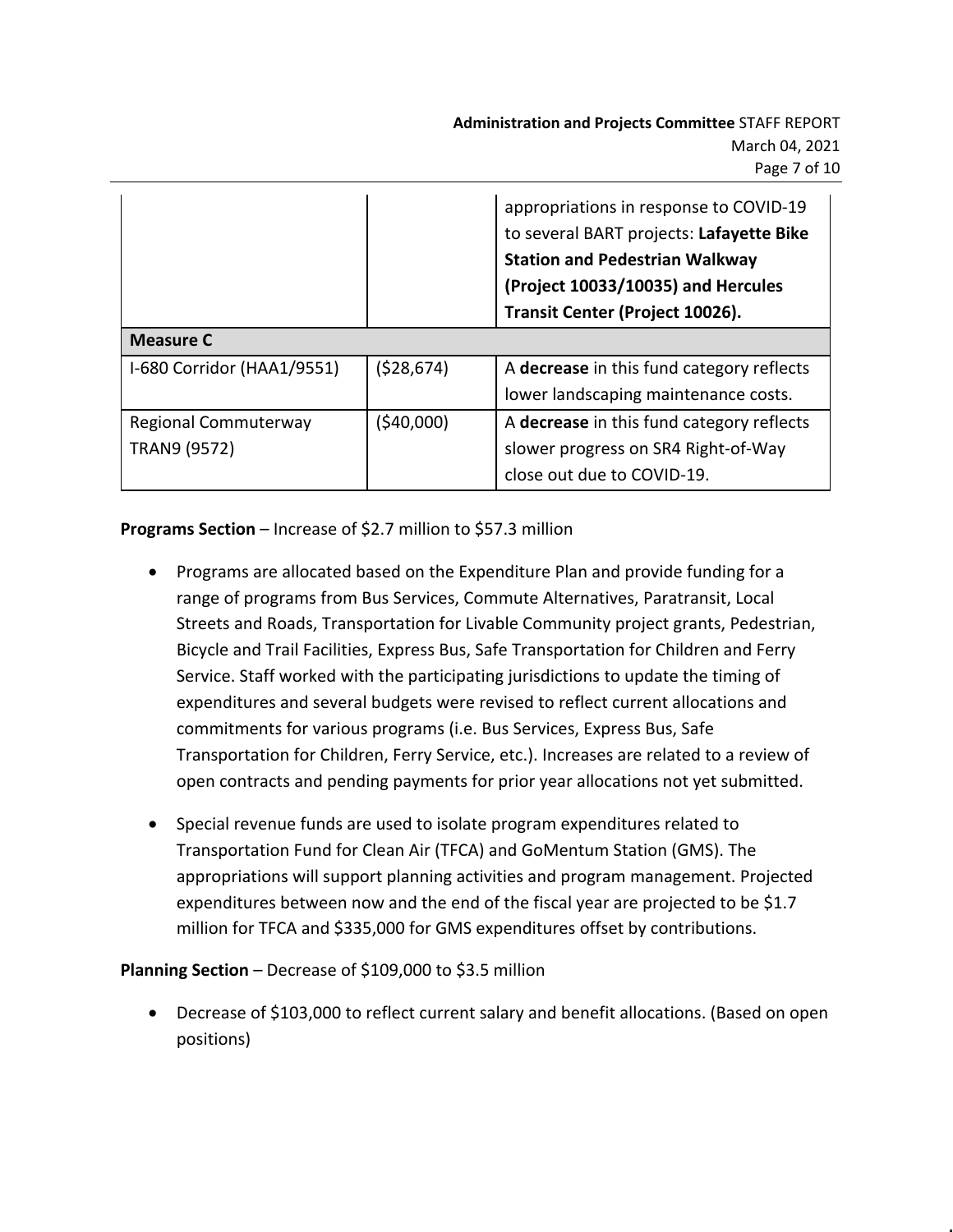Decrease of \$5,000 to reflect the current contracted services associated with Planning, CMA and Congestion Management Program support for community-based plan management.

## **Administration Section** – Decrease of \$137,000 to \$2.2 million

- Staff allocations by department were slightly changed to reflect the current workloads. The detail is shown in Exhibit 8, Staff Budget Allocation and Exhibit 9, Salary and Benefits Budget Detail.
- Decrease in General Administrative expenditures of \$62,500 to \$1.5 million. The major decreases are related to COVID-19 and the reduced need for office supplies and travel. There is an addition of \$30,000 for Information System replacement related to aging IT infrastructure.
- Administrative salary and benefits costs are \$705,000 and represent 0.74%, which is below the 1% limitation on Administrative salary and benefit costs established by Measure J.

**Debt Service** – No changes to the \$41.9 million budgeted for the debt service schedules associated with the 2012B, 2015A, 2017A and 2018A&B Bonds. Principal is budgeted at \$21 million and interest is budgeted at \$20.9 million.

# **Staffing Salary and Benefits**

- Authorized full time equivalent positions remains at 20 (no new positions).
	- o Current FY 2020-21 budget accounts for 19 positions. The retirement of the Executive Director was back filled by the Deputy Executive Director, Projects. A current staff member was promoted to Director, Projects.
- Other Post Employment Benefits Health Care contribution rate has been reduced from 9.9% to 2.0% to reflect the Authority' current funding obligations.
- Projected Savings of \$295,000 is anticipated in this fiscal year based on the current salaries and benefits for FY 2020-21.

An allocation of staff time was developed for the budget (see Exhibit 8: Staff Budget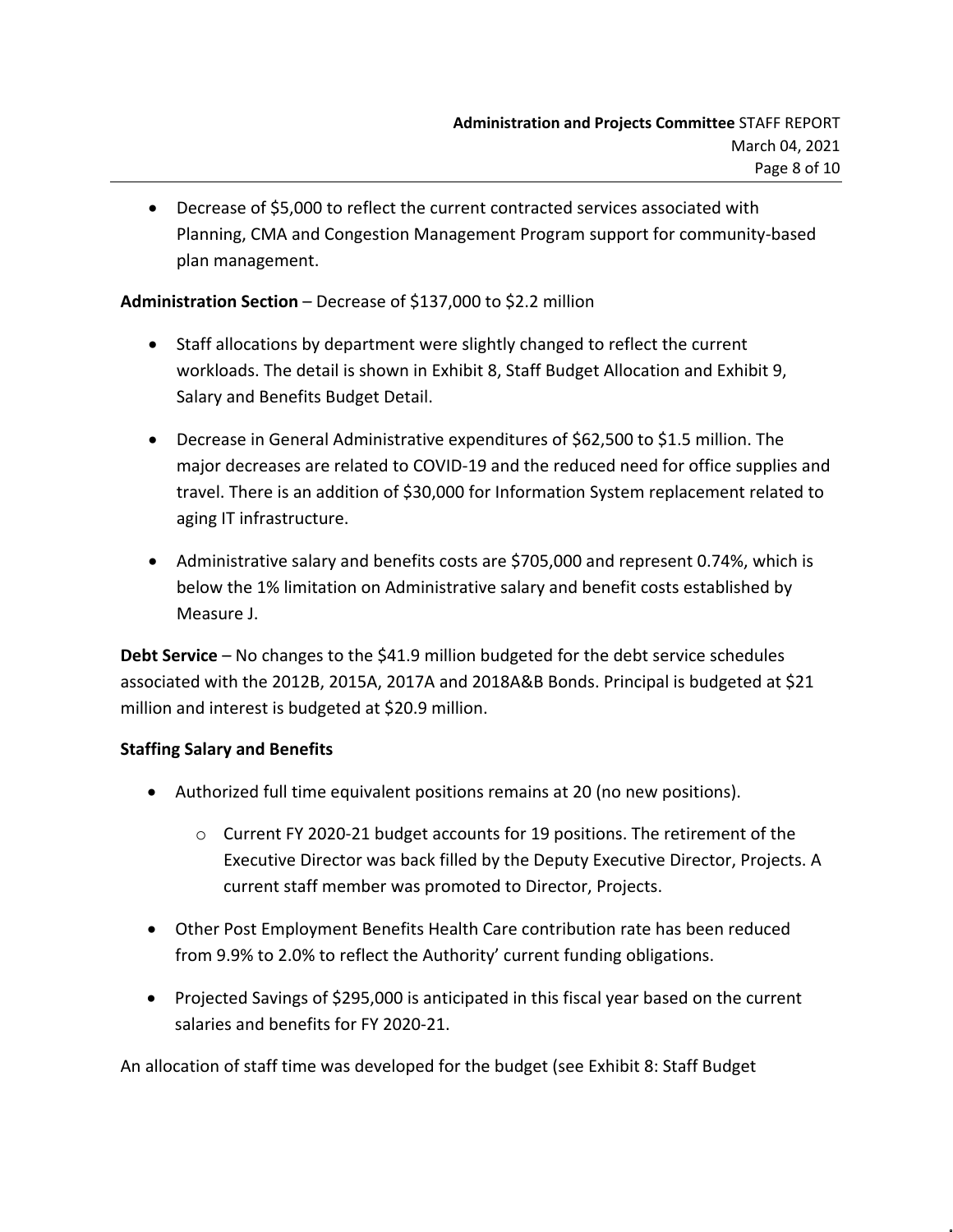Allocation). The allocation plan estimates the proportion of each staff member's time assigned to each of the Authority's tasks and funding sources. Staff costs are apportioned to departments (or orgs), such as administration, project management, programs, projects, and planning functions.

# Other Financing Sources (Uses)

The accompanying schedules include a category called Uses. This category primarily serves as an accounting of cash transfers from one Authority fund to another. The funds are budgeted within sections discussed above. For example, the Debt service funds have principal and interest of \$41.9 million. The budget "transfers" these funds from the Authority's general fund where the sales tax funds are received. The General fund will transfer \$41.9 million to the debt service funds to pay the principal and interest related to the Authority's bonds.

# **Description of Exhibits**

Exhibit 1 is a table showing revenues, expenditures, and changes in fund balance for all fund types as compared to the FY 2019-20 actuals, original FY 2020-21 budget, actuals through December 31, 2020, and proposed midyear budget amounts for FY 2020-21.

Exhibit 2 is a table showing revenues, expenditures, and changes in fund balance. The Authority's finances are organized in "funds" and are shown in a similar format to the Internal Accounting Report.

Exhibit 3 is a revenue line item budget detail for all funds with comparison to the original FY 2020-21 budget.

Exhibit 4 is an expenditure line item budget detail for the Programs in addition to TFCA and GMS programs.

Exhibit 5 shows the line item expenditure budget detail for the Projects. Measure C and Measure J projects are shown separately.

Exhibit 6 is an expenditure line item budget detail for General Administration and Project Management. Authority-wide services, supplies, and fixed assets are usually contained in the Administration category.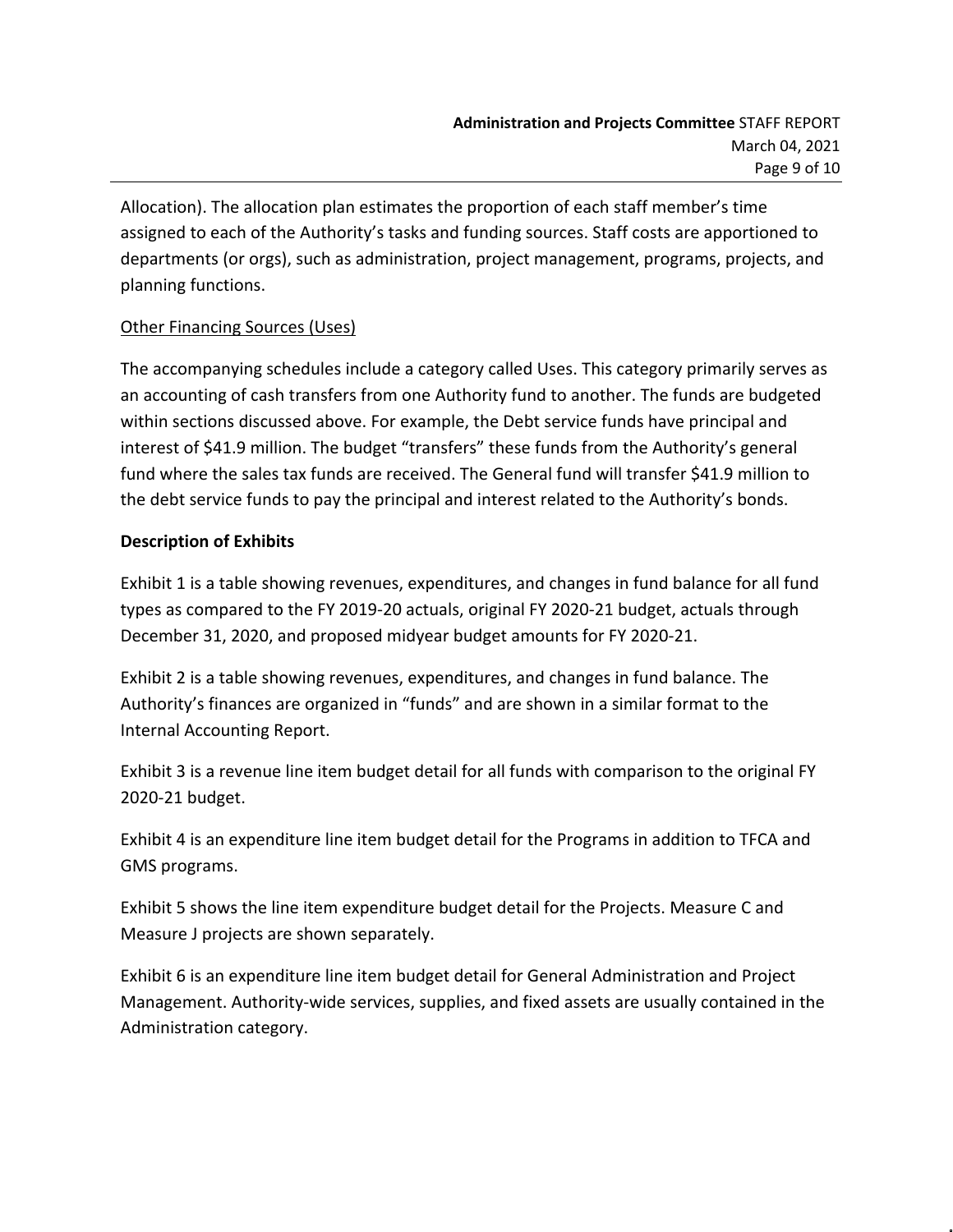Exhibit 7 shows the expenditure line item budget detail for the CMA sections: Regional Planning and Growth Management, Congestion Management, and Sustainable Communities Strategy implementation.

Exhibit 8 is the staff budget allocation to the respective categories, funding source, and budgeted amounts for the current and prior fiscal years.

Exhibit 9 is the salary and benefits budget detail for the Authority with comparison to the original FY 2020-21 budget.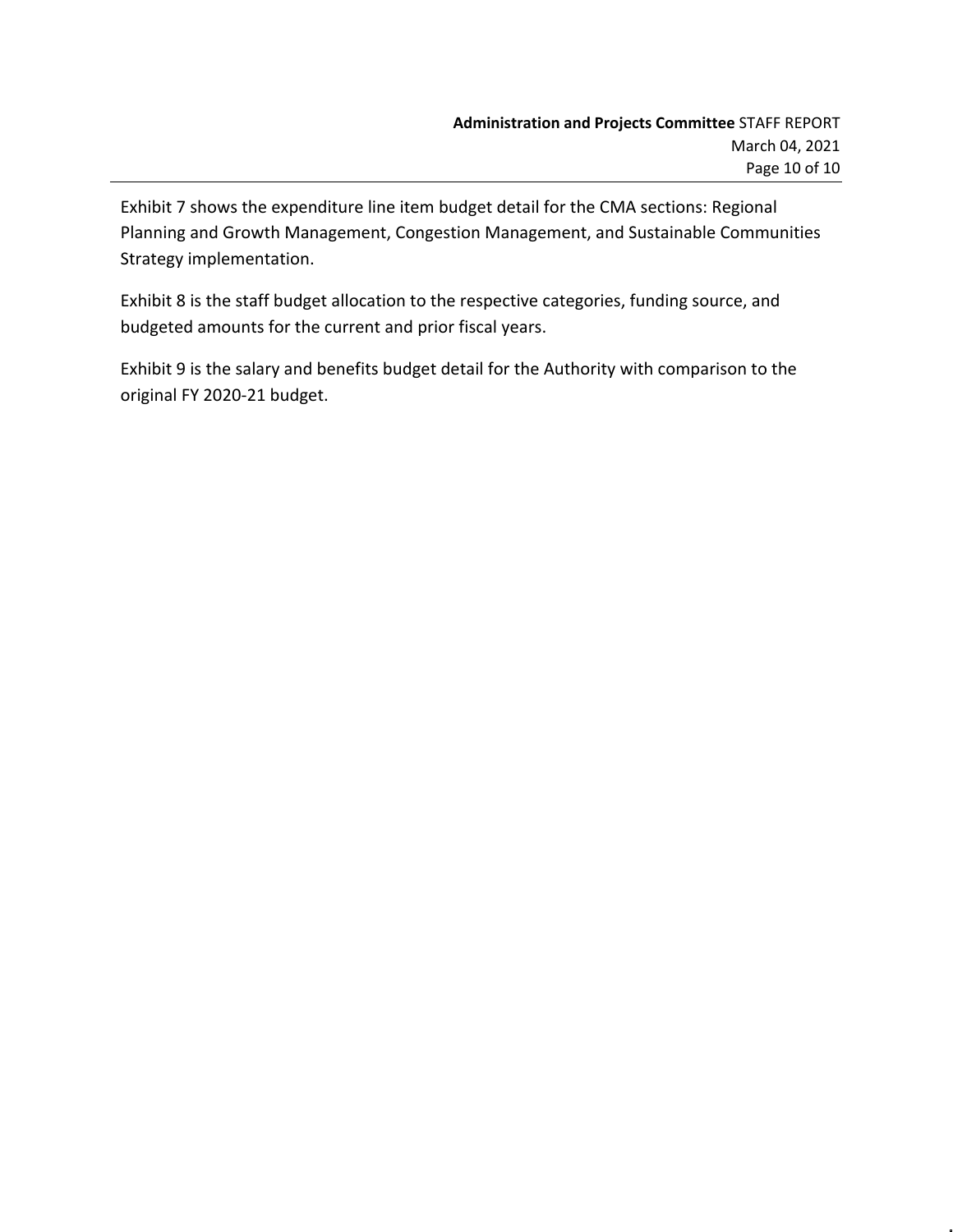#### **Exhibit 1: Summary Revenues, Expenditures, and Changes in Fund Balances**

|                                                                           | <b>Actual</b>        | <b>Original</b>  | <b>Actual</b>      | Proposed - MY    | Change           |
|---------------------------------------------------------------------------|----------------------|------------------|--------------------|------------------|------------------|
|                                                                           |                      |                  |                    |                  | $(2)-(1)$        |
|                                                                           | FY 2019-20           | FY 2020-21       | FY 2020-21         | FY 2020-21       | Increase         |
|                                                                           |                      | Budget (1)       | July thru December | Budget (2)       | (Decrease)       |
| <b>REVENUES</b>                                                           |                      |                  |                    |                  |                  |
| <b>Sales Tax Revenues</b>                                                 | \$<br>93,472,111     | \$<br>76,500,000 | \$<br>48,048,036   | \$<br>95,000,000 | \$<br>18,500,000 |
| Investment Income                                                         | 5,794,786            | 1,770,000        | 261,391            | 837,500          | (932, 500)       |
| Federal Surface Transportation Program - CMA                              | 720,391              | 1,118,000        | 152,513            | 1,118,000        |                  |
| Federal - Community Based Transportation Plan (MTC)                       |                      | 25,000           |                    | 25,000           |                  |
| Federal Surface Transportation Program - PDA Investment & Growth Strategy |                      | 25.000           |                    | 25,000           |                  |
| Federal Surface Transportation Program - (Innovate 680)                   | 962,541              |                  |                    |                  |                  |
| Federal Surface Transportation Program - (SCS)                            | 172,517              |                  | 40,000             |                  |                  |
| Federal Demonstration Program Funds (SR 239 Study)                        | 1,353                | 3,600,000        | 60,311             | 3,010,000        | (590,000)        |
| Federal Highway - ADS and ATCMTD (Innovate 680)                           |                      | 2,875,000        | 953,704            | 1,930,000        | (945,000)        |
| Federal Congestion Mitigation (CMAQ)                                      | 116,643              | 300,000          | 70,419             | 100,000          | (200,000)        |
| State Transportation Agency Grant (GMS)                                   | 1,844,959            |                  | 27,068             |                  |                  |
| State Local Partnership Program (180)                                     | 28,708               |                  |                    |                  |                  |
| State Local Partnership Program (I680/SR4)                                | 44,671,059           | 19,950,000       | 9,959,387          | 18,500,000       | (1,450,000)      |
| State Transportation (OCP15-AT, OCP17-EVRP)                               |                      | 200,000          |                    | 75,000           | (125,000)        |
| State Funds (East County Integrated Transit Study)                        | 3,868                |                  | 1,694              |                  |                  |
| State Transportation Improvement Program (I-80)                           | 986,856              |                  |                    |                  |                  |
| State Transportation Improvement Program (I-680)                          | 8,526,964            | 9,000,000        | 4,614,633          | 5,474,336        | (3,525,664)      |
| State Transportation Improvement Program (I680/SR4)                       |                      | 9,850,000        | 4,874,886          | 9,491,597        | (358, 403)       |
| State Highway Operation & Protection Program (I680/SR4)                   |                      | 2,850,000        | 1,137,955          | 1,250,000        | (1,600,000)      |
| State Local Partnership Program SB1 (Innovate 680)                        |                      | 1,575,000        |                    | 760,456          | (814, 544)       |
| State Planning, Programming and Monitoring (PPM)                          | 341,656              | 355,000          |                    | 355,000          |                  |
| State Transportation Planning (Innovate 680)                              |                      | 1,600,000        |                    | 1,600,000        |                  |
| <b>Contributions from CMA Member Agencies</b>                             | 169.081              | 153,574          | 27,889             | 128,461          | (25, 113)        |
| Motor Vehicle Registration Surcharge (TFCA)                               | 1,655,811            | 1,646,800        |                    | 1,646,800        |                  |
| Regional Measure 2 (SR 4 East Widening)                                   |                      |                  |                    | 1,482,062        | 1,482,062        |
| Regional Measure 2 (I-680 Carpool Lane)                                   | 1,692,964            | 1,500,000        | 911,757            | 1,537,680        | 37,680           |
| Regional Measure 2 (I-80)                                                 | 269,529              |                  |                    |                  |                  |
| Regional Measure 3 (Mokelumne)                                            |                      | 2,700,000        |                    |                  | (2,700,000)      |
| Bay Area Toll Authority (SR4/160)                                         |                      |                  |                    | 12,010           | 12,010           |
| Bay Area Toll Authority (I-680 Carpool Lane)                              | 14,817,678           | 14,650,000       | 3,241,596          | 11,074,203       | (3,575,797)      |
| Contributions from City of Antioch (SR4 East Widening)                    | 71,070               |                  |                    |                  |                  |
| Bay Area Air Quality Management District (GMS)                            | 409,722              |                  |                    |                  |                  |
| Contributions from GoMentum (GMS)                                         | 12,894               | 296,000          |                    | 185,000          | (111,000)        |
| Contributions from Contra Costa County (SR 239 Study)                     | 51,538               | 1,000,000        | 163,251            | 896,000          | (104,000)        |
| Contributions from ECCRFFA (Mokelumne)                                    |                      |                  |                    | 2,000,000        | 2,000,000        |
| Contributions from TVTC (I680 Carpool)                                    |                      |                  |                    | 6,490,000        | 6,490,000        |
| Contributions from ECCRFFA (East County Corridor SR4 Bypass)              | 5,311,904            | 275,000          |                    | 500,000          | 225,000          |
| Contributions from MTC (SR4 Express Lane Study OCP18a)                    |                      | 150,000          | 28,155             | 104,000          | (46,000)         |
| Contributions from MTC IDEA Grant (Innovate 680)                          |                      | 1,000,000        |                    |                  | (1,000,000)      |
| Contributions from TAM Grant (Innovate 680)                               |                      | 44,000           |                    | 44,000           |                  |
| Contributions from TRANSPAC (CMA Study)                                   |                      | 150,000          | 75,690             | 150,000          |                  |
| Contributions from BART (Mokelumne)                                       | 123,899              |                  |                    |                  |                  |
| Contributions from City of San Ramon (Iron Horse Trail)                   |                      | 1,650,000        |                    | 1,200,000        | (450,000)        |
| Excess Land Sale (I-80/San Pablo)/(SR4 East)                              | 591,209              | 100,000          |                    |                  | (100,000)        |
| Miscellaneous Revenues                                                    | 5,963                | 2,000            |                    | 1,000            | (1,000)          |
| <b>Total Revenues</b>                                                     | \$<br>182,827,673 \$ | 156,910,374 \$   | 74,650,335 \$      | 167,003,105 \$   | 10,092,731       |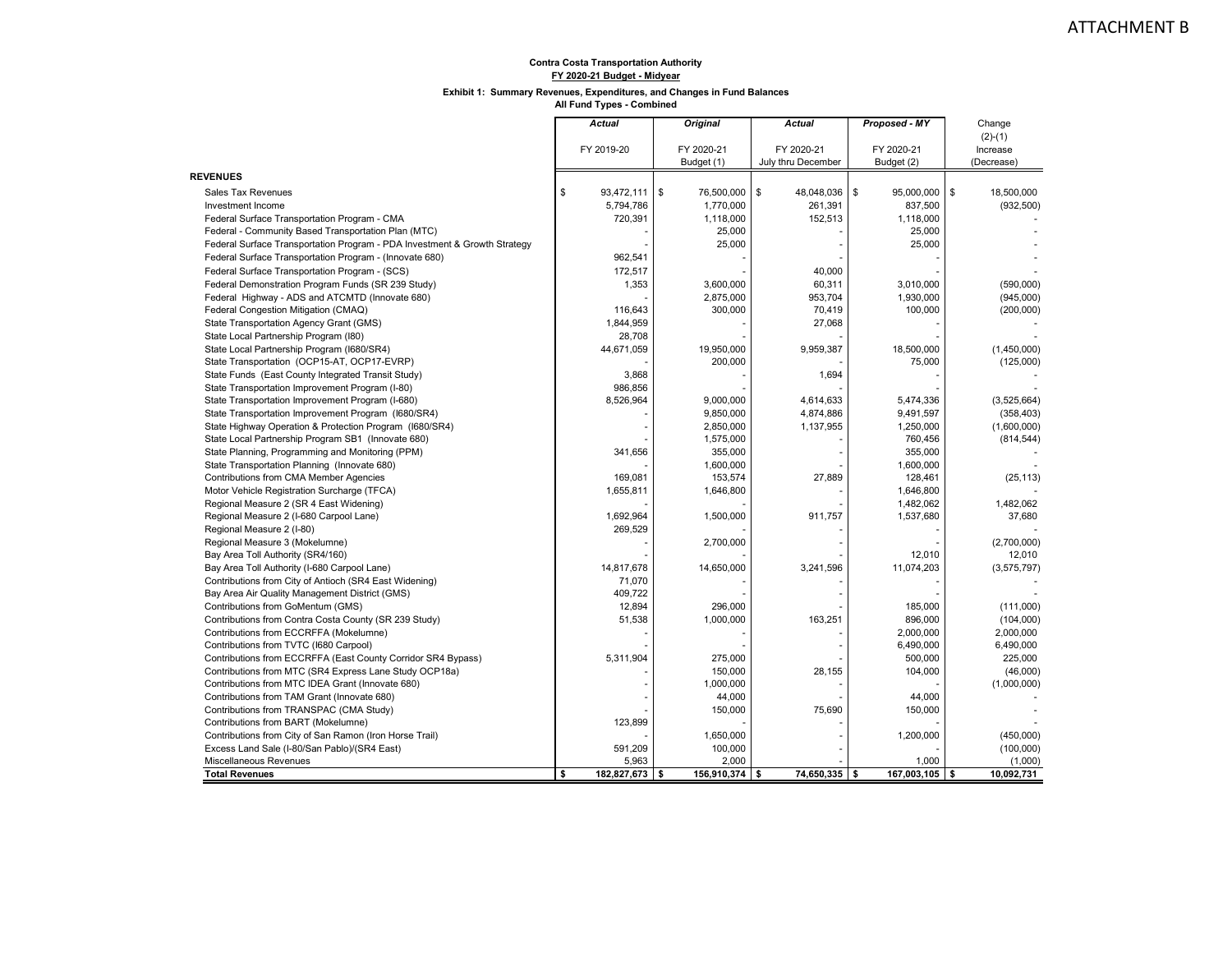#### **Exhibit 1: Summary Revenues, Expenditures, and Changes in Fund Balances**

|                                                 |                   | <b>Actual</b> | Original   | <b>Actual</b>      | Proposed - MY | Change         |
|-------------------------------------------------|-------------------|---------------|------------|--------------------|---------------|----------------|
|                                                 |                   |               |            |                    |               | $(2)-(1)$      |
|                                                 |                   | FY 2019-20    | FY 2020-21 | FY 2020-21         | FY 2020-21    | Increase       |
|                                                 |                   |               | Budget (1) | July thru December | Budget (2)    | (Decrease)     |
| <b>EXPENDITURES</b>                             |                   |               |            |                    |               |                |
| <b>General Administration</b>                   |                   |               |            |                    |               |                |
| Salaries and Employee Benefits                  | OTH29 / MSC S     | 795,127 \$    | 779,038 \$ | 346,967 \$         | 704,934 \$    | (74, 104)      |
| Services, Supplies, and Capital Outlay          | OCP18d/Admin17-20 | 4,531,748     | 1,542,400  | 657,865            | 1,479,900     | (62, 500)      |
| <b>Projects Section</b>                         |                   |               |            |                    |               |                |
| Project Management Salaries and Benefits        | OTH <sub>40</sub> | 2,293,987     | 2,136,286  | 942,459            | 1,953,203     | (183, 083)     |
| Project Management Services and Supplies        | OTH40             | 181,662       | 392,236    | 281,651            | 377,236       | (15,000)       |
| <b>Highway and Arterial Projects</b>            |                   |               |            |                    |               |                |
| I-680 Corridor                                  | HAA1              | 4,937,301     | 164,070    | 68,836             | 152,000       | (12,070)       |
| Rt. 4 West Corridor                             | HAA4              |               | 30,674     |                    | 2,000         | (28, 674)      |
| Transit                                         |                   |               |            |                    |               |                |
| Regional Commuterway Category                   | TRAN9             | 49,510        | 100.000    | 11,154             | 60,000        | (40,000)       |
| <b>Capital Improvement Projects</b>             |                   |               |            |                    |               |                |
| Measure J: Caldecott Tunnel 4th Bore            | CIP1              | 522,710       | 429,388    | 85,779             | 196,124       | (233, 264)     |
| Measure J: BART East CC Rail Extension          | CIP <sub>2</sub>  | 397,506       | 3,553,452  | 102,957            | 3,491,279     | (62, 173)      |
| Measure J: SR4 East Widening                    | CIP3              | 2,856,809     | 1,454,111  | 143.247            | 6.426.922     | 4,972,811      |
| Measure J: Capitol Corridor Rail Station Imp    | CIP4              | 229,097       | 219,912    | 10,296             | 299,396       | 79,484         |
| Measure J: SR4 Bypass Elements                  | CIP5              | 1,149,676     | 8,291,640  | 1,077,754          | 6,744,214     | (1,547,426)    |
| Measure J: I-680 and SR242 Interchange Imp      | CIP <sub>6</sub>  | 38,072,230    | 37,254,719 | 14,898,766         | 32,344,002    | (4,910,717)    |
| Measure J: I-80 Corridor                        | CIP7              | 222,346       | 1,074,638  | 130,497            | 599.700       | (474, 938)     |
| Measure J: I-680 Corridor                       | CIP8              | 51,611,815    | 37,454,521 | 12,437,148         | 20,165,248    | (17, 289, 273) |
| Measure J: Richmond Parkway                     | CIP <sub>9</sub>  | 41,314        | 31,545     | 10,967             | 24,922        | (6,623)        |
| <b>Subregional Projects</b>                     |                   |               |            |                    |               |                |
| Measure J: Subregional Bus Transit Enhancements | SPP <sub>19</sub> |               | 556,000    |                    | 668,000       | 112,000        |
| Measure J: Subregional Major Streets Imp        | SPP <sub>24</sub> | 8,926,553     | 4,539,017  |                    | 691,930       | (3,847,087)    |
| Measure J: Subregional Martinez Railroad Imp    | SPP <sub>27</sub> | 9.849         | 1,294,710  | 1,735              | 521,796       | (772, 914)     |
| Countywide Capital and Maintenance Programs     |                   |               |            |                    |               |                |
| Measure J: BART Improvements                    | CCMP10            | 1,833,027     | 3,855,564  | 12,605             | 2,655,844     | (1, 199, 720)  |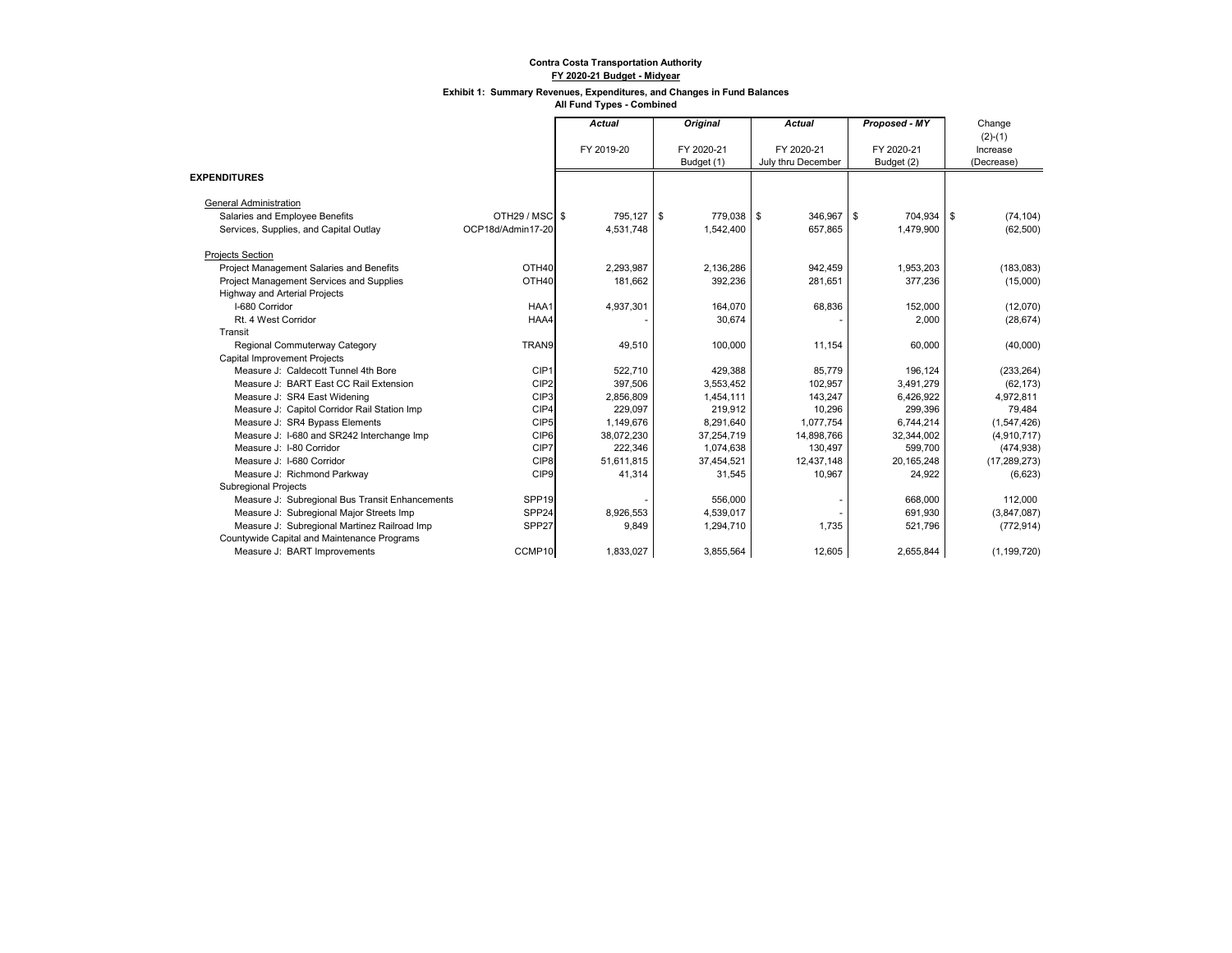#### **Exhibit 1: Summary Revenues, Expenditures, and Changes in Fund Balances**

|                                                         |                   | <b>Actual</b>             | <b>Original</b>   | <b>Actual</b>        | Proposed - MY     | Change         |
|---------------------------------------------------------|-------------------|---------------------------|-------------------|----------------------|-------------------|----------------|
|                                                         |                   |                           |                   |                      |                   | $(2)-(1)$      |
|                                                         |                   | FY 2019-20                | FY 2020-21        | FY 2020-21           | FY 2020-21        | Increase       |
|                                                         |                   |                           | Budget (1)        | July thru December   | Budget (2)        | (Decrease)     |
| <b>Programs Section</b>                                 |                   |                           |                   |                      |                   |                |
| Program Management Salaries and Benefits                | Var               | 540,831                   | 707,765           | 175,643              | 590,401           | (117, 364)     |
| Programs                                                |                   |                           |                   |                      |                   |                |
| Local Street Maintenance (18%) Program                  | CCMP11            | 16,824,979                | 13,770,000        | 8,648,646            | 17,100,000        | 3,330,000      |
| Additional Local Street Maintenance Program             | SPP <sub>23</sub> | 1,953,567                 | 1,598,850         | 1,004,204            | 1,985,500         | 386,650        |
| Transportation for Livable Community (TLC) Project      | CCMP12            | 2,326,568                 | 8,210,111         | 1,076,300            | 4,654,419         | (3,555,692)    |
| Pedestrian, Bicycle and Trail Facilities                | CCMP13            | 1,074,693                 | 4,156,628         | 1.773                | 2,174,977         | (1,981,651)    |
| Additional Pedestrian, Bicycle and Trail Facilities     | SPP <sub>26</sub> | 30,645                    | 100,000           | 11,582               | 100,000           |                |
| <b>Bus Services</b>                                     | OCP <sub>14</sub> | 5,103,397                 | 3,874,661         | 1,969,167            | 4,798,717         | 924,056        |
| <b>Express Bus Program</b>                              | OCP16             | 4,396,492                 | 3,356,475         | 1,695,962            | 4,151,349         | 794,874        |
| <b>Bus Transit Enhancements</b>                         | SPP <sub>19</sub> | 3,597,880                 | 2,870,400         | 1,342,082            | 3,492,000         | 621,600        |
| Paratransit Program                                     | OCP15             | 5,396,505                 | 3,576,500         | 1,935,635            | 4,335,000         | 758,500        |
| <b>Additional Paratransit Program</b>                   | SPP <sub>20</sub> | 1,256,270                 | 879,750           | 116,116              | 1,092,500         | 212,750        |
| Safe Transportation for Children                        | SPP <sub>21</sub> | 3,950,223                 | 3,465,895         | 1,423,095            | 4,406,526         | 940,631        |
| Commute Alternative Program                             | OCP17             | 824,869                   | 1,014,661         | 348,032              | 1,198,717         | 184,056        |
| Subregional Transportation Needs                        | SPP <sub>28</sub> | 1,259,859                 | 1,245,450         |                      | 1,453,500         | 208,050        |
| Ferry Service in West County                            | SPP <sub>22</sub> | 2,488,942                 | 3,588,500         | 1,986,307            | 3,588,500         |                |
| <b>GoMentum Station</b>                                 | <b>GMS</b>        | 1,935,937                 | 150,000           |                      | 150,000           |                |
| Additional Transportation for Livable Community Project | SPP <sub>25</sub> |                           | 435,000           | 70,135               | 435.000           |                |
| Transportation for Clean Air Program                    | OTH45             | 1,526,618                 | 1,550,543         | 343,038              | 1,550,543         |                |
| <b>Planning Section</b>                                 |                   |                           |                   |                      |                   |                |
| <b>Regional Planning</b>                                |                   |                           |                   |                      |                   |                |
| Salaries and Employee Benefits                          | Var               | 449,489                   | 560,699           | 244,217              | 511,549           | (49, 150)      |
| Services, Supplies, and Capital Outlay                  | Var               | 536,697                   | 1,220,500         | 266,542              | 1,225,500         | 5,000          |
| <b>Congestion Management</b>                            |                   |                           |                   |                      |                   |                |
| Salaries and Employee Benefits                          | Var               | 397,183                   | 901,530           | 443,696              | 848,636           | (52, 894)      |
| Services, Supplies, and Capital Outlay                  | Var               | 535,786                   | 789,500           | 120,991              | 779,500           | (10,000)       |
| <b>SCS</b> Implementation                               |                   |                           |                   |                      |                   |                |
| Salaries and Employee Benefits                          | Var               | 53,457                    | 100,544           | 28,272               | 99,396            | (1, 148)       |
| Services, Supplies, and Capital Outlay                  | Var               |                           | 35,000            |                      | 35,000            |                |
| <b>Debt Service</b>                                     |                   |                           |                   |                      |                   |                |
| Principal Repayment - Measure J Bonds                   | Var               | 18,620,000                | 21,060,000        |                      | 21,060,000        |                |
| Interest and Related Fees - Measure J Bonds             | Var               | 21,568,871                | 20,850,600        | 10,258,849           | 20,850,600        |                |
| <b>Total Expenditures</b>                               |                   | s<br>215,312,025 \$       | 205,223,483       | l S<br>64,730,968 \$ | 182,226,480 \$    | (22, 997, 003) |
|                                                         |                   |                           |                   |                      |                   |                |
| <b>Excess (Deficiency) of Revenues</b>                  |                   |                           |                   |                      |                   |                |
| Over (Under) Expenditures                               |                   | \$<br>$(32, 484, 352)$ \$ | $(48,313,109)$ \$ | $9,919,367$ \$       | $(15,223,375)$ \$ | 33.089.734     |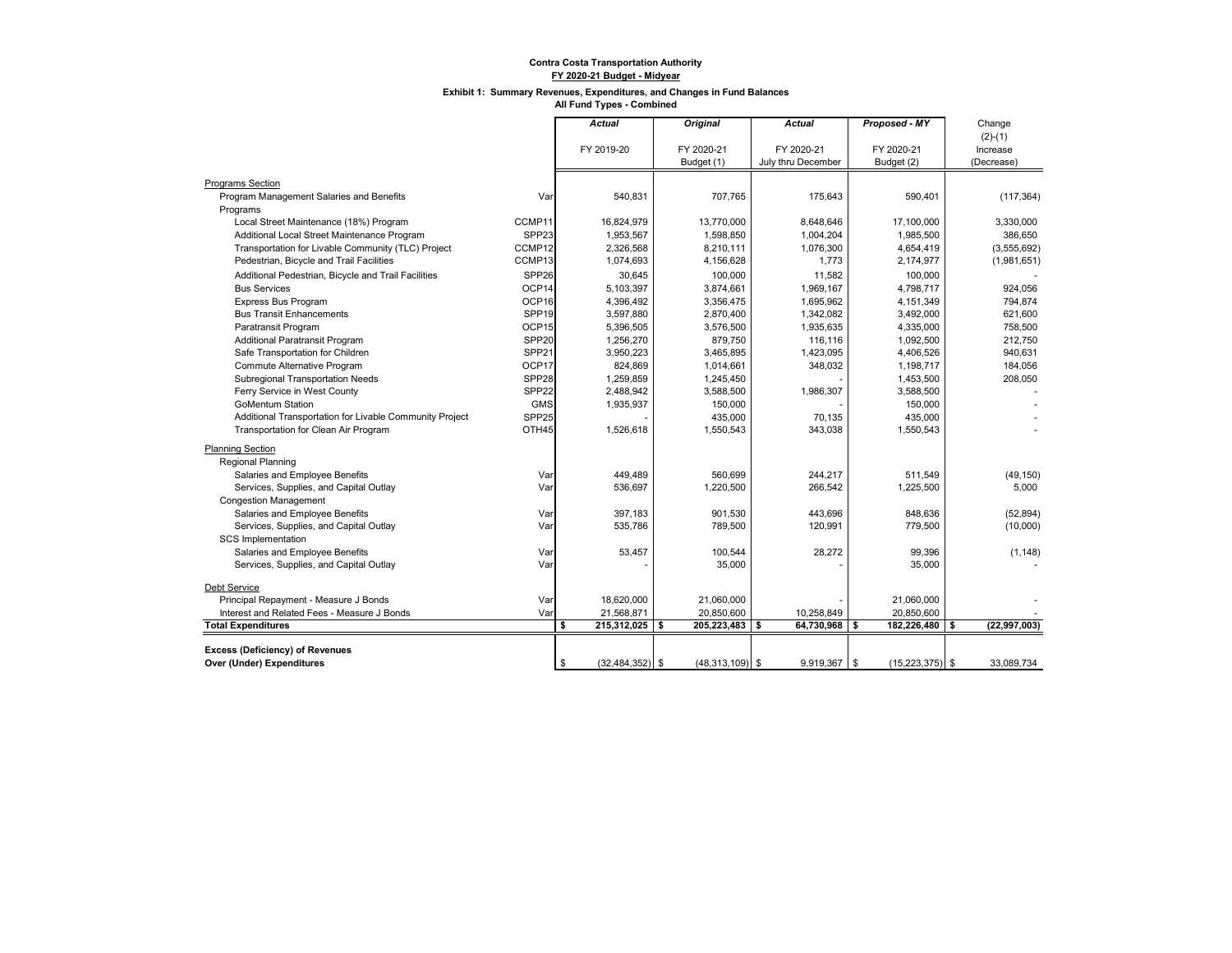#### **Exhibit 1: Summary Revenues, Expenditures, and Changes in Fund Balances**

|                                                            | <b>Actual</b>       | <b>Original</b>   | Actual             | Proposed - MY       | Change     |
|------------------------------------------------------------|---------------------|-------------------|--------------------|---------------------|------------|
|                                                            |                     |                   |                    |                     | $(2)-(1)$  |
|                                                            | FY 2019-20          | FY 2020-21        | FY 2020-21         | FY 2020-21          | Increase   |
|                                                            |                     | Budget (1)        | July thru December | Budget (2)          | (Decrease) |
| <b>OTHER FINANCING SOURCES (USES)</b>                      |                     |                   |                    |                     |            |
| Interfund Operating Transfers In (Out):                    |                     |                   |                    |                     |            |
| Measure J Fund - (Principal, Interest and Related Fees)    | (55, 704, 941)      | (41,910,600)      | (20, 766, 474)     | (41,910,600)        |            |
| Debt Service Fund - (Principal, Interest and Related Fees) | 55,704,941          | 41,910,600        | 20,766,474         | 41,910,600          |            |
| <b>Total Other Financing Source (Uses)</b>                 |                     |                   |                    |                     |            |
|                                                            |                     |                   |                    |                     |            |
| <b>NET CHANGE IN FUND BALANCES:</b>                        |                     |                   |                    |                     |            |
| Excess (Deficiency) of Revenues and                        |                     |                   |                    |                     |            |
| <b>Financing Sources Over (Under)</b>                      |                     |                   |                    |                     |            |
| <b>Expenditures and Other Financing Uses</b>               | $(32, 484, 352)$ \$ | $(48,313,109)$ \$ | $9,919,367$ \$     | $(15, 223, 375)$ \$ | 33,089,734 |
|                                                            |                     |                   |                    |                     |            |
| <b>BEGINNING FUND BALANCES (estimated)</b>                 | 137, 142, 776 \$    | 104.658.424 \$    | 104,658,424 \$     | 104,658,424 \$      |            |
|                                                            |                     |                   |                    |                     |            |
| <b>ENDING FUND BALANCES</b>                                | 104,658,424 \$      | $56,345,315$ \$   | 114,577,791 \$     | 89,435,049 \$       | 33,089,734 |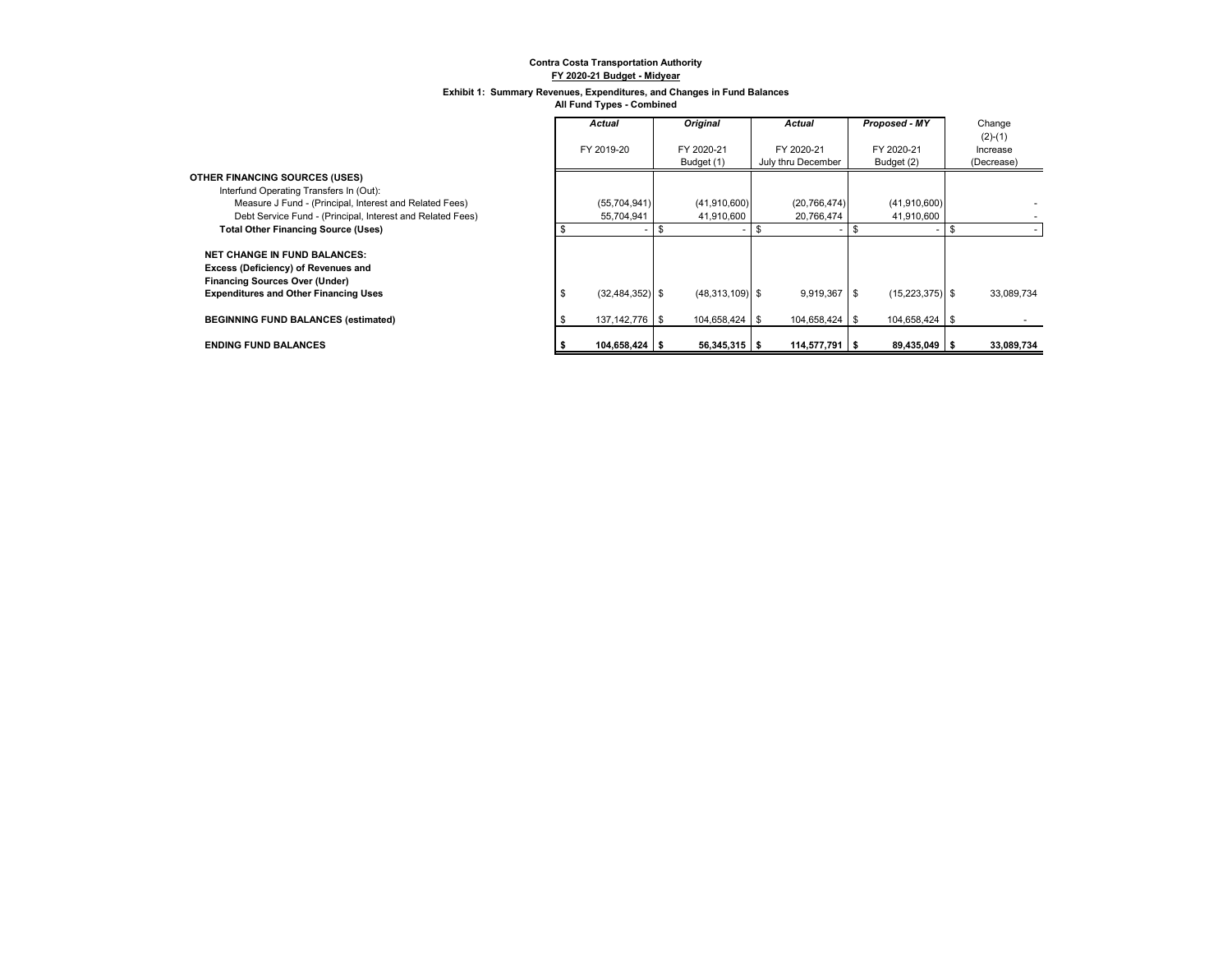|                                                                        |                        |             |                  |                      | Proposed - MY |             |
|------------------------------------------------------------------------|------------------------|-------------|------------------|----------------------|---------------|-------------|
|                                                                        |                        |             | Special          | Debt                 | Total         |             |
|                                                                        | Measure J              | Measure C   | Revenue          | Service              | FY 2020-21    |             |
|                                                                        | Fund                   | Fund        | Fund             | Fund                 | <b>Budget</b> |             |
| <b>REVENUES</b>                                                        |                        |             |                  |                      |               |             |
| <b>Sales Tax Revenues</b>                                              | \$<br>70,214,500 \$    |             | \$<br>24,785,500 | <b>S</b>             | \$            | 95,000,000  |
| Investment Income                                                      | 600,000                | 50,000      | 77,500           | 110,000              |               | 837,500     |
| Federal Surface Transportation Program - CMA                           | 1,118,000              |             |                  |                      |               | 1,118,000   |
| Federal Surface Transportation Program - PDA Invest. & Growth Strategy | 25,000                 |             |                  |                      |               | 25,000      |
| Congestion Mitigation and Air Quality Program - Climate Change Grant   |                        |             | 100,000          |                      |               | 100,000     |
| Federal - Community Based Transportation Plan (MTC)                    | 25,000                 |             |                  |                      |               | 25,000      |
| Federal Demonstration Program Funds (SR 239 Study)                     | 3,010,000              |             |                  |                      |               | 3,010,000   |
| Federal Highway - ADS and ATCMTD (Innovate 680)                        | 1,930,000              |             |                  |                      |               | 1,930,000   |
| State Transportation Improvement Program (I680/SR4)                    | 9,491,597              |             |                  |                      |               | 9,491,597   |
| State Highway Operation & Protection Program (1680/SR4)                | 1,250,000              |             |                  |                      |               | 1,250,000   |
| State Local Partnership Program SB1 (Innovate 680)                     | 760,456                |             |                  |                      |               | 760,456     |
| State Transportation Improvement Program (I-680)                       | 5,474,336              |             |                  |                      |               | 5,474,336   |
| State Local Partnership Program (1680/SR4)                             | 18,500,000             |             |                  |                      |               | 18,500,000  |
| State Transportation (OCP15-AT, OCP17-EVRP)                            |                        |             | 75,000           |                      |               | 75,000      |
| State Planning, Programming and Monitoring (PPM)                       | 355,000                |             |                  |                      |               | 355,000     |
| State Transportation Planning (Innovate 680)                           | 1,600,000              |             |                  |                      |               | 1,600,000   |
| <b>Contributions from CMA Member Agencies</b>                          | 128,461                |             |                  |                      |               | 128,461     |
| Motor Vehicle Registration Surcharge (TFCA)                            |                        |             | 1,646,800        |                      |               | 1,646,800   |
| Regional Measure 2 (SR 4 East Widening)                                | 1,482,062              |             |                  |                      |               | 1,482,062   |
| Regional Measure 2 (I-680 Carpool Lane Gap Closure)                    | 1,537,680              |             |                  |                      |               | 1,537,680   |
| Bay Area Toll Authority (SR4/160)                                      | 12,010                 |             |                  |                      |               | 12,010      |
| Bay Area Toll Authority (I-680 Carpool Lane)                           | 11,074,203             |             |                  |                      |               | 11,074,203  |
| Contributions from GoMentum (GMS)                                      |                        |             | 185,000          |                      |               | 185,000     |
| Contributions from Contra Costa County (SR 239 Study)                  | 896,000                |             |                  |                      |               | 896,000     |
| Contributions from ECCRFFA (Mokelumne)                                 | 2,000,000              |             |                  |                      |               | 2,000,000   |
| Contributions from TVTC (1680 Carpool)                                 | 6,490,000              |             |                  |                      |               | 6,490,000   |
| Contributions from ECCRFFA (East County Corridor SR4 Bypass)           | 500,000                |             |                  |                      |               | 500,000     |
| Contributions from MTC (SR4 Express Lane Study OCP18a)                 | 104,000                |             |                  |                      |               | 104,000     |
| Contributions from TAM Grant (Innovate 680)                            | 44,000                 |             |                  |                      |               | 44,000      |
| Contributions from TRANSPAC (CMA Study)                                | 150,000                |             |                  |                      |               | 150,000     |
| Contributions from City of San Ramon (Iron Horse Trail)                | 1,200,000              |             |                  |                      |               | 1,200,000   |
| Miscellaneous Revenues                                                 | 1,000                  |             |                  |                      |               | 1,000       |
| <b>Total Revenues</b>                                                  | \$<br>$139,973,305$ \$ | $50,000$ \$ | 26,869,800       | $110,000$ \$<br>l \$ |               | 167,003,105 |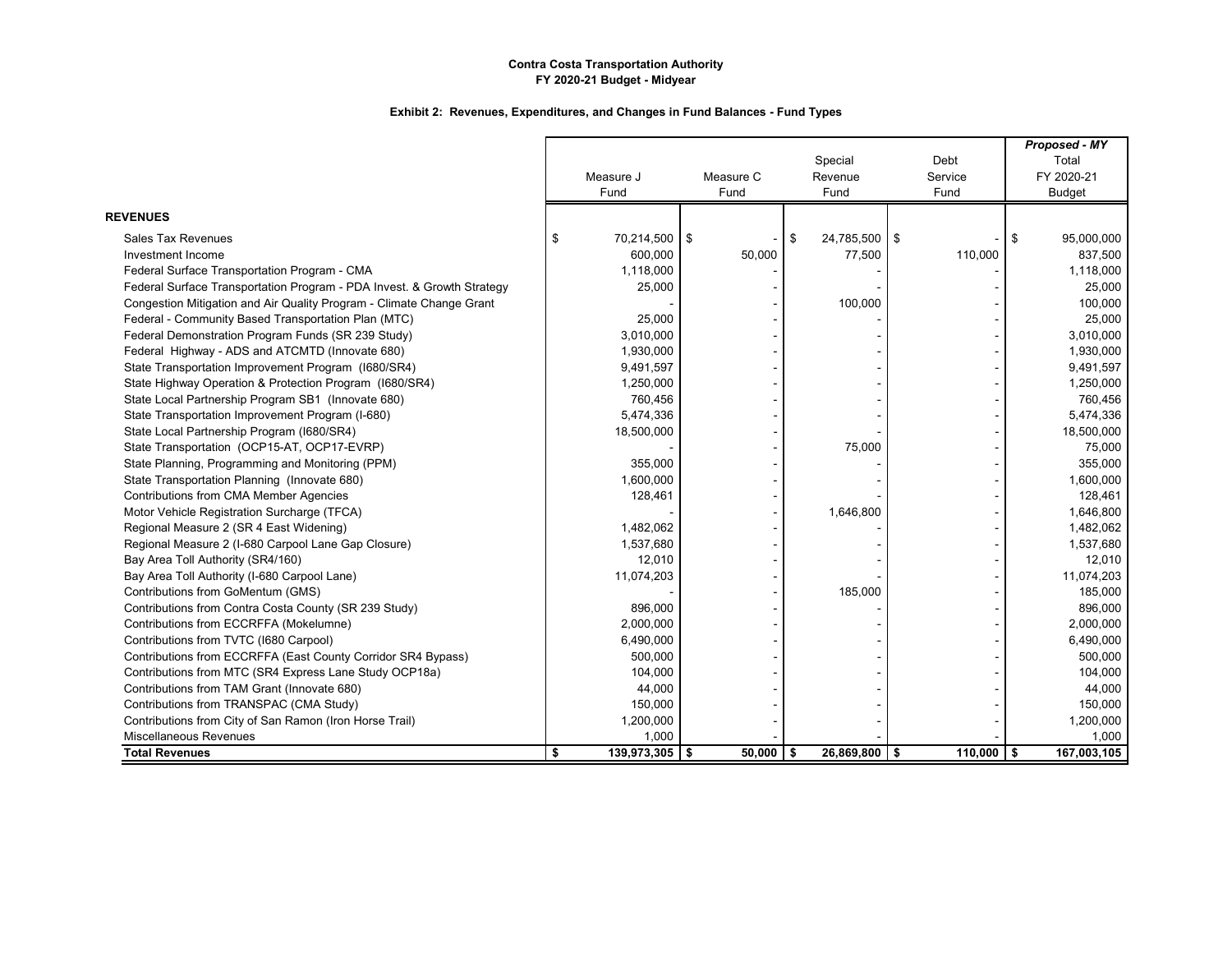|                                                 |                      | Measure J<br>Fund | Measure C<br>Fund | Special<br>Revenue<br>Fund | Debt<br>Service<br>Fund | Proposed - MY<br>Total<br>FY 2020-21<br><b>Budget</b> |
|-------------------------------------------------|----------------------|-------------------|-------------------|----------------------------|-------------------------|-------------------------------------------------------|
| <b>EXPENDITURES</b>                             |                      |                   |                   |                            |                         |                                                       |
| <b>General Administration</b>                   | Org                  |                   |                   |                            |                         |                                                       |
| Salaries and Employee Benefits                  | OTH <sub>29</sub> \$ | 704,934 \$        |                   | \$                         | \$                      | \$<br>704,934                                         |
| Services, Supplies, and Capital Outlay          | OCP18d/Admin17       | 1,479,900         |                   |                            |                         | 1,479,900                                             |
|                                                 |                      |                   |                   |                            |                         |                                                       |
| <b>Projects Section</b>                         |                      |                   |                   |                            |                         |                                                       |
| Project Management Salaries and Benefits        | OTH <sub>40</sub>    | 1,953,203         |                   |                            |                         | 1,953,203                                             |
| Project Management Services and Supplies        | OTH40                | 377,236           |                   |                            |                         | 377,236                                               |
| <b>Highway and Arterial Projects</b>            |                      |                   |                   |                            |                         |                                                       |
| I-680 Corridor                                  | HAA1                 |                   | 152,000           |                            |                         | 152,000                                               |
| Rt. 4 West Corridor                             | HAA4                 |                   | 2,000             |                            |                         | 2,000                                                 |
| Transit                                         |                      |                   |                   |                            |                         |                                                       |
| Regional Commuterway Category                   | TRAN9                |                   | 60,000            |                            |                         | 60,000                                                |
| <b>Capital Improvement Projects</b>             |                      |                   |                   |                            |                         |                                                       |
| Measure J: Caldecott Tunnel 4th Bore            | CIP1                 | 196,124           |                   |                            |                         | 196,124                                               |
| Measure J: BART East CC Rail Extension          | CIP <sub>2</sub>     | 3,491,279         |                   |                            |                         | 3,491,279                                             |
| Measure J: SR4 East Widening                    | CIP <sub>3</sub>     | 6,426,922         |                   |                            |                         | 6,426,922                                             |
| Measure J: Capital Corridor Rail Station        | CIP4                 | 299,396           |                   |                            |                         | 299,396                                               |
| Measure J: SR4 Bypass Elements                  | CIP <sub>5</sub>     | 6,744,214         |                   |                            |                         | 6,744,214                                             |
| Measure J: 1-680 and SR242 Interchange Imp      | CIP <sub>6</sub>     | 32,344,002        |                   |                            |                         | 32,344,002                                            |
| Measure J: I-80 Corridor                        | CIP7                 | 599,700           |                   |                            |                         | 599,700                                               |
| Measure J: 1-680 Corridor                       | CIP8                 | 20,165,248        |                   |                            |                         | 20,165,248                                            |
| Measure J: Richmond Parkway                     | CIP <sub>9</sub>     | 24,922            |                   |                            |                         | 24,922                                                |
| <b>Subregional Projects</b>                     |                      |                   |                   |                            |                         |                                                       |
| Measure J: Subregional Bus Transit Enhancements | SPP <sub>19</sub>    | 668,000           |                   |                            |                         | 668,000                                               |
| Measure J: Subregional Major Streets Imp        | SPP24                | 691,930           |                   |                            |                         | 691,930                                               |
| Measure J: Subregional Martinez Railroad Imp    | SPP27                | 521,796           |                   |                            |                         | 521,796                                               |
| Countywide Capital and Maintenance Programs     |                      |                   |                   |                            |                         |                                                       |
| Measure J: BART Improvements                    | CCMP10               | 2,655,844         |                   |                            |                         | 2,655,844                                             |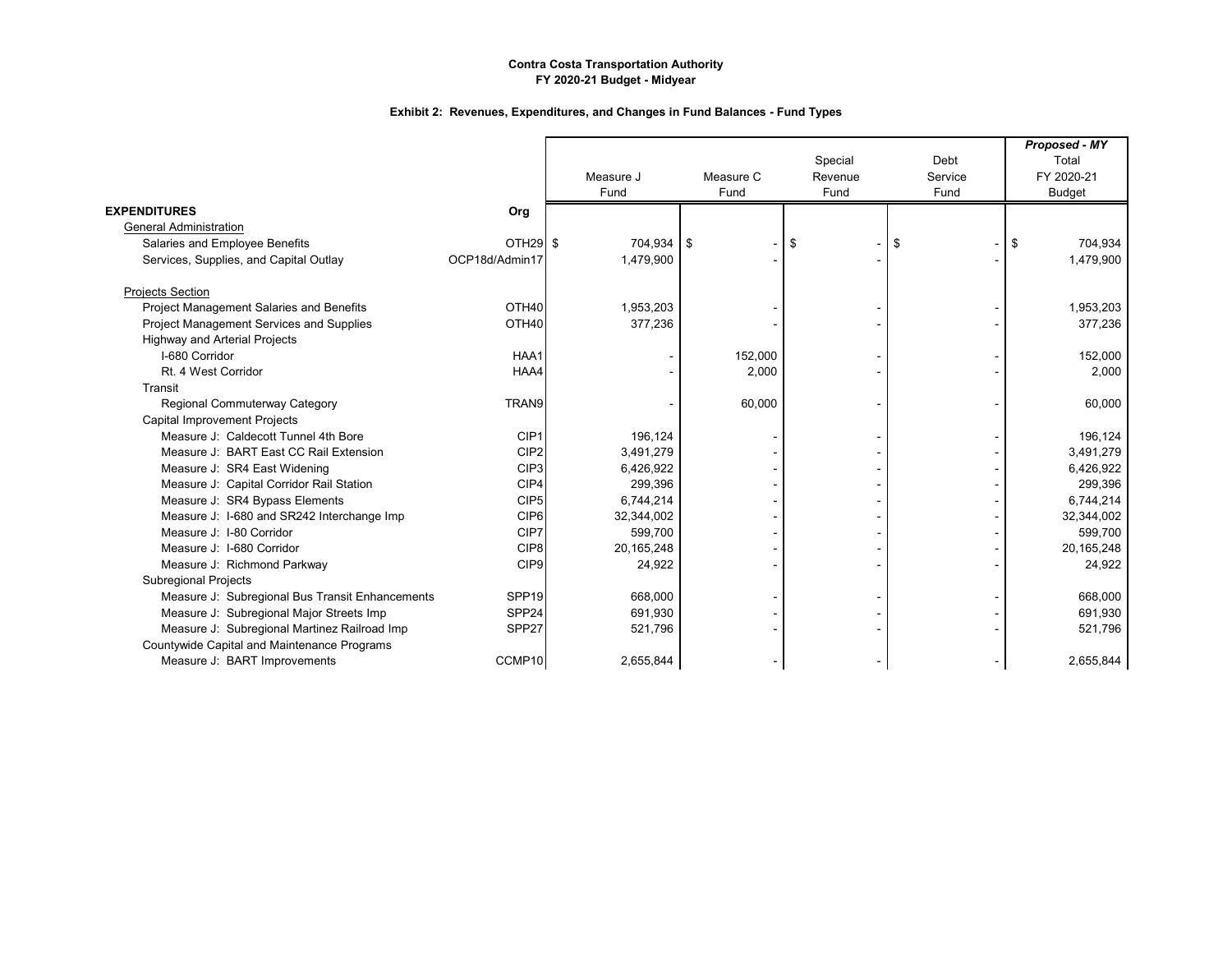|                                                         |                   |           |           |            |         | Proposed - MY |
|---------------------------------------------------------|-------------------|-----------|-----------|------------|---------|---------------|
|                                                         |                   |           |           | Special    | Debt    | Total         |
|                                                         |                   | Measure J | Measure C | Revenue    | Service | FY 2020-21    |
|                                                         |                   | Fund      | Fund      | Fund       | Fund    | <b>Budget</b> |
| <b>Programs Section</b>                                 |                   |           |           |            |         |               |
| Program Management Salaries and Benefits                | Var               | 168,884   |           | 421,517    |         | 590,401       |
| Programs                                                |                   |           |           |            |         |               |
| Local Street Maintenance Program                        | CCMP11            |           |           | 17,100,000 |         | 17,100,000    |
| Additional Local Street Maintenance Program             | SPP <sub>23</sub> |           |           | 1,985,500  |         | 1,985,500     |
| Transportation for Livable Community Project            | CCMP12            | 4,654,419 |           |            |         | 4,654,419     |
| Additional Transportation for Livable Community Project | SPP25             | 435,000   |           |            |         | 435,000       |
| Pedestrian, Bicycle and Trail Facilities                | CCMP13            | 2,174,977 |           |            |         | 2,174,977     |
| Additional Pedestrian, Bicycle and Trail Facilities     | SPP26             | 100,000   |           |            |         | 100,000       |
| <b>Bus Services Program</b>                             | OCP14             | 4,798,717 |           |            |         | 4,798,717     |
| <b>Express Bus Program</b>                              | OCP16             | 4,151,349 |           |            |         | 4,151,349     |
| <b>Bus Transit Enhancements</b>                         | SPP <sub>19</sub> | 3,492,000 |           |            |         | 3,492,000     |
| Paratransit Program                                     | OCP15             |           |           | 4,335,000  |         | 4,335,000     |
| <b>Additional Paratransit Program</b>                   | SPP20             | 1,092,500 |           |            |         | 1,092,500     |
| Safe Transportation for Children                        | SPP21             | 4,406,526 |           |            |         | 4,406,526     |
| Commute Alternative Program                             | OCP17             |           |           | 1,198,717  |         | 1,198,717     |
| <b>Subregional Transportation Needs</b>                 | SPP28             | 1,453,500 |           |            |         | 1,453,500     |
| Ferry Service in West County                            | SPP22             | 3,588,500 |           |            |         | 3,588,500     |
| <b>GoMentum Station</b>                                 | <b>GMS</b>        |           |           | 150,000    |         | 150,000       |
| Transportation for Clean Air Program                    | OTH45             |           |           | 1,550,543  |         | 1,550,543     |
|                                                         |                   |           |           |            |         |               |
| <b>Planning Section</b>                                 |                   |           |           |            |         |               |
| <b>Regional Planning</b>                                |                   |           |           |            |         |               |
| Salaries and Employee Benefits                          | Var               | 511,549   |           |            |         | 511,549       |
| Services, Supplies, and Capital Outlay                  | Var               | 1,225,500 |           |            |         | 1,225,500     |
| <b>Congestion Management</b>                            |                   |           |           |            |         |               |
| Salaries and Employee Benefits                          | Var               | 848,636   |           |            |         | 848.636       |
| Services, Supplies, and Capital Outlay                  | Var               | 779,500   |           |            |         | 779,500       |
| <b>SCS Implementation</b>                               |                   |           |           |            |         |               |
| Salaries and Employee Benefits                          | Var               | 99,396    |           |            |         | 99,396        |
| Services, Supplies, and Capital Outlay                  | Var               | 35,000    |           |            |         | 35,000        |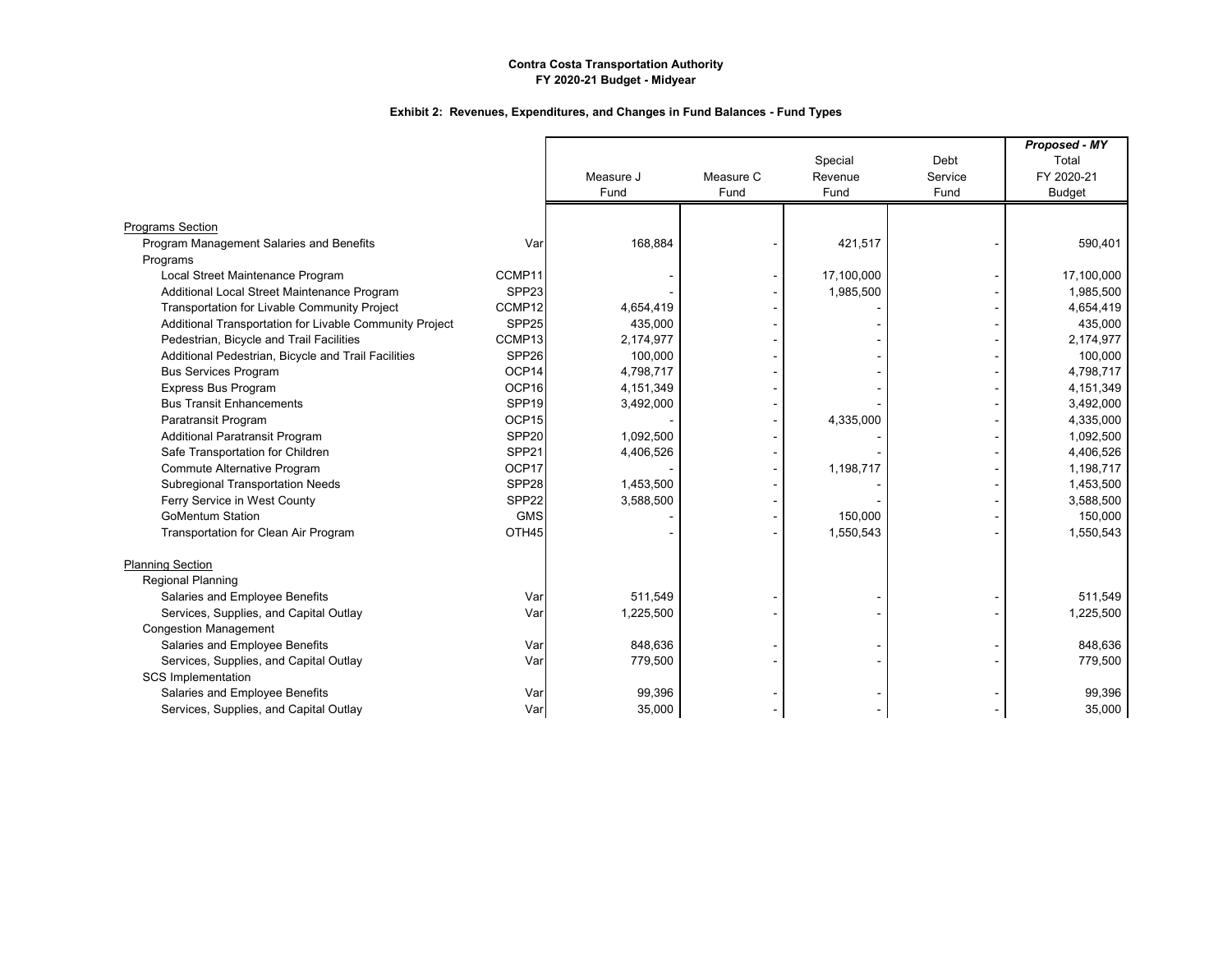|                                                           |     |                           |      |                |      |                 |                                     |      | Proposed - MY  |
|-----------------------------------------------------------|-----|---------------------------|------|----------------|------|-----------------|-------------------------------------|------|----------------|
|                                                           |     |                           |      |                |      | Special         | Debt                                |      | Total          |
|                                                           |     | Measure J                 |      | Measure C      |      | Revenue         | Service                             |      | FY 2020-21     |
|                                                           |     | Fund                      |      | Fund           |      | Fund            | Fund                                |      | Budget         |
|                                                           |     |                           |      |                |      |                 |                                     |      |                |
| Debt Service                                              |     |                           |      |                |      |                 |                                     |      |                |
| Principal Repayment - Measure J Bonds                     | Var |                           |      |                |      |                 | 21,060,000                          |      | 21,060,000     |
| Interest and Related Fees - Measure J Bonds               | Var |                           |      |                |      |                 | 20,850,600                          |      | 20,850,600     |
| <b>Total Expenditures</b>                                 |     | \$<br>113,360,603         | - \$ | 214,000        | -S.  | $26,741,277$ \$ | 41,910,600                          | - \$ | 182,226,480    |
|                                                           |     |                           |      |                |      |                 |                                     |      |                |
| <b>Excess (Deficiency) of Revenues</b>                    |     |                           |      |                |      |                 |                                     |      |                |
| <b>Over (Under) Expenditures</b>                          |     | \$<br>26,612,702 \$       |      | $(164,000)$ \$ |      | $128,523$ \$    | $(41,800,600)$ \$                   |      | (15, 223, 375) |
| <b>OTHER FINANCING SOURCES (USES)</b>                     |     |                           |      |                |      |                 |                                     |      |                |
| Interfund Operating Transfers In (Out)                    |     |                           |      |                |      |                 |                                     |      |                |
| For Measure J Debt Service Fund - Interest & Related Fees |     | \$<br>$(41,910,600)$ \$   |      |                | \$   |                 | \$                                  | -\$  | (41, 910, 600) |
| Measure J Debt Service Fund                               |     |                           |      |                |      |                 |                                     |      |                |
|                                                           |     | \$<br>$(41,910,600)$ \$   |      |                | \$   |                 | \$<br>41,910,600<br>$41,910,600$ \$ |      | 41,910,600     |
| <b>Total Other Financing Source (Uses)</b>                |     |                           |      |                |      |                 |                                     |      |                |
| <b>NET CHANGE IN FUND BALANCES:</b>                       |     |                           |      |                |      |                 |                                     |      |                |
| Excess (Deficiency) of Revenues and                       |     |                           |      |                |      |                 |                                     |      |                |
| <b>Financing Sources Over (Under)</b>                     |     |                           |      |                |      |                 |                                     |      |                |
| <b>Expenditures and Other Financing Uses</b>              |     | \$<br>$(15, 297, 898)$ \$ |      | $(164,000)$ \$ |      | $128,523$ \$    | $110,000$ $\sqrt{5}$                |      | (15, 223, 375) |
|                                                           |     |                           |      |                |      |                 |                                     |      |                |
| <b>BEGINNING FUND BALANCES</b>                            |     | \$<br>75,239,897 \$       |      | 2,054,597      | l \$ | 14,045,339 \$   | 13,318,591                          | l \$ | 104,658,424    |
| <b>ENDING FUND BALANCES</b>                               |     | $59,941,999$ \$           |      | $1,890,597$ \$ |      | $14,173,862$ \$ | $13,428,591$ \$                     |      | 89,435,049     |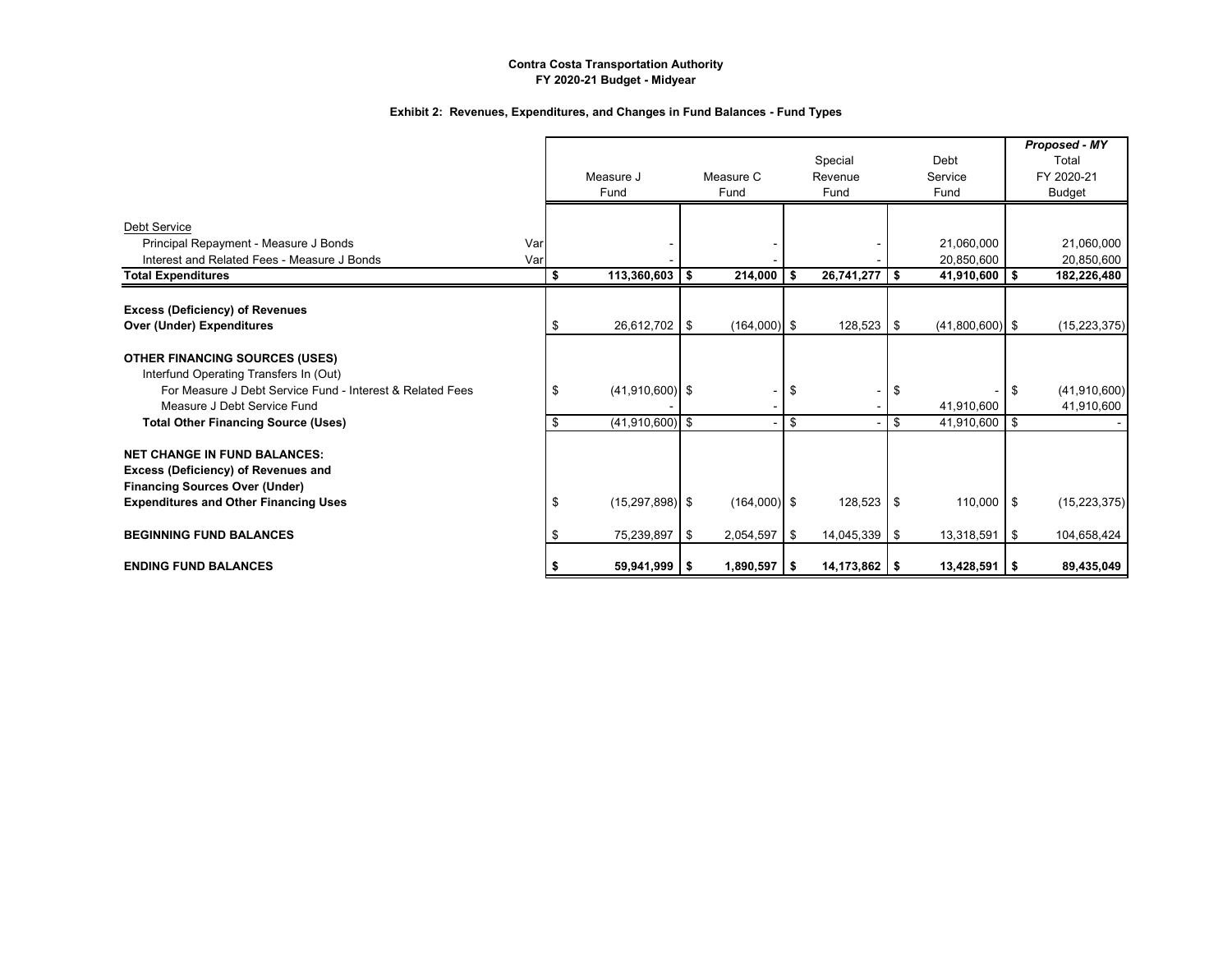**Exhibit 3: Revenue Budget Detail**

|                              |               | Adopted            |            | <b>Proposed - MY</b> |            | Change:    |
|------------------------------|---------------|--------------------|------------|----------------------|------------|------------|
| <b>ALL REVENUES</b>          | FY 2020-21    |                    | FY 2020-21 |                      | Increase   |            |
|                              | <b>Budget</b> |                    | Budget     |                      | (Decrease) |            |
| MEASURE J FUND               | \$            | 134,037,724        | \$         | 139,973,305          | \$         | 5,935,581  |
| <b>MEASURE C FUND</b>        | \$            | $101,000$ \$       |            | 50,000               | \$         | (51,000)   |
| <b>SPECIAL REVENUE FUNDS</b> | \$            | 22,551,650         | ՝ \$       | 26,869,800           | \$         | 4,318,150  |
| <b>DEBT SERVICE FUND</b>     | \$            | $220,000$ \$       |            | 110,000              | \$         | (110,000)  |
| <b>TOTAL REVENUES</b>        |               | $156,910,374$   \$ |            | 167,003,105          | S          | 10,092,731 |
|                              |               | Adonted            |            | <b>Pronosed - MV</b> |            | Change:    |

|                                                                  | <b>Adopted</b>    |    | <b>Proposed - MY</b> |          | Change:     |  |
|------------------------------------------------------------------|-------------------|----|----------------------|----------|-------------|--|
| <b>MEASURE J FUND REVENUES DETAIL</b>                            | FY 2020-21        |    | FY 2020-21           | Increase |             |  |
|                                                                  | <b>Budget</b>     |    | <b>Budget</b>        |          | (Decrease)  |  |
| <b>Sales Tax Revenues</b>                                        | \$<br>56,541,150  | \$ | 70,214,500           | \$       | 13,673,350  |  |
| Investment Income                                                | 1,300,000         |    | 600,000              |          | (700,000)   |  |
| Federal Surface Transportation Program - CMA                     | 1,118,000         |    | 1,118,000            |          |             |  |
| Federal Surface Transportation Program - PDA Investment & Growth | 25,000            |    | 25,000               |          |             |  |
| Federal Demonstration Program Funds (SR 239 Study)               | 3,600,000         |    | 3,010,000            |          | (590,000)   |  |
| Federal Highway - ADS and ATCMTD (Innovate 680)                  | 2,875,000         |    | 1,930,000            |          | (945,000)   |  |
| Federal - Community Based Transportation Plan (MTC)              | 25,000            |    | 25,000               |          |             |  |
| State Local Partnership Program (1680/SR4)                       | 19,950,000        |    | 18,500,000           |          | (1,450,000) |  |
| State Local Partnership Program SB1 (Innovate 680)               | 1,575,000         |    | 760,456              |          | (814, 544)  |  |
| State Transportation Improvement Program (I-680)                 | 9,000,000         |    | 5,474,336            |          | (3,525,664) |  |
| State Transportation Improvement Program (I680/SR4)              | 9,850,000         |    | 9,491,597            |          | (358, 403)  |  |
| State Highway Operation & Protection Program (I680/SR4)          | 2,850,000         |    | 1,250,000            |          | (1,600,000) |  |
| State Planning, Programming and Monitoring (PPM)                 | 355,000           |    | 355,000              |          |             |  |
| State Transportation Planning (Innovate 680)                     | 1,600,000         |    | 1,600,000            |          |             |  |
| Contributions from CMA Member Agencies                           | 153,574           |    | 128,461              |          | (25, 113)   |  |
| Regional Measure 2 (SR 4 East Widening)                          |                   |    | 1,482,062            |          | 1,482,062   |  |
| Regional Measure 2 (I-680 Carpool Lane Gap Closure)              | 1,500,000         |    | 1,537,680            |          | 37,680      |  |
| Regional Measure 3 (Mokelumne)                                   | 2,700,000         |    |                      |          | (2,700,000) |  |
| Bay Area Toll Authority (SR4/160)                                |                   |    | 12,010               |          | 12,010      |  |
| Bay Area Toll Authority (I-680 Carpool Lane)                     | 14,650,000        |    | 11,074,203           |          | (3,575,797) |  |
| Contributions from Contra Costa County (SR 239 Study)            | 1,000,000         |    | 896,000              |          | (104,000)   |  |
| Contributions from ECCRFFA (Mokelumne)                           |                   |    | 2,000,000            |          | 2,000,000   |  |
| Contributions from TVTC (I680 Carpool)                           |                   |    | 6,490,000            |          | 6,490,000   |  |
| Contributions from ECCRFFA (East County Corridor SR4 Bypass)     | 275,000           |    | 500,000              |          | 225,000     |  |
| Contributions from MTC (SR4 Express Lane Study OCP18a)           | 150,000           |    | 104,000              |          | (46,000)    |  |
| Contributions from MTC IDEA Grant (Innovate 680)                 | 1,000,000         |    |                      |          | (1,000,000) |  |
| Contributions from TAM Grant (Innovate 680)                      | 44,000            |    | 44,000               |          |             |  |
| Contributions from TRANSPAC (CMA Study)                          | 150,000           |    | 150,000              |          |             |  |
| Contributions from City of San Ramon (Iron Horse Trail)          | 1,650,000         |    | 1,200,000            |          | (450,000)   |  |
| <b>Excess Land Sale</b>                                          | 100,000           |    |                      |          | (100,000)   |  |
| Miscellaneous Revenues                                           | 1,000             |    | 1,000                |          |             |  |
| <b>TOTAL MEASURE J FUND</b>                                      | \$<br>134,037,724 | \$ | 139,973,305          | \$       | 5,935,581   |  |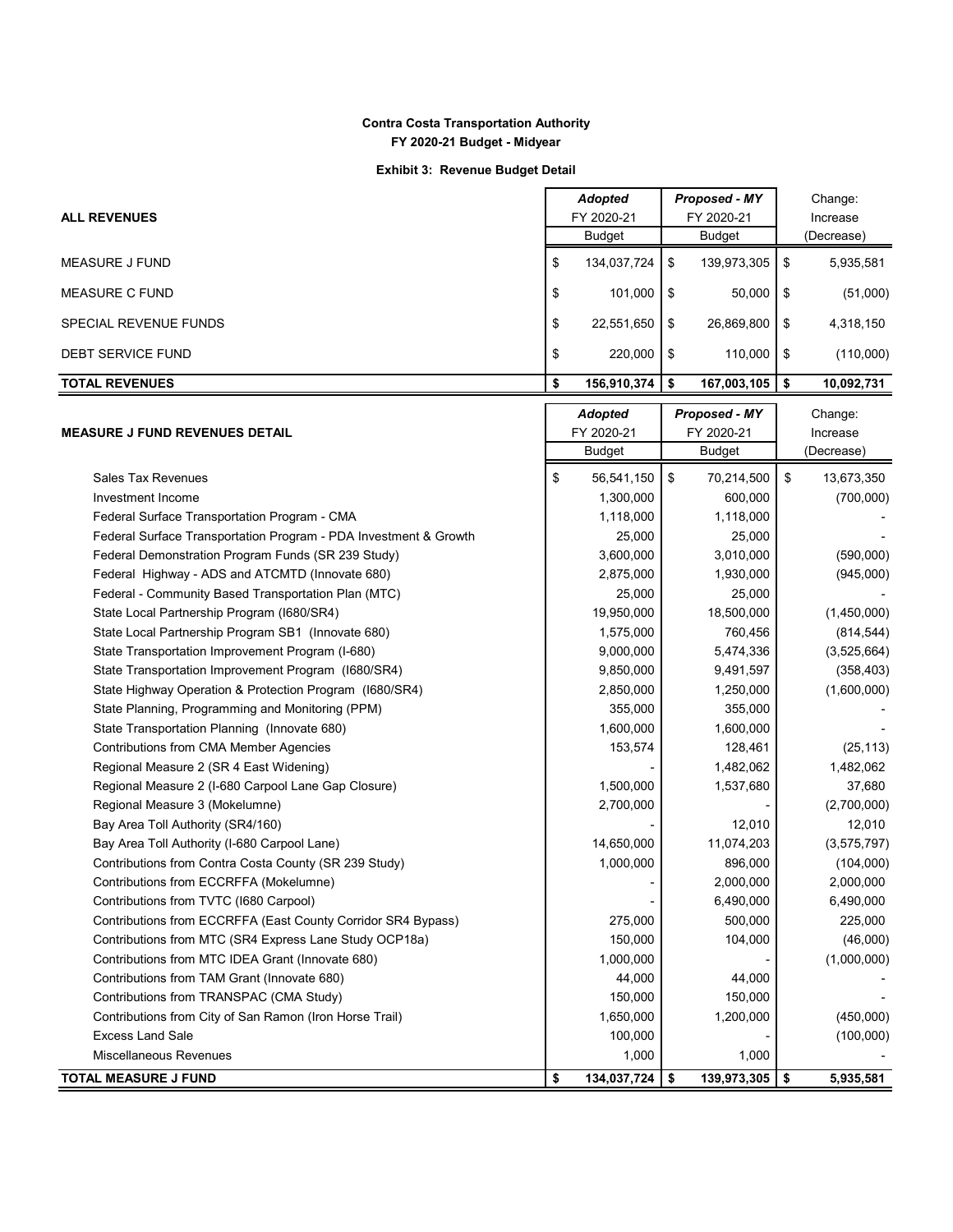## **Exhibit 3: Revenue Budget Detail**

|                                                                | <b>Adopted</b>   | <b>Proposed - MY</b> |            | Change:    |           |  |
|----------------------------------------------------------------|------------------|----------------------|------------|------------|-----------|--|
| <b>MEASURE C FUND DETAIL</b>                                   | FY 2020-21       |                      | FY 2020-21 |            | Increase  |  |
|                                                                | <b>Budget</b>    | <b>Budget</b>        |            | (Decrease) |           |  |
|                                                                |                  |                      |            |            |           |  |
| Investment Income                                              | \$<br>100,000    | \$                   | 50,000     | \$         | (50,000)  |  |
| Miscellaneous Revenues                                         | 1,000            |                      |            |            | (1,000)   |  |
| <b>TOTAL MEASURE C FUND REVENUE</b>                            | \$<br>101,000    | \$                   | 50,000     | \$         | (51,000)  |  |
|                                                                |                  |                      |            |            |           |  |
| <b>SPECIAL REVENUE FUNDS DETAIL</b>                            |                  |                      |            |            |           |  |
| Sales Tax Revenues                                             | \$<br>19,958,850 | \$                   | 24,785,500 | \$         | 4,826,650 |  |
| Investment Income                                              | 150,000          |                      | 77,500     |            | (72, 500) |  |
| Congestion Mitigation and Air Quality Imp Program (OCP17-CS4A) | 300,000          |                      | 100,000    |            | (200,000) |  |
| State Transportation (OCP15-AT, OCP17-EVRP)                    | 200,000          |                      | 75,000     |            | (125,000) |  |
| Motor Vehicle Registration Surcharge (TFCA)                    | 1,646,800        |                      | 1,646,800  |            |           |  |
| Contribution GoMentum (GMS)                                    | 296,000          |                      | 185,000    |            | (111,000) |  |
| <b>TOTAL SPECIAL REVENUE FUNDS</b>                             | \$<br>22,551,650 | \$                   | 26,869,800 | \$         | 4,318,150 |  |
|                                                                |                  |                      |            |            |           |  |
| <b>DEBT SERVICE FUNDS DETAIL</b>                               |                  |                      |            |            |           |  |
| Investment Income                                              | \$<br>220,000    | \$                   | 110,000    | \$         | (110,000) |  |
| <b>TOTAL DEBT SERVICE FUNDS</b>                                | \$<br>220,000    | \$                   | 110,000    | \$         | (110,000) |  |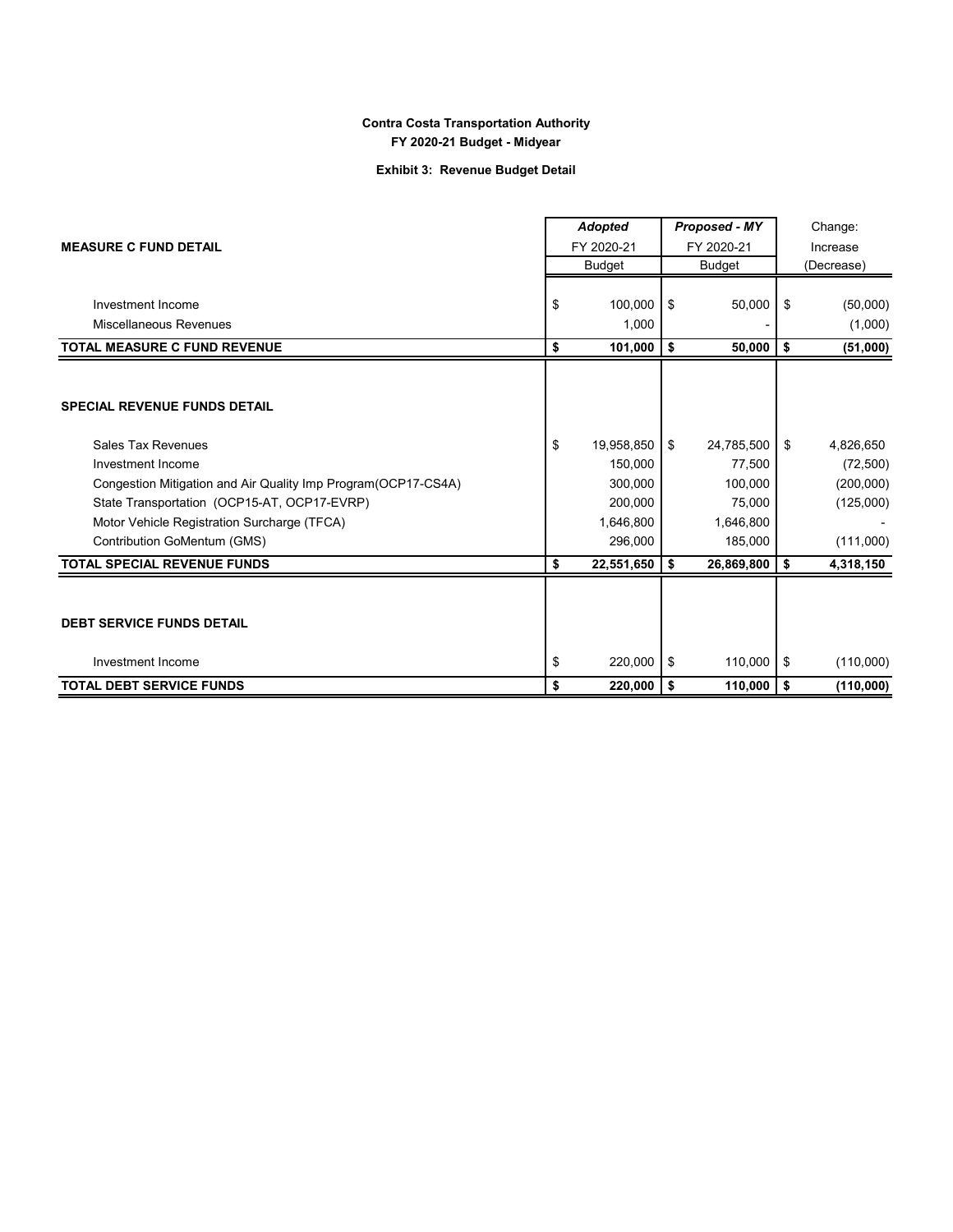# **Exhibit 4: Expenditure Budget Detail**

| Programs |  |
|----------|--|
|----------|--|

|                                                                                         |         | <b>Adopted</b>   | Proposed - MY |            | Change:  |             |  |
|-----------------------------------------------------------------------------------------|---------|------------------|---------------|------------|----------|-------------|--|
|                                                                                         |         | FY 2020-21       | FY 2020-21    |            | Increase |             |  |
|                                                                                         | Account | Measure J        |               | Measure J  |          | (Decrease)  |  |
| <b>LOCAL STREET MAINTENANCE PROGRAM (18%)</b>                                           |         |                  |               |            |          |             |  |
| ORG: CCMP11                                                                             |         |                  |               |            |          |             |  |
| Contributions to Local Jurisdictions                                                    | 6111    | \$<br>13,770,000 | \$            | 17,100,000 | \$       | 3,330,000   |  |
| Total Local Street Maintenance Program (18%)                                            |         | \$<br>13,770,000 | \$            | 17,100,000 | \$       | 3,330,000   |  |
| ADDITIONAL LOCAL STREET MAINTENANCE PROGRAM (2.09%)<br>ORG: SPP23                       |         |                  |               |            |          |             |  |
| Contributions to Local Jurisdictions                                                    | 6111    | \$<br>1,598,850  | \$            | 1,985,500  | \$       | 386,650     |  |
| Total Additional Local Street Maintenance Program (2.09%)                               |         | \$<br>1,598,850  | \$            | 1,985,500  | \$       | 386,650     |  |
| TRANSPORTATIONS FOR LIVABLE COMMUNITY PROJECT GRANTS (5.0%)<br>ORG: CCMP12              |         |                  |               |            |          |             |  |
| Grants provided for Community Projects                                                  | 6111    | \$<br>8,017,500  | \$            | 4,408,923  | \$       | (3,608,577) |  |
| Project Management Tools & Monitoring                                                   | 5201    | 192,611          |               | 245,496    |          | 52,885      |  |
| Program Manager Salaries and Benefits                                                   | 5000    | 39,910           |               | 36,363     |          | (3, 547)    |  |
| FN 2: Estimated Fund Balance Available to Program                                       | N/A     | 9,168,825        |               | 14,358,695 |          |             |  |
| Total Transportations for Livable Community Project Grants (5.0%)                       |         | \$<br>8,250,021  | \$            | 4,690,782  | \$       | (3,559,239) |  |
| ADDITIONAL TRANSPORTATIONS FOR LIVABLE COMMUNITY<br>PROJECT GRANTS (0.4%)<br>ORG: SPP25 |         |                  |               |            |          |             |  |
| <b>Grants provided for Community Projects</b>                                           | 6111    | \$<br>435,000    | \$            | 435,000    | \$       |             |  |
| Total Additional TLC Project Grants (0.4%)                                              |         | \$<br>435,000    | \$            | 435,000    | \$       |             |  |
| PEDESTRIAN, BICYCLE AND TRAIL FACILITIES (1.5%)<br>ORG: CCMP13                          |         |                  |               |            |          |             |  |
| Grants provided for Community Projects                                                  | 6111    | \$<br>4,107,100  | \$            | 2,139,185  | \$       | (1,967,915) |  |
| Program Management                                                                      | 5201    | 49,528           |               | 35,792     |          | (13, 736)   |  |
| Program Manager Salaries and Benefits                                                   | 5000    | 39,910           |               | 36,363     |          | (3, 547)    |  |
| FN 2: Estimated Fund Balance Available to Program                                       | N/A     | 1,744,689        |               | 4,307,650  |          |             |  |
| Total Pedestrian, Bicycle and Trail Facilities (1.5%)                                   |         | \$<br>4,196,538  | \$            | 2,211,340  | l \$     | (1,985,198) |  |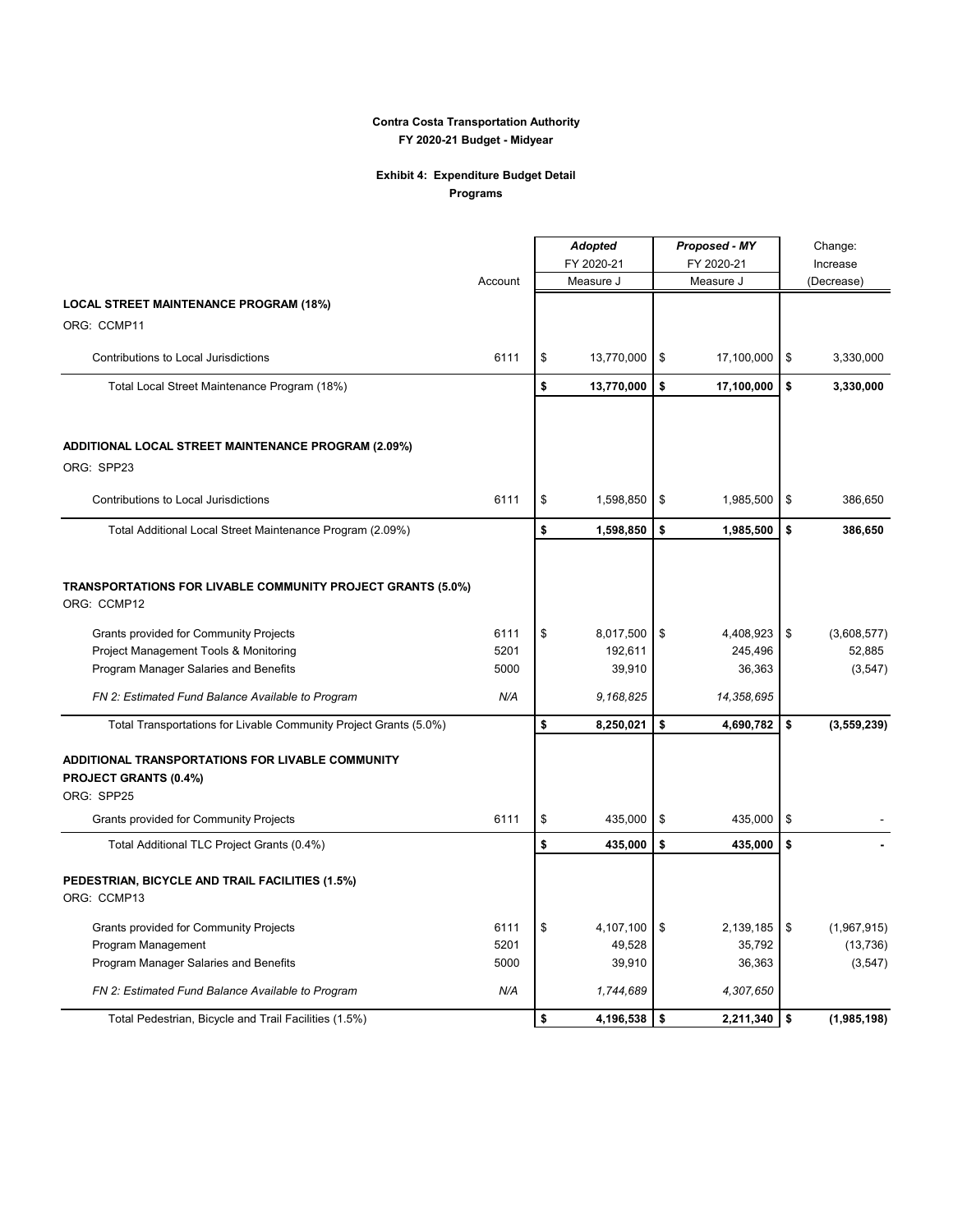# **Exhibit 4: Expenditure Budget Detail**

**Programs**

 $\mathbf{r}$ 

|                                                                  |         | <b>Adopted</b> |                  | <b>Proposed - MY</b> | Change: |            |  |
|------------------------------------------------------------------|---------|----------------|------------------|----------------------|---------|------------|--|
|                                                                  |         |                | FY 2020-21       | FY 2020-21           |         | Increase   |  |
|                                                                  | Account |                | Measure J        | Measure J            |         | (Decrease) |  |
| ADDITIONAL PEDESTRIAN, BICYCLE AND TRAIL FACILITIES (0.8%)       |         |                |                  |                      |         |            |  |
| ORG: SPP26                                                       |         |                |                  |                      |         |            |  |
| <b>Grants provided for Community Projects</b>                    | 6111    | \$             | 100,000          | \$<br>100,000        | \$      |            |  |
| Total Additional Pedestrian, Bicycle and Trail Facilities (0.8%) |         | \$             | 100,000          | \$<br>100,000        | \$      |            |  |
| <b>BUS SERVICES (5%)</b><br>ORG: OCP14                           |         |                |                  |                      |         |            |  |
| <b>Contributions to Bus Transit Providers</b>                    | 6111    | \$             | 3,759,911        | \$<br>4,656,217      | \$      | 896,306    |  |
| 3% Reserve                                                       | 6111    |                | 114,750          | 142,500              |         | 27,750     |  |
| Program Manager Salaries and Benefits                            | 5000    |                | 50,339           | 51,283               |         | 944        |  |
| FN 2: Estimated Fund Balance Available to Program                | N/A     |                | 1,332,001        | 866,481              |         |            |  |
| Total Bus Transit Improvement Program (5%)                       |         | \$             | 3,925,000        | \$<br>4,850,000      | \$      | 925,000    |  |
| <b>EXPRESS BUS (4.3%)</b>                                        |         |                |                  |                      |         |            |  |
| ORG: OCP16                                                       |         |                |                  |                      |         |            |  |
| Contributions to Express Bus Transit Providers                   | 6111    | \$             | 3,257,790        | \$<br>4,028,799      | \$      | 771,009    |  |
| 3% Reserve                                                       | 6111    |                | 98,685           | 122,550              |         | 23,865     |  |
| Program Manager Salaries and Benefits                            | 5000    |                | 33,025           | 33,651               |         | 626        |  |
| FN 2: Estimated Fund Balance Available to Program                | N/A     |                | 1,134,987        | 734,607              |         |            |  |
| Total Express Bus (4.3%)                                         |         | \$             | 3,389,500        | \$<br>4,185,000      | \$      | 795,500    |  |
| <b>BUS TRANSIT ENHANCEMENTS (3.36%)</b>                          |         |                |                  |                      |         |            |  |
| ORG: SPP19                                                       |         |                |                  |                      |         |            |  |
| <b>Contributions to Bus Transit Providers</b>                    | 6111    | \$             | 2,870,400        | \$<br>3,492,000      | \$      | 621,600    |  |
| Total Bus Transit Enhancement (3.36%)                            |         | \$             | 2,870,400        | \$<br>3,492,000      | \$      | 621,600    |  |
| PARATRANSIT PROGRAM (4.1%)<br>ORG: OCP15                         |         |                |                  |                      |         |            |  |
| <b>Contributions to Paratransit Providers</b>                    | 6111    | \$             | 3,236,500        | 3,995,000<br>\$      | \$      | 758,500    |  |
| Accessible Transportation Strategic Plan                         | 5201    |                | 340,000          | 340,000              |         |            |  |
| Program Manager Salaries and Benefits                            | 5000    |                | 66,048           | 73,708               |         | 7,660      |  |
| FN 2: Estimated Fund Balance Available to Program                | N/A     |                | 10,090,212       | 9,954,021            |         |            |  |
| Total Paratransit Program (4.1%)                                 |         | \$             | $3,642,548$   \$ | $4,408,708$ \$       |         | 766.160    |  |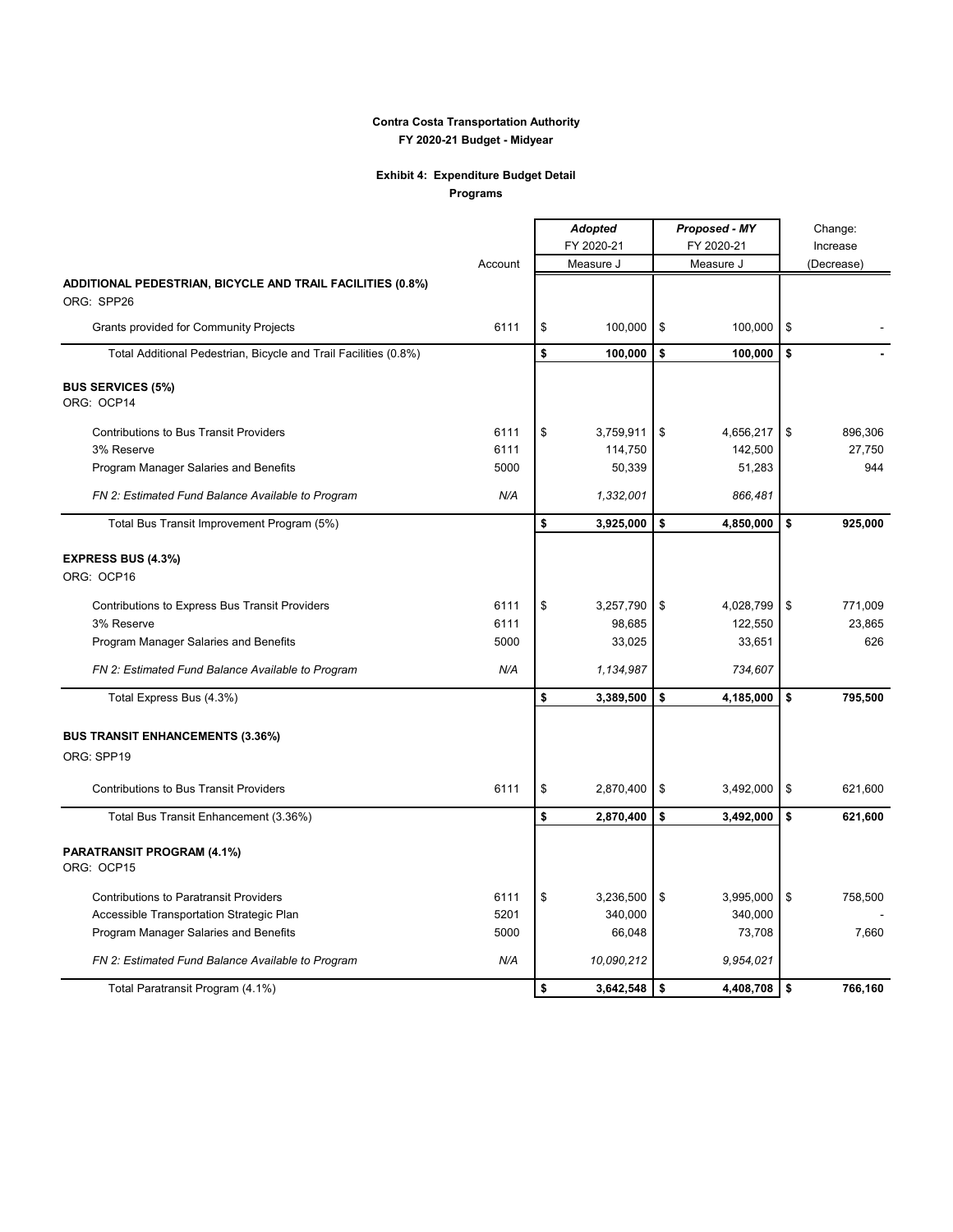## **Exhibit 4: Expenditure Budget Detail Programs**

| ADDITIONAL PARATRANSIT PROGRAM (1.15%)                          |           | <b>Adopted</b><br>FY 2020-21 |    | Proposed - MY<br>FY 2020-21 |    | Change:<br>Increase |  |
|-----------------------------------------------------------------|-----------|------------------------------|----|-----------------------------|----|---------------------|--|
| ORG: SPP20                                                      | Account   | Measure J                    |    | Measure J                   |    | (Decrease)          |  |
| <b>Contributions to Paratransit Providers</b>                   | 6111      | \$<br>879,750                | \$ | 1,092,500                   | \$ | 212,750             |  |
| Total Additional Paratransit Program (1.15%)                    |           | \$<br>879,750                | \$ | 1,092,500                   | \$ | 212,750             |  |
| SAFE TRANSPORTATION FOR CHILDREN (4.545%)<br>ORG: SPP21         |           |                              |    |                             |    |                     |  |
| Contributions to Safe Transportation for Children               | 6111      | \$<br>3,465,895              | \$ | 4,406,526                   | \$ | 940,631             |  |
| Program Manager Salaries and Benefits                           | 5000      | 11,030                       |    | 11,224                      |    | 194                 |  |
| FN 2: Estimated Fund Balance Available to Program               | N/A       | 4,036,732                    |    | 4,226,980                   |    |                     |  |
| Total Safe Transportation for Children (4.545%)                 |           | \$<br>3,476,925              | \$ | 4,417,750                   | \$ | 940,825             |  |
|                                                                 |           |                              |    |                             |    |                     |  |
| <b>COMMUTE ALTERNATIVES (1%)</b><br>ORG: OCP17                  |           |                              |    |                             |    |                     |  |
| Contributions for Other Programs - TDM                          | 6111      | \$<br>714,661                | \$ | 898,717                     | \$ | 184,056             |  |
| Contributions for Program - CMAQ Funds Car Share4All            | 6111      | 300,000                      |    | 300,000                     |    |                     |  |
| Program Manager Salaries and Benefits                           | 5000      | 50,339                       |    | 51,283                      |    | 944                 |  |
| FN 2: Reimbursement (Use) of Reserves                           | N/A       | 716,904                      |    | 978,306                     |    |                     |  |
| Total Commute Alternatives (1%)                                 |           | \$<br>1,065,000              | \$ | 1,250,000                   | \$ | 185,000             |  |
|                                                                 |           |                              |    |                             |    |                     |  |
| <b>SUBREGIONAL TRANSPORTATION NEEDS (1.53%)</b><br>ORG: SPP28   |           |                              |    |                             |    |                     |  |
| Contributions for Other Programs - Subregional                  | 6111      | \$<br>1,170,450              | \$ | 1,453,500                   | \$ | 283,050             |  |
| Contributions for Studies (West, Central, SW)                   | 5201/6111 | 75,000                       |    |                             |    | (75,000)            |  |
| Total Subregional Transportation (1.53%)                        |           | \$<br>1,245,450              | \$ | 1,453,500                   | \$ | 208,050             |  |
|                                                                 |           |                              |    |                             |    |                     |  |
|                                                                 |           |                              |    |                             |    |                     |  |
| FERRY SERVICE IN WEST COUNTY (2.25%) - FN4<br>ORG: SPP22 (9646) |           |                              |    |                             |    |                     |  |
|                                                                 |           |                              |    |                             |    |                     |  |
| Contributions for Other Programs - Ferry Service                | 6111      | \$<br>3,588,500              | \$ | 3,588,500                   | \$ |                     |  |
| Total Ferry Service (2.25%)                                     |           | \$<br>3,588,500              | \$ | 3,588,500                   | \$ |                     |  |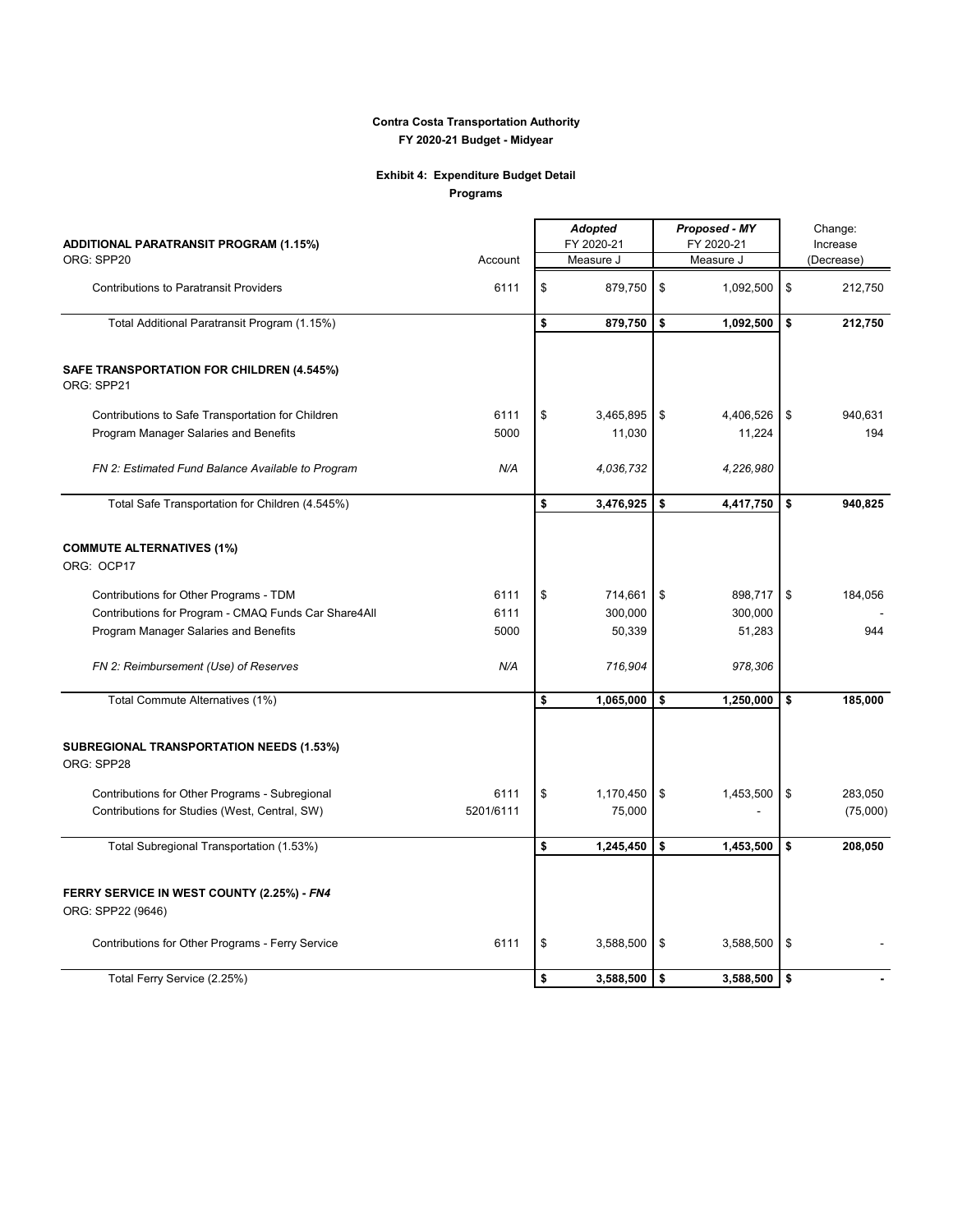## **Exhibit 4: Expenditure Budget Detail Programs**

|                                                   |           | <b>Adopted</b>        | Proposed - MY   |          | Change:    |  |
|---------------------------------------------------|-----------|-----------------------|-----------------|----------|------------|--|
|                                                   |           | FY 2020-21            | FY 2020-21      |          | Increase   |  |
| TRANSPORTATION FUNDING FOR CLEAN AIR (TFCA)       |           | Fund 220 TFCA         | Fund 220 TFCA   |          | (Decrease) |  |
| ORG: OTH45                                        | Account   |                       |                 |          |            |  |
| <b>SALARIES AND BENEFITS</b>                      |           |                       |                 |          |            |  |
| Salaries                                          | 5011      | \$<br>78,481          | \$<br>72,146    | \$       | (6, 335)   |  |
| Overtime                                          | 5014      | 100                   | 100             |          |            |  |
| Vacation/Sick Leave                               | 5025      | 14,673                | 13,484          |          | (1, 189)   |  |
| <b>FICA</b>                                       | 5042      | 1,131                 | 1,040           |          | (91)       |  |
| <b>Retirement Expenses</b>                        | 5044      | 17,311                | 13,917          |          | (3, 394)   |  |
| Employee Group Insurance                          | 5050      | 8,936                 | 10,850          |          | 1,914      |  |
| Workers Compensation Insurance                    | 5070      | 625                   | 430             |          | (195)      |  |
| <b>Total Salaries and Benefits</b>                |           | \$<br>121,257         | \$<br>111,967   | \$       | (9,290)    |  |
| <b>CONTRIBUTIONS TO OTHER AGENCIES</b>            |           |                       |                 |          |            |  |
| <b>TFCA Program Funding Allocations</b>           | 5201/6111 | \$<br>1,550,543       | \$<br>1,550,543 | \$       |            |  |
| Total Contributions to Other Agencies             |           | \$<br>1,550,543       | \$<br>1,550,543 | \$       |            |  |
|                                                   |           |                       |                 |          |            |  |
| Total Transportation Funding for Clean Air        |           | \$<br>1,671,800       | \$<br>1,662,510 | \$       | (9, 290)   |  |
|                                                   |           |                       |                 |          |            |  |
|                                                   |           | <b>Adopted</b>        | Proposed - MY   |          | Change:    |  |
|                                                   |           | FY 2020-21            | FY 2020-21      | Increase |            |  |
| TRANSPORTATION FUNDING FOR GOMENTUM STATION (GMS) |           | Fund 221 GMS          | Fund 221 GMS    |          | (Decrease) |  |
| ORG: GMS                                          | Account   |                       |                 |          |            |  |
| <b>SALARIES AND BENEFITS</b>                      |           |                       |                 |          |            |  |
| <b>Salaries</b>                                   | 5011      | \$<br>186,930         | \$<br>118,560   | \$       | (68, 370)  |  |
| Vacation/Sick Leave                               | 5025      | 34,996                | 22,200          |          | (12, 796)  |  |
| <b>FICA</b>                                       | 5042      | 2,699                 | 1,713           |          | (986)      |  |
| <b>Retirement Expenses</b>                        | 5044      | 41,877                | 23,770          |          | (18, 107)  |  |
| Employee Group Insurance                          |           |                       |                 |          | (10, 309)  |  |
|                                                   | 5050      | 27,916                | 17,607          |          |            |  |
| <b>Workers Compensation Insurance</b>             | 5070      | 1,489                 | 709             |          | (780)      |  |
| <b>Total Salaries and Benefits</b>                | 5000      | \$<br>295,907         | \$<br>184,559   | \$       | (111, 348) |  |
| <b>CONTRIBUTIONS TO OTHER AGENCIES</b>            |           |                       |                 |          |            |  |
| <b>GMS Program Funding Allocations</b>            | 5201/6111 | \$<br>150,000 \$      | $150,000$ \$    |          |            |  |
| <b>Total Contributions to Other Agencies</b>      |           | \$<br>150,000         | \$<br>150,000   | \$       |            |  |
|                                                   |           |                       |                 |          |            |  |
| Total Transportation Funding for GoMentum Station |           | \$<br>445,907 \$      | 334,559         | \$       | (111, 348) |  |
| <b>TOTAL PROGRAMS BUDGET</b>                      |           | \$<br>$54,551,189$ \$ | 57,257,649      | ا \$     | 2,706,460  |  |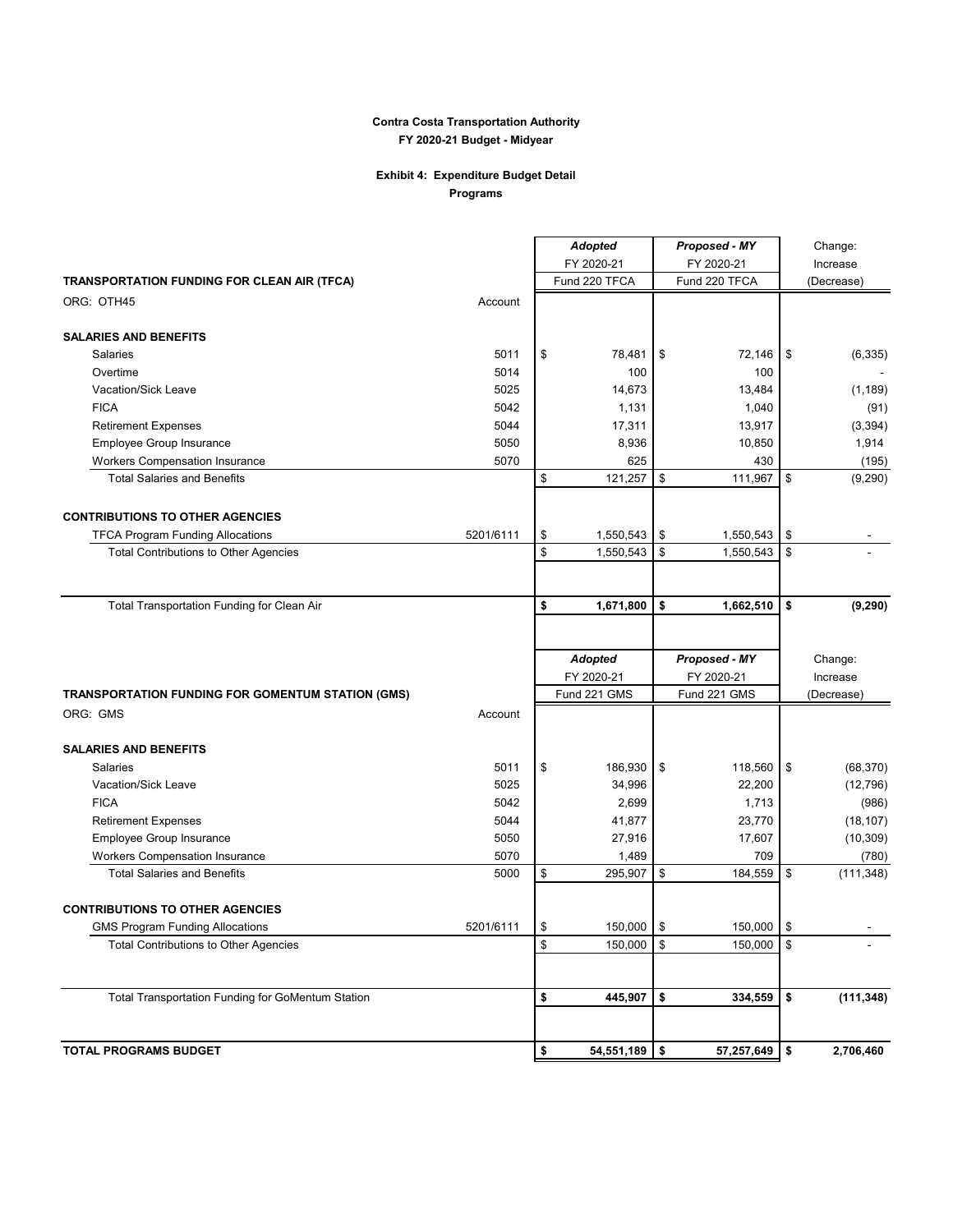## **Exhibit 4: Expenditure Budget Detail Programs**

*Foot Note (FN):*

## **Footnote 1: Allocation of Revenues per Strategic Plan**

|                                                                         |        | <b>Adopted</b>      |  | Proposed - MY | Change:   |  |
|-------------------------------------------------------------------------|--------|---------------------|--|---------------|-----------|--|
|                                                                         |        | FY 2020-21          |  | FY 2020-21    | Increase  |  |
| The following Measure J program revenue based on formula distributions: |        |                     |  |               |           |  |
| a. Local Street Maintenance Program                                     | 18.00% | \$<br>13,770,000 \$ |  | 17,100,000    | 3,330,000 |  |
| b. Additional Local Street Maintenance Program                          | 2.090% | 1,598,850           |  | 1,985,500     | 386,650   |  |
| c. Transportation for Livable Community Project Grants                  | 3.559% | 2,722,329           |  | 3,380,670     | 658,341   |  |
| d. Additional Transportation for Livable Community Project Grants       | 0.400% | 306,000             |  | 380,000       | 74,000    |  |
| e. Pedestrian, Bicycle and Trail Facilities                             | 1.500% | 1,147,500           |  | 1,425,000     | 277,500   |  |
| f. Additional Pedestrian, Bicycle and Trail Facilities                  | 0.800% | 612,000             |  | 760,000       | 148,000   |  |
| g. Bus Services:                                                        | 5.000% | 3,825,000           |  | 4,750,000     | 925,000   |  |
| h. Express Bus:                                                         | 4.300% | 3,289,500           |  | 4,085,000     | 795,500   |  |
| i. Bus Transit Enhancement                                              | 3.360% | 2,570,400           |  | 3,192,000     | 621,600   |  |
| j. Paratransit Program:                                                 | 5.000% | 3,825,000           |  | 4,750,000     | 925,000   |  |
| k. Additional Paratransit Program                                       | 1.150% | 879,750             |  | 1,092,500     | 212,750   |  |
| I. Safe Transportation for Children                                     | 4.545% | 3,476,925           |  | 4,317,750     | 840,825   |  |
| m. Commute Alternatives                                                 | 1.000% | 765,000             |  | 950,000       | 185,000   |  |
| n. Subregional Transportation Needs                                     | 1.530% | 1,170,450           |  | 1,453,500     | 283,050   |  |
| o. Ferry Service (FN 4)                                                 | 2.250% | 1,721,250           |  | 2,137,500     | 416,250   |  |
|                                                                         |        |                     |  |               |           |  |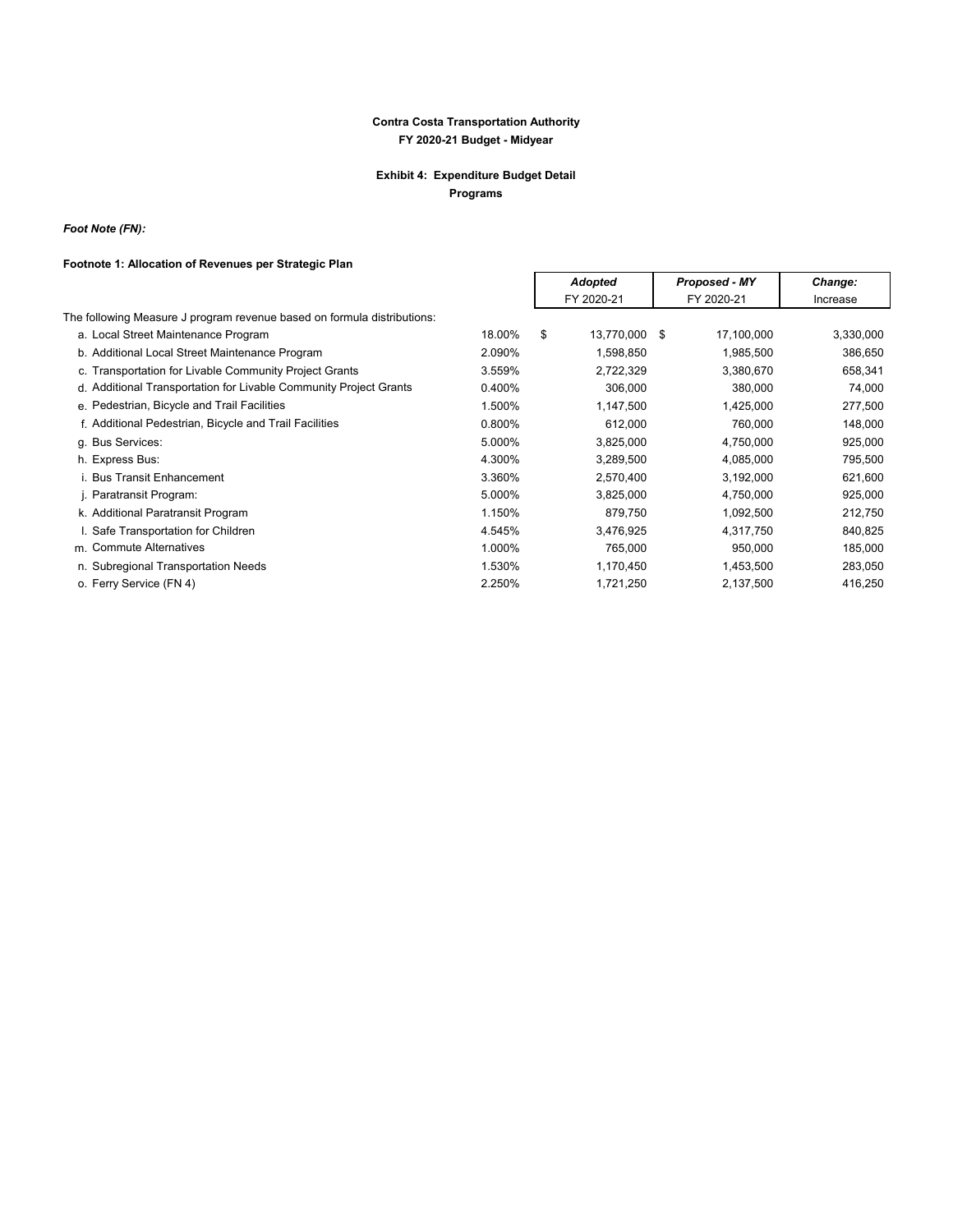#### **Exhibit 4: Expenditure Budget Detail Programs**

#### **Footnote 2: Change in Restricted Reserves**

|                                                         | 6/30/2020        | Net Reserves &         |                          | 6/30/2021  |  |
|---------------------------------------------------------|------------------|------------------------|--------------------------|------------|--|
|                                                         | <b>Balance</b>   | Payments               | <b>Estimated Balance</b> |            |  |
| Measure J                                               |                  |                        |                          |            |  |
| Transportation for Livable Community Project Grants (a) | \$<br>15,668,807 | \$<br>$(1,310,112)$ \$ |                          | 14,358,695 |  |
| Pedestrian, Bicycle and Trail Facilities (b)            | 5,093,990        | (786, 340)             |                          | 4,307,650  |  |
| Bus Services (c)                                        | 966.481          | (100,000)              |                          | 866,481    |  |
| Express Bus (c)                                         | 834.607          | (100,000)              |                          | 734,607    |  |
| Paratransit Program (c), (d)                            | 9,612,729        | 341,292                |                          | 9,954,021  |  |
| Safe Transportation for Children (c)                    | 4,326,980        | (100,000)              |                          | 4,226,980  |  |
| <b>Commute Alternatives</b>                             | 1,240,806        | (262, 500)             |                          | 978,306    |  |
| Ferry Service (FN4)                                     | 16.274.940       | (1,451,000)            |                          | 14.823.940 |  |
|                                                         |                  |                        |                          |            |  |

a. Transportation for Livable Community Project Grants are budgeted and allocated after approval of the guidelines by the Authority as authorized in the Strategic Plan.

- b. Pedestrian, Bicycle and Trail Facilities Project Grants are budgeted and allocated after approval of the guidelines by the Authority as authorized in the Strategic Plan.
- c. Providers are advanced 90% of their annual allocation on a quarterly basis. The final 10% is a clean up payment based on actual sales tax receipts exceeding advances. If sales tax receipts are more/less than the 10% clean up, then the following fiscal year allocation is adjusted.
- d. On April 16, 2008 the Board approved to set aside funds to begin building a reserve for the Paratransit Program. This reserve would be used to pay for the excess amounts when it is above 5% in FY 2025-26. Furthermore, the Board approved that the funds would accrue interest income which would pay for management costs and a one-time 3% annual allocation reserve. The management costs for FY 2020-21 is \$73,708. The estimated ending balance is restricted by the Expenditure Plan.

#### **Footnote 3:**

| <b>TFCA/TDM Salaries and Benefits Limitation is:</b>                | 6.25% | 102.925 |
|---------------------------------------------------------------------|-------|---------|
| <b>Budgeted Salaries and Benefits:</b>                              | Total | 111.967 |
| Residual to be funded by Planning Funds (potential program savings) |       | 9.042   |

#### **Footnote 4:**

The Ferry Service Program per agreement between WETA, WCCTAC, City of Hercules and City of Richmond, it agreed to delay the allocation start date for Measure J funds for West County Ferry Service, in return for advancing funding for the Marina Way Parkway Grade Separation project. November 2018, the Authority approved Reso 18-65-G, funding Jan-June 2019 (\$2.2M); Actual FY2019 expenditures were \$1.24 million. True-up for FY20 pending. FY2021 budget is \$3.6 million. Annual true-ups are done on the MSJ subsidy.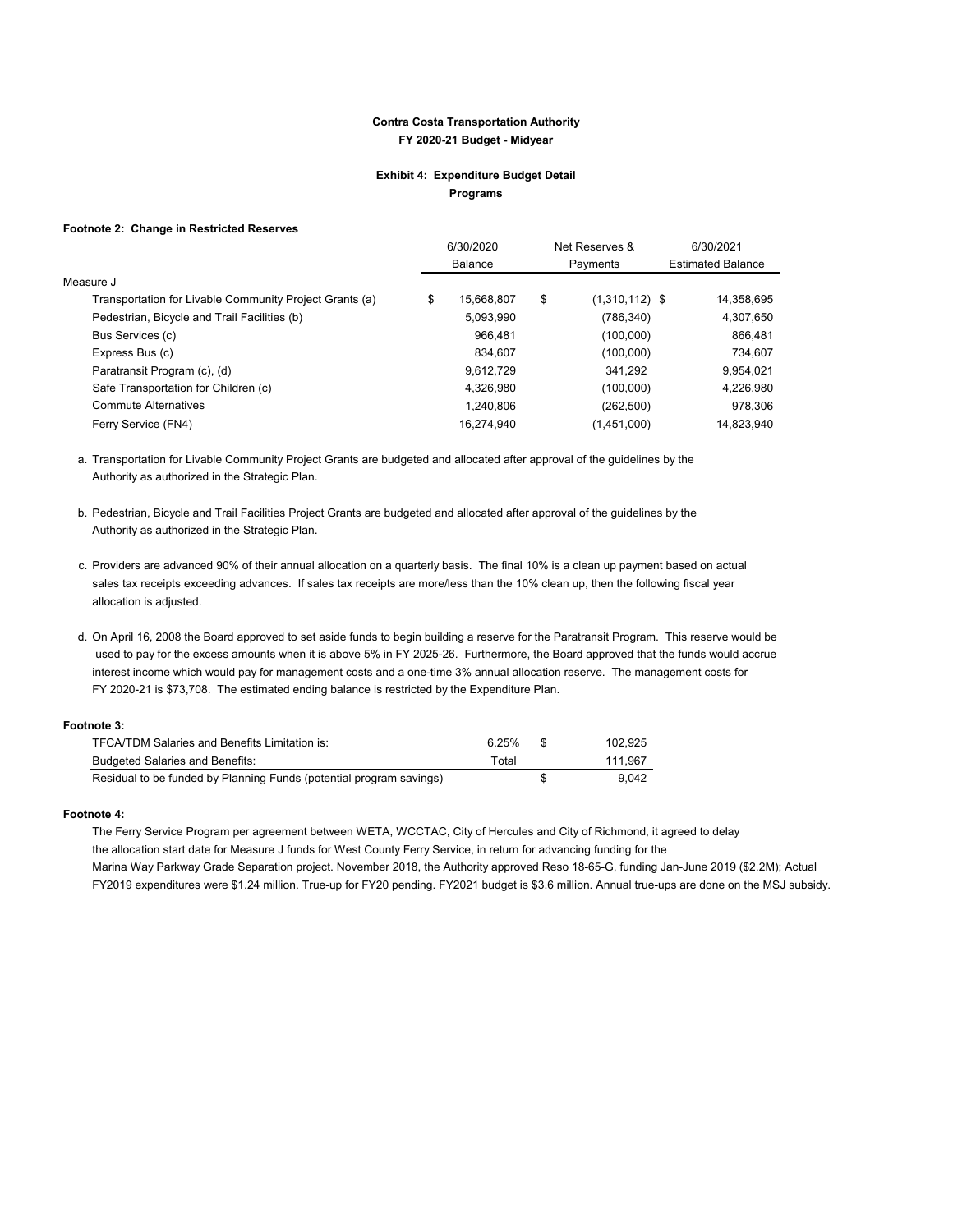## **Exhibit 5: Expenditure Budget Detail Projects**

## **MEASURE C PROJECTS**

 $\mathsf{r}$ 

# **HIGHWAYS AND ARTERIALS**

| <b>I-680 CORRIDOR</b><br>ORG: HAA1 (9551)                                           | Account      | <b>Adopted</b><br>FY 2020-21<br><b>Budget</b> | Proposed - MY<br>FY 2020-21<br><b>Budget</b> | Change:<br>Increase<br>(Decrease) |
|-------------------------------------------------------------------------------------|--------------|-----------------------------------------------|----------------------------------------------|-----------------------------------|
| <b>Engineering Design Management Services</b><br><b>Project Management Services</b> | 5201<br>5201 | \$<br>131,500<br>32,570                       | \$<br>136.000<br>16,000                      | \$<br>4,500<br>(16, 570)          |
| Total I-680 Corridor Annual Expenses                                                |              | \$<br>164,070                                 | \$<br>152,000                                | \$<br>(12,070)                    |
| <b>STATE ROUTE 4 WEST</b><br>ORG: HAA4 (9554)                                       |              | <b>Adopted</b><br>FY 2020-21<br><b>Budget</b> | Proposed - MY<br>FY 2020-21<br><b>Budget</b> | Change:<br>Increase<br>(Decrease) |
| Project Management Services (ROW)<br><b>Project Management Services</b>             | 5201<br>5201 | \$<br>17,519<br>13,155                        | \$<br>2,000                                  | \$<br>(15, 519)<br>(13, 155)      |
| <b>Total Route 4 West Annual Expenses</b>                                           |              | \$<br>30,674                                  | \$<br>2,000                                  | \$<br>(28, 674)                   |
| <b>TRANSIT</b>                                                                      |              | <b>Adopted</b>                                | Proposed - MY                                | Change:                           |
| <b>REGIONAL COMMUTERWAY</b><br>ORG: TRAN9 (9572)                                    |              | FY 2020-21<br>Budget                          | FY 2020-21<br><b>Budget</b>                  | Increase<br>(Decrease)            |
| Annual Project Expenses (ROW)                                                       | 5202         | \$<br>100,000                                 | \$<br>60,000                                 | (40,000)                          |
| <b>Total Regional Commuterway Annual Expenses</b>                                   |              | \$<br>100,000                                 | \$<br>60,000                                 | \$<br>(40,000)                    |
| TOTAL TRANSIT PROJECTS BUDGET                                                       |              | \$<br>100,000                                 | \$<br>60,000                                 | \$<br>(40,000)                    |
| TOTAL ALL MEASURE C PROJECTS BUDGET                                                 |              | \$<br>294,744                                 | \$<br>214,000                                | \$<br>(80, 744)                   |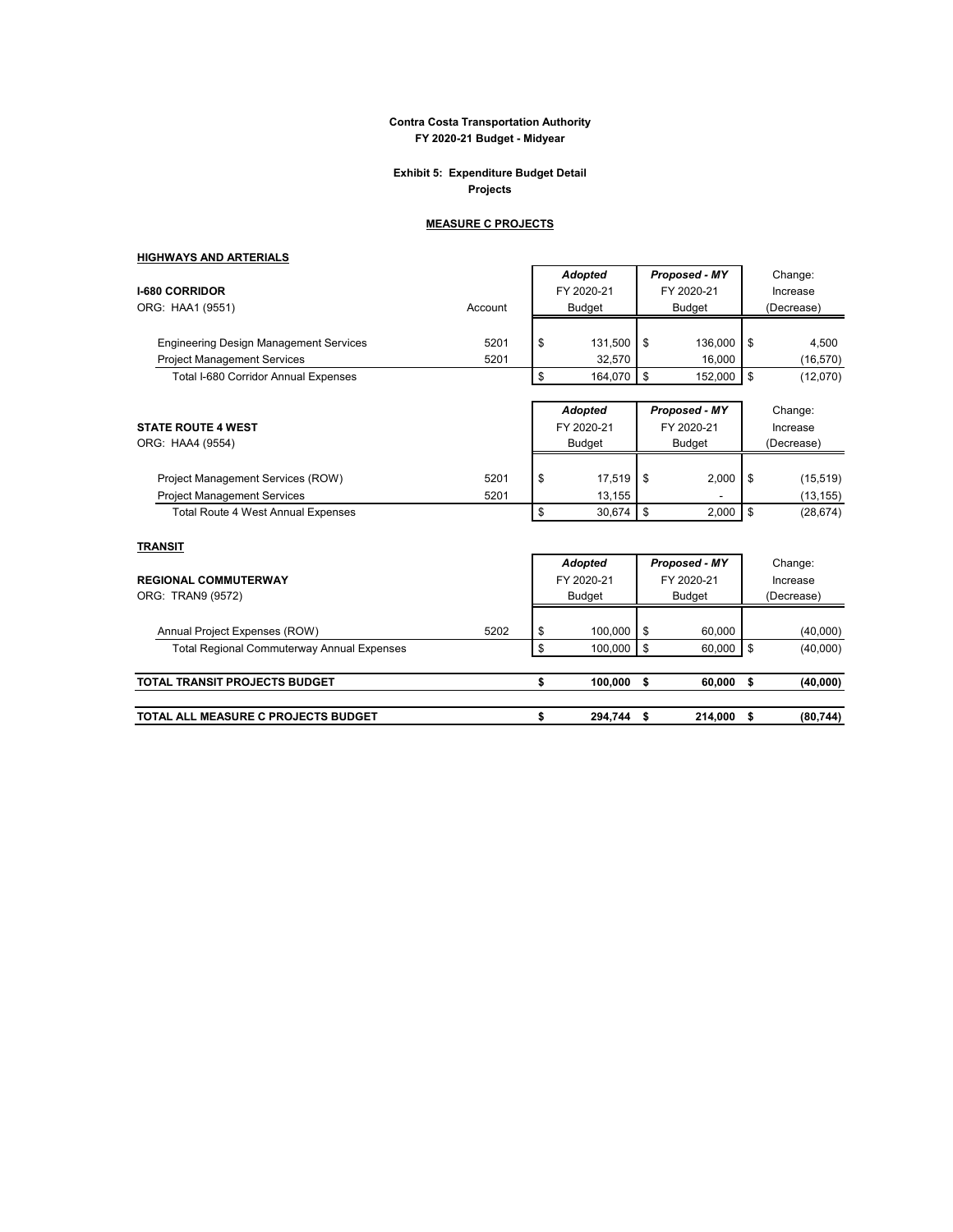#### **Exhibit 5: Expenditure Budget Detail Projects**

## **MEASURE J PROJECTS**

## **CAPITAL IMPROVEMENT PROJECTS**

| <b>CALDECOTT TUNNEL 4TH BORE</b>                                                         |      | <b>Adopted</b><br>FY 2020-21 | Proposed - MY<br>FY 2020-21 | Change:<br>Increase |                         |  |
|------------------------------------------------------------------------------------------|------|------------------------------|-----------------------------|---------------------|-------------------------|--|
| ORG: CIP1 (9625)                                                                         |      | <b>Budget</b>                | <b>Budget</b>               |                     | (Decrease)              |  |
| <b>Project Management Services</b>                                                       | 5201 | \$<br>257.810 \$             | 195.124                     |                     | (62, 686)               |  |
| <b>Annual Project Expenses</b><br><b>Total Caldecott Tunnel 4th Bore Annual Expenses</b> | 6111 | 171.578<br>429.388           | 1.000<br>196.124            |                     | (170,578)<br>(233, 264) |  |

|                                                   |      |   | Adopted       | Proposed - MY  | Change:    |
|---------------------------------------------------|------|---|---------------|----------------|------------|
| <b>BART EAST CC RAIL EXTENSION</b>                |      |   | FY 2020-21    | FY 2020-21     | Increase   |
| ORG: CIP2 (9626)                                  |      |   | <b>Budget</b> | <b>Budget</b>  | (Decrease) |
|                                                   |      |   |               |                |            |
| <b>Project Management Services</b>                | 5201 | S | 296.132 \$    | $233.959$ \$   | (62, 173)  |
| <b>Annual Project Expenses</b>                    | 6111 |   | 3.257.320     | 3.257.320      |            |
| Total BART East CC Rail Extension Annual Expenses |      |   | 3,553,452     | $3,491,279$ \$ | (62, 173)  |

| <b>SR 4 EAST WIDENING</b><br>ORG: CIP3 (9627)                        |              | <b>Adopted</b><br>FY 2020-21<br><b>Budget</b> | Proposed - MY<br>FY 2020-21<br><b>Budget</b> | Change:<br>Increase<br>(Decrease) |
|----------------------------------------------------------------------|--------------|-----------------------------------------------|----------------------------------------------|-----------------------------------|
| <b>Annual Project Expenses</b>                                       | 5201         | \$<br>130.000                                 | 806.534                                      | 676.534                           |
| <b>Project Management Services</b><br><b>Annual Project Expenses</b> | 5201<br>6111 | 459.111<br>865.000                            | 324.940<br>5.295.448                         | (134, 171)<br>4,430,448           |
| Total SR 4 East Widening Annual Expenses                             |              | 1.454.111                                     | 6,426,922                                    | 4.972.811                         |

|                                                                  |         |  | <b>Adopted</b> |  | <b>Proposed - MY</b> |  | Change:    |
|------------------------------------------------------------------|---------|--|----------------|--|----------------------|--|------------|
| <b>CAPITAL CORRIDOR RAIL STATION IMPROVEMENTS</b>                |         |  | FY 2020-21     |  | FY 2020-21           |  | Increase   |
| ORG: CIP4 (9628)                                                 | Account |  | <b>Budget</b>  |  | <b>Budget</b>        |  | (Decrease) |
|                                                                  |         |  |                |  |                      |  |            |
| <b>Project Management Services</b>                               | 5201    |  | 29.614         |  | 23.396               |  | (6,218)    |
| <b>Annual Project Expenses</b>                                   | 6111    |  | 190.298        |  | 276.000              |  | 85,702     |
| Total Capital Corridor Rail Station Improvements Annual Expenses |         |  | 219.912        |  | 299.396              |  | 79.484     |

|                                                                   |      |               | Adopted          |               | Proposed - MY   |            | Change:     |
|-------------------------------------------------------------------|------|---------------|------------------|---------------|-----------------|------------|-------------|
| <b>EAST COUNTY CORRIDORS - SR4 BYPASS ELEMENTS</b>                |      |               | FY 2020-21       |               | FY 2020-21      |            | Increase    |
| ORG: CIP5 (9629)                                                  |      | <b>Budget</b> |                  | <b>Budget</b> |                 | (Decrease) |             |
|                                                                   |      |               |                  |               |                 |            |             |
| <b>Project Management Services</b>                                | 5201 |               | $1.006.640$ \ \$ |               | $528,595$ \$    |            | (478, 045)  |
| <b>Annual Project Expenses</b>                                    | 5201 |               | 7.285.000        |               | 6,215,619       |            | (1,069,381) |
| Total East County Corridors - SR4 Bypass Elements Annual Expenses |      |               | $8,291,640$ \$   |               | $6,744,214$ \\$ |            | (1,547,426) |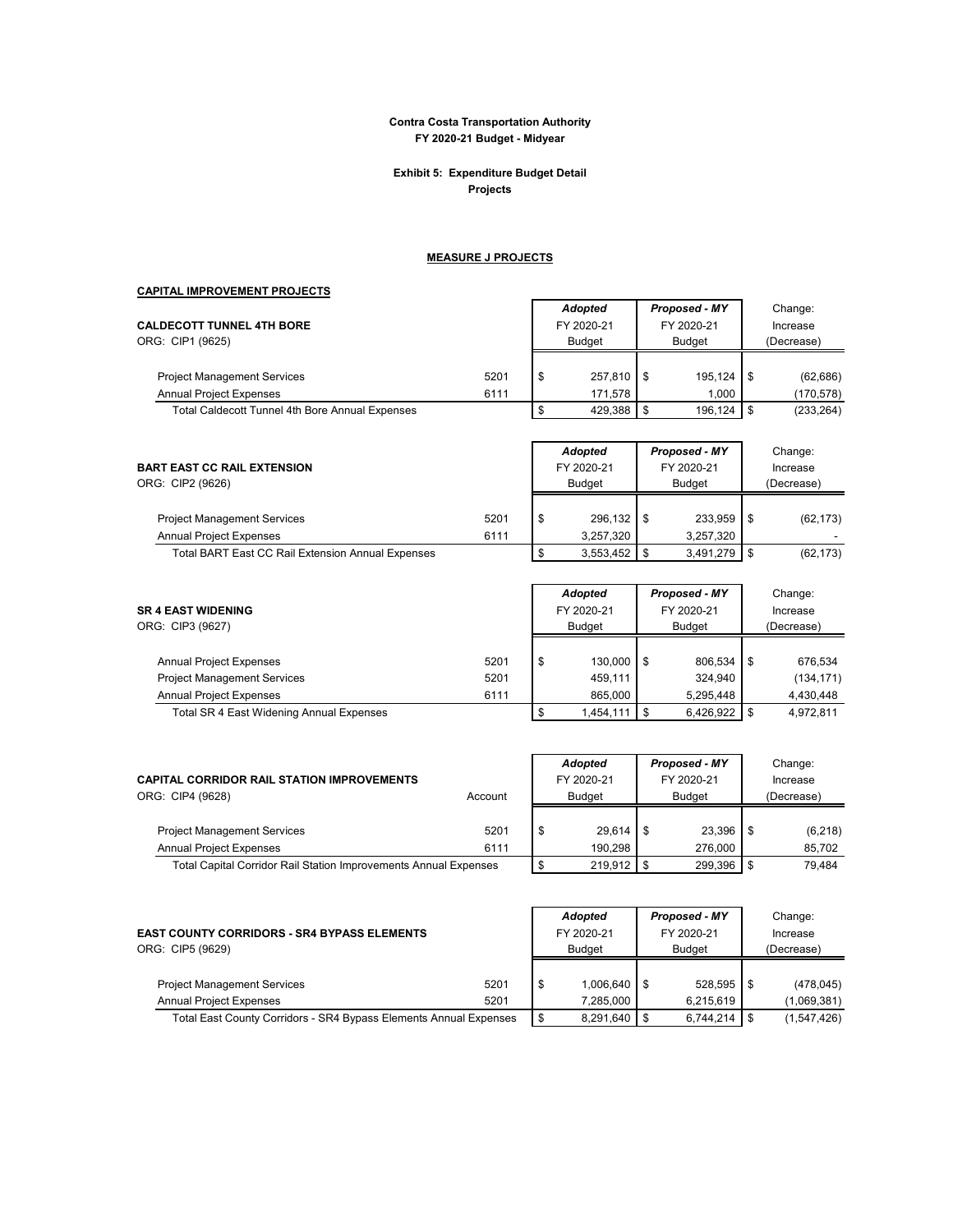#### **Exhibit 5: Expenditure Budget Detail Projects**

| <b>I-680 AND SR242 INTERCHANGE IMPROVEMENTS</b><br>ORG: CIP6 (9630) |              | Adopted<br>FY 2020-21<br>Budget | Proposed - MY<br>FY 2020-21<br><b>Budget</b> |                      | Change:<br>Increase<br>(Decrease) |                          |  |
|---------------------------------------------------------------------|--------------|---------------------------------|----------------------------------------------|----------------------|-----------------------------------|--------------------------|--|
| <b>Project Management Services</b>                                  | 5201         | \$<br>531,502                   |                                              | 491.817 \$           |                                   | (39, 685)                |  |
| Right-of-way<br><b>Annual Project Expenses</b>                      | 5202<br>5201 | 115.217<br>36.608.000           |                                              | 20.000<br>31,832,185 |                                   | (95, 217)<br>(4,775,815) |  |
| Total I-680 and SR242 Interchange Improvements Annual Expenses      |              | 37.254.719                      |                                              | 32,344,002 \$        |                                   | (4,910,717)              |  |

| <b>I-80 CORRIDOR</b><br>ORG: CIP7 (9631) |      | Adopted<br>FY 2020-21<br>Budget |     | Proposed - MY<br>FY 2020-21<br><b>Budget</b> |    | Change:<br>Increase<br>(Decrease) |
|------------------------------------------|------|---------------------------------|-----|----------------------------------------------|----|-----------------------------------|
| <b>Project Management Services</b>       | 5201 | \$<br>62.070                    | 1 S | $65.115$ \$                                  |    | 3.045                             |
| <b>Attorney Fees</b>                     | 5208 | 44.982                          |     | 45.797                                       |    | 815                               |
| <b>Annual Project Expenses</b>           | 5201 | 967.586                         |     | 488.788                                      |    | (478, 798)                        |
| Total I-80 Corridor Annual Expenses      |      | 1,074,638                       |     | 599,700                                      | ΙS | (474, 938)                        |

| <b>I-680 CORRIDOR</b><br>ORG: CIP8 (9632)                                     | Account           |     | Adopted<br>FY 2020-21<br>Budget | Proposed - MY<br>FY 2020-21<br>Budget | Change:<br>Increase<br>(Decrease) |
|-------------------------------------------------------------------------------|-------------------|-----|---------------------------------|---------------------------------------|-----------------------------------|
| <b>Project Management Services</b>                                            | 5201              | -\$ | 5,036,521                       | 4,013,335                             | (1,023,186)                       |
| Project Management Services Authority Staff<br><b>Annual Project Expenses</b> | 5000<br>5201/6111 |     | 32,418,000                      | 173.695<br>15,978,218                 | 173.695<br>(16,439,782)           |
| Total I-680 Corridor Annual Expenses                                          |                   |     | 37.454.521                      | 20,165,248                            | (17, 289, 273)                    |

| <b>RICHMOND PARKWAY</b><br>ORG: CIP9 (9633)<br><b>Project Management Services</b><br><b>Total Richmond Parkway Annual Expenses</b> |      |   | Adopted<br>FY 2020-21<br>Budget |  | Proposed - MY<br>FY 2020-21<br><b>Budget</b> |  | Change:<br>Increase<br>(Decrease) |
|------------------------------------------------------------------------------------------------------------------------------------|------|---|---------------------------------|--|----------------------------------------------|--|-----------------------------------|
|                                                                                                                                    | 5201 | S | 31.545                          |  | 24.922                                       |  | (6,623)                           |
|                                                                                                                                    |      |   | 31,545                          |  | 24,922                                       |  | (6,623)                           |
| TOTAL CAPITAL IMPROVEMENT PROJECTS BUDGET                                                                                          |      |   | 89,763,926                      |  | 70.291.807                                   |  | (19, 472, 119)                    |

| <b>SUBREGIONAL PROJECTS</b>                                       |      |                |               |  |            |         |
|-------------------------------------------------------------------|------|----------------|---------------|--|------------|---------|
|                                                                   |      | <b>Adopted</b> | Proposed - MY |  |            | Change: |
| <b>SUBREGIONAL BUS TRANSIT ENHANCEMENTS</b>                       |      | FY 2020-21     | FY 2020-21    |  | Increase   |         |
| ORG: SPP19 (9643)                                                 |      | <b>Budget</b>  | <b>Budget</b> |  | (Decrease) |         |
|                                                                   |      |                |               |  |            |         |
| <b>Annual Project Expenses</b>                                    | 6111 | 556,000        | 668,000       |  |            | 112.000 |
| <b>Total Subregional Bus Transit Enhancements Annual Expenses</b> |      | 556.000        | 668,000       |  |            | 112.000 |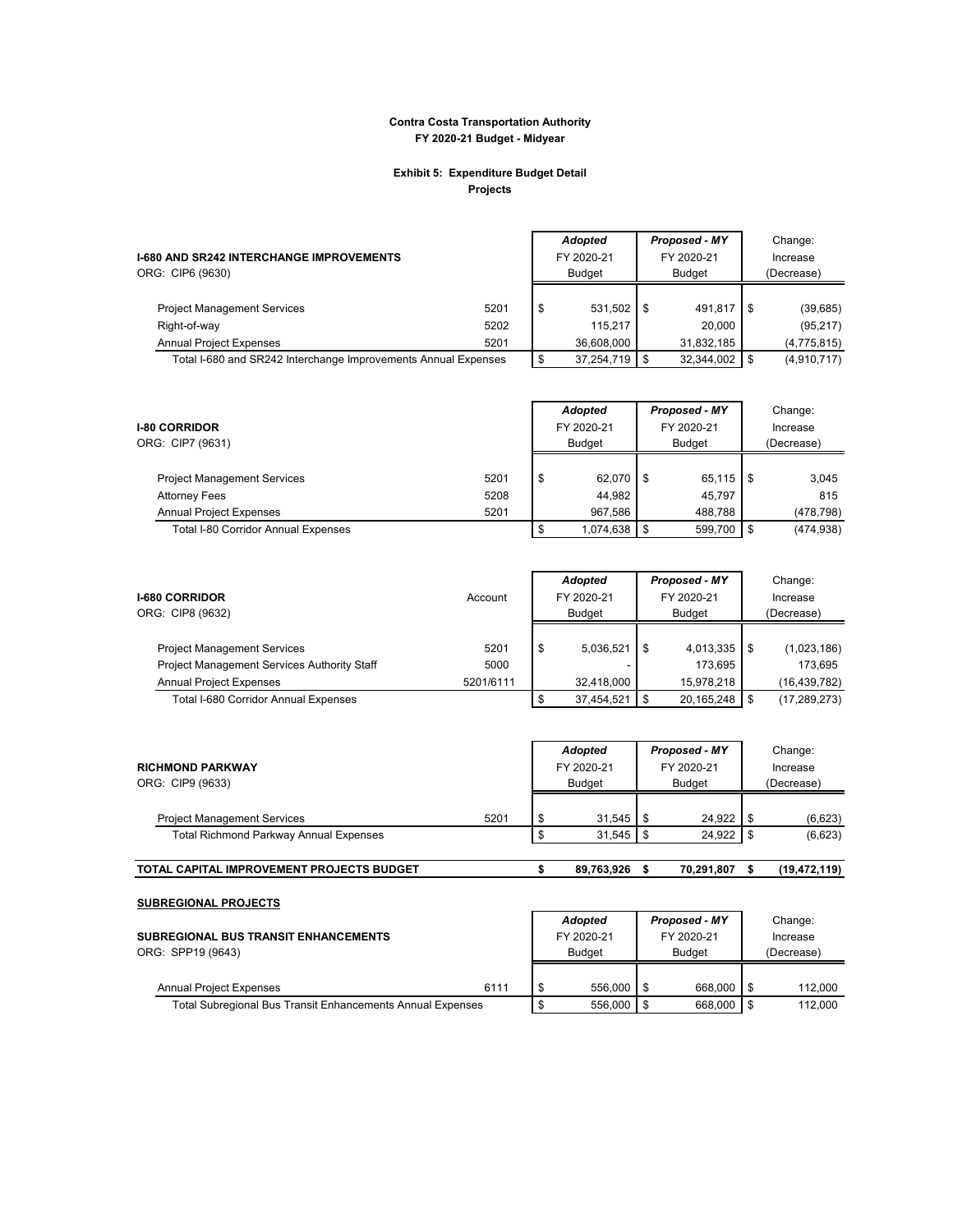#### **Exhibit 5: Expenditure Budget Detail Projects**

| SUBREGIONAL MAJOR STREETS IMPROVEMENTS<br>ORG: SPP24 (9648)          |              | Adopted<br>FY 2020-21<br><b>Budget</b> |  | Proposed - MY<br>FY 2020-21<br><b>Budget</b> | Change:<br>Increase<br>(Decrease) |                         |
|----------------------------------------------------------------------|--------------|----------------------------------------|--|----------------------------------------------|-----------------------------------|-------------------------|
| <b>Project Management Services</b><br><b>Annual Project Expenses</b> | 5201<br>6111 | 158.688<br>4.380.329                   |  | 566.558                                      |                                   | (33,316)<br>(3,813,771) |
| Total Subregional Major Streets Improvements Annual Expenses         |              | 4,539,017                              |  | 691,930 \$                                   |                                   | (3,847,087)             |

| SUBREGIONAL MARTINEZ INTERMODAL IMPROVEMENTS<br>ORG: SPP27 (9651)    | Account      | <b>Adopted</b><br>FY 2020-21<br><b>Budget</b> | Proposed - MY<br>FY 2020-21<br><b>Budget</b> |                  |    | Change:<br>Increase<br>(Decrease) |
|----------------------------------------------------------------------|--------------|-----------------------------------------------|----------------------------------------------|------------------|----|-----------------------------------|
| <b>Project Management Services</b><br><b>Annual Project Expenses</b> | 5201<br>6111 | \$<br>4.989<br>1,289,721                      | IS.                                          | 3.942<br>517.854 | ΙS | (1,047)<br>(771, 867)             |
| Total Subregional Martinez Railroad Improvements Annual Expenses     |              | 1,294,710                                     | l \$                                         | 521,796          | ΙS | (772, 914)                        |
| TOTAL SUBREGIONAL PROJECTS BUDGET                                    |              | 6.389.727                                     |                                              | 1,881,726        |    | (4,508,001)                       |

#### **COUNTYWIDE CAPITAL PROJECTS**

| <b>BART IMPROVEMENTS</b><br>ORG: CCMP10 (9634)                       |              |    | <b>Adopted</b><br>FY 2020-21<br><b>Budget</b> | Proposed - MY<br>FY 2020-21<br><b>Budget</b> |                     |      | Change:<br>Increase<br>(Decrease) |
|----------------------------------------------------------------------|--------------|----|-----------------------------------------------|----------------------------------------------|---------------------|------|-----------------------------------|
| <b>Project Management Services</b><br><b>Annual Project Expenses</b> | 5201<br>6111 | \$ | 80,953<br>3,774,611                           | \$                                           | 84.900<br>2,570,944 | - \$ | 3,947<br>(1,203,667)              |
| <b>Total BART Improvements Annual Expenses</b>                       |              | \$ | 3,855,564                                     | S                                            | 2,655,844           | - \$ | (1, 199, 720)                     |
| TOTAL COUNTYWIDE CAPITAL PROJECTS BUDGET                             |              | S  | 3,855,564                                     | S                                            | 2,655,844           | S    | (1, 199, 720)                     |
| TOTAL ALL MEASURE J PROJECTS BUDGET                                  |              | \$ | 100,009,217                                   | S                                            | 74,829,377          | S    | (25, 179, 840)                    |
| TOTAL ALL MEASURE C and J PROJECTS BUDGET                            |              | \$ | 100,303,961                                   | S                                            | 75,043,377          | S    | (25, 260, 584)                    |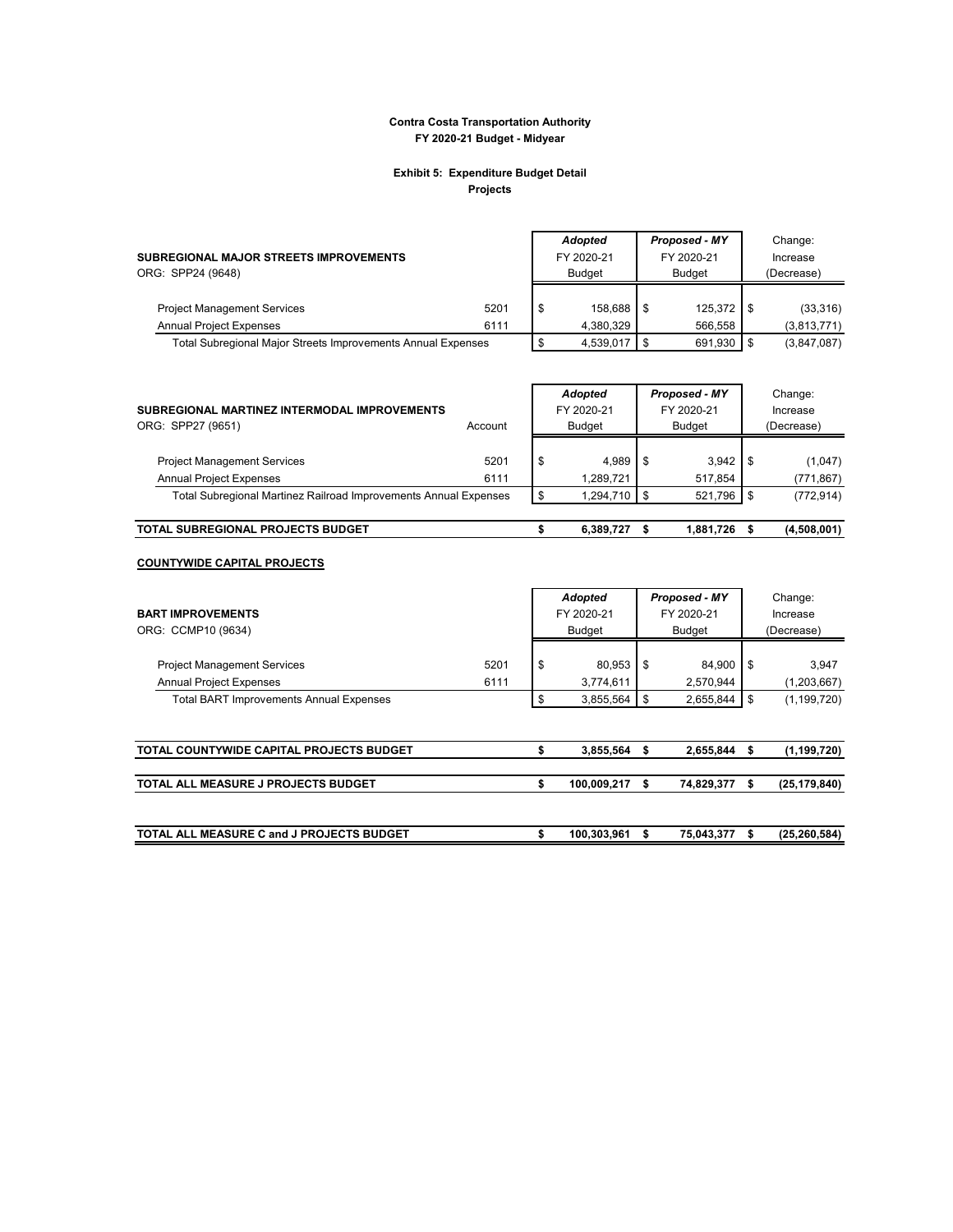## **Exhibit 6: Expenditure Budget Detail Authority Operations**

|                                            |             | <b>Adopted</b>  |    | Proposed - MY | Change: |            |  |
|--------------------------------------------|-------------|-----------------|----|---------------|---------|------------|--|
| <b>ADMINISTRATION</b>                      |             | FY 2020-21      |    | FY 2020-21    |         | Increase   |  |
| ORG: OTH29 & OCP18d                        |             | Measure J       |    | Measure J     |         | (Decrease) |  |
|                                            | Account     |                 |    |               |         |            |  |
| <b>SALARIES AND BENEFITS (ORG: OTH29)</b>  |             |                 |    |               |         |            |  |
| <b>Salaries</b>                            | 5011, 5046  | \$<br>474,737   | \$ | 432,758       | \$      | (41, 979)  |  |
| Temp Salaries (Commissioners 1/2 Admin)    | 5015        | 12,500          |    | 10,000        |         | (2,500)    |  |
| Overtime                                   | 5014        | 3,000           |    | 2,000         |         | (1,000)    |  |
| Vacation/Sick Leave                        | 5025-5027   | 88,823          |    | 80,933        |         | (7,890)    |  |
| <b>FICA</b>                                | 5042-5043   | 6,853           |    | 6,246         |         | (607)      |  |
| <b>Retirement Expenses</b>                 | 5044, 5045, | 108,530         |    | 86,418        |         | (22, 112)  |  |
| <b>Employee Group Insurance</b>            | 5050, 5065  | 62,827          |    | 66,005        |         | 3,178      |  |
| <b>Workers Compensation Insurance</b>      | 5070        | 3,768           |    | 2,574         |         | (1, 194)   |  |
| Pay for Performance Program                | 5011        | 18,000          |    | 18,000        |         |            |  |
| TOTAL SALARIES AND BENEFITS                |             | \$<br>779,038   | \$ | 704,934       | \$      | (74, 104)  |  |
| <b>SUPPLIES AND SERVICES (ORG: OCP18d)</b> |             |                 |    |               |         |            |  |
| Office Expenses                            | 5101, 5402  | \$<br>75,000    | \$ | 50,000        | \$      | (25,000)   |  |
| Communications                             | 5102        | 8,400           |    | 8,400         |         |            |  |
| Rents and Leases - Property                | 5103        | 430,000         |    | 430,000       |         |            |  |
| Rents and Leases - Equipment               | 5103        | 15,000          |    | 15,000        |         |            |  |
| <b>Books and Periodicals</b>               | 5105        | 1,000           |    | 1,000         |         |            |  |
| Food                                       | 5106        | 15,000          |    | 2,500         |         | (12,500)   |  |
| Information Systems Replacement            | 5107        | 20,000          |    | 50,000        |         | 30,000     |  |
| Professional / Specialized Services        | 5201        | 350,000         |    | 350,000       |         |            |  |
| <b>Public Engagement Services</b>          | 5201        | 250,000         |    | 250,000       |         |            |  |
| <b>Business Insurance</b>                  | 5203        | 30,000          |    | 35,000        |         | 5,000      |  |
| Software License & Maint. Agreements       | 5204        | 90,000          |    | 90,000        |         |            |  |
| <b>Publications and Legal Notices</b>      | 5206        | 500             |    | 500           |         |            |  |
| <b>Attorney Fees</b>                       | 5208        | 120,000         |    | 120,000       |         |            |  |
| <b>Bank Fees</b>                           | 5209, 6021  | 2,500           |    | 2,500         |         |            |  |
| Memberships                                | 5301        | 35,000          |    | 35,000        |         |            |  |
| <b>Transportation and Travel</b>           | 5302, 5305  | 80,000          |    | 20,000        |         | (60,000)   |  |
| <b>Staff Development</b>                   | 5303        | 10,000          |    | 10,000        |         |            |  |
| TOTAL SUPPLIES AND SERVICES                |             | \$<br>1,532,400 | \$ | 1,469,900     | \$      | (62, 500)  |  |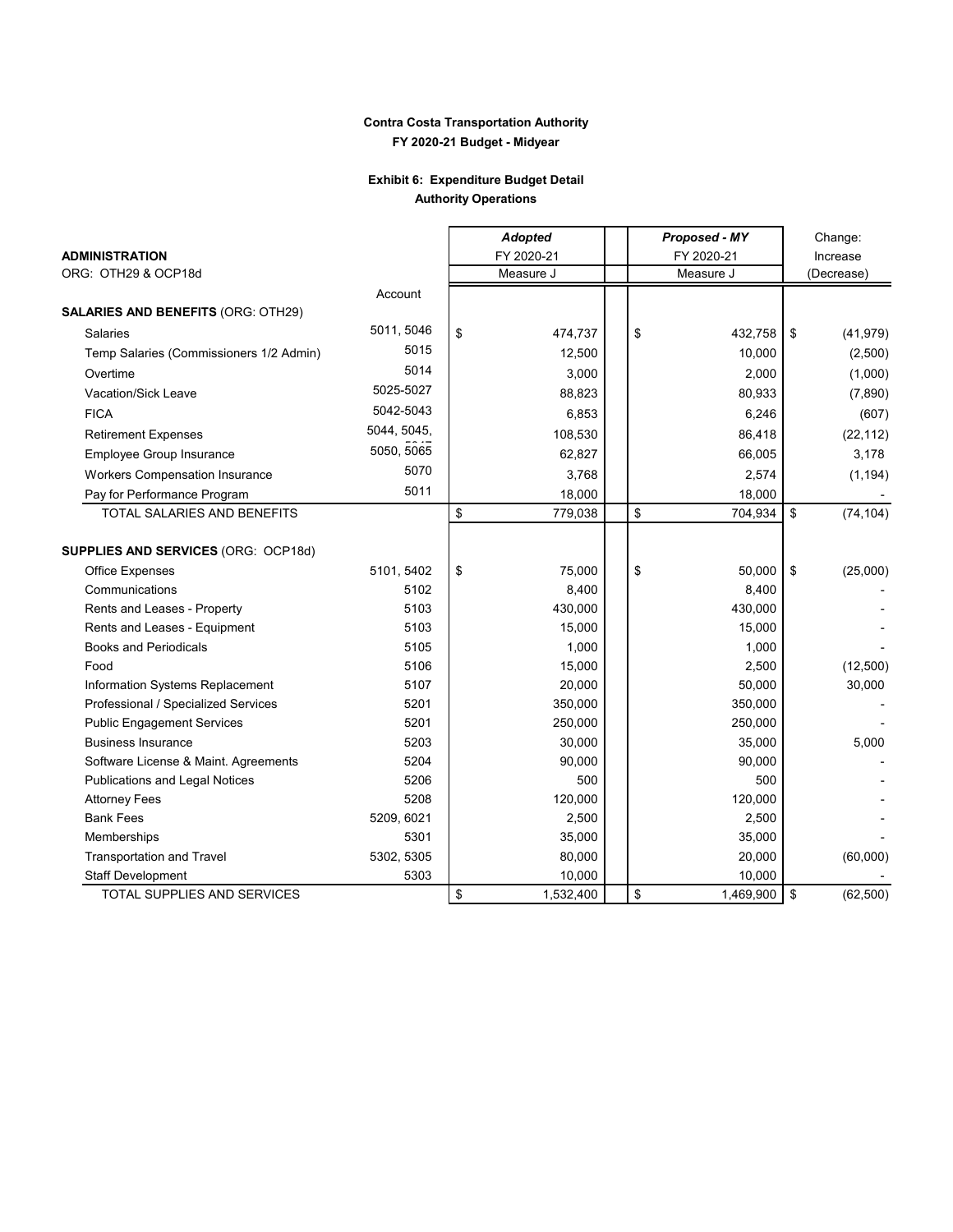## **Exhibit 6: Expenditure Budget Detail Authority Operations**

|                                                    |            | <b>Adopted</b>          | Proposed - MY           |            | Change:    |  |  |
|----------------------------------------------------|------------|-------------------------|-------------------------|------------|------------|--|--|
| <b>ADMINISTRATION (Continued)</b>                  | Account    | FY 2020-21              | FY 2020-21              |            | Increase   |  |  |
| ORG: OCP18d                                        |            | Measure J               | Measure J               |            | (Decrease) |  |  |
|                                                    |            |                         |                         |            |            |  |  |
| FIXED ASSETS (over \$5,000 in value) (ORG: OCP18d) |            |                         |                         |            |            |  |  |
| Office Furniture and Equipment                     | 5501       | \$<br>10,000            | \$<br>10,000            | \$         |            |  |  |
| <b>TOTAL FIXED ASSETS</b>                          |            | \$<br>10,000            | \$<br>10,000            | \$         |            |  |  |
|                                                    |            |                         |                         |            |            |  |  |
| TOTAL ADMINISTRATION BUDGET                        |            | \$<br>2,321,438         | \$<br>2,184,834         | \$         | (136, 604) |  |  |
|                                                    |            |                         |                         |            |            |  |  |
|                                                    |            | <b>Adopted</b>          | Proposed - MY           |            | Change:    |  |  |
| <b>PROJECT MANAGEMENT</b><br>ORG: OTH40            |            | FY 2020-21<br>Measure J | FY 2020-21<br>Measure J |            | Increase   |  |  |
|                                                    |            |                         |                         | (Decrease) |            |  |  |
| <b>SALARIES AND BENEFITS</b>                       |            |                         |                         |            |            |  |  |
| <b>Salaries</b>                                    | 5011, 5046 | \$<br>1,395,671         | \$<br>1,283,607         | \$         | (112,064)  |  |  |
| Overtime                                           | 5015       | 3,000                   | 2,000                   |            | (1,000)    |  |  |
| Vacation/Sick Leave                                | 5014       | 261,312                 | 240,267                 |            | (21, 045)  |  |  |
| <b>FICA</b>                                        | 5025-5027  | 20,155                  | 18,531                  |            | (1,624)    |  |  |
| <b>Retirement Expenses</b>                         | 5042-5043  | 307,969                 | 250,862                 |            | (57, 107)  |  |  |
| Employee Group Insurance                           | 5047       | 137,060                 | 150,267                 |            | 13,207     |  |  |
| <b>Workers Compensation Insurance</b>              | 5070       | 11,119                  | 7,669                   |            | (3, 450)   |  |  |
| <b>TOTAL SALARIES AND BENEFITS</b>                 |            | \$<br>2,136,286         | \$<br>1,953,203         | \$         | (183, 083) |  |  |
|                                                    |            |                         |                         |            |            |  |  |
| <b>SUPPLIES AND SERVICES</b>                       |            |                         |                         |            |            |  |  |
| <b>Attorney Fees</b>                               | 5208       | \$<br>2,500             | \$<br>2,500             | \$         |            |  |  |
| <b>Project Management Services</b>                 | 5201       | 179,736                 | 179,736                 |            |            |  |  |
| <b>Investment and Debt Services</b>                | 5201       | 115,000                 | 115,000                 |            |            |  |  |
| <b>Contract Services</b>                           | 5201       | 75,000                  | 75,000                  |            |            |  |  |
| <b>Transportation and Travel</b>                   | 5302, 5304 | 20,000                  | 5,000                   |            | (15,000)   |  |  |
| <b>TOTAL SUPPLIES AND SERVICES</b>                 |            | \$<br>392,236           | \$<br>377,236           | \$         | (15,000)   |  |  |
| TOTAL PROJECT MANAGEMENT BUDGET                    |            | \$<br>2,528,522         | \$                      | \$         |            |  |  |
|                                                    |            |                         | 2,330,439               |            | (198, 083) |  |  |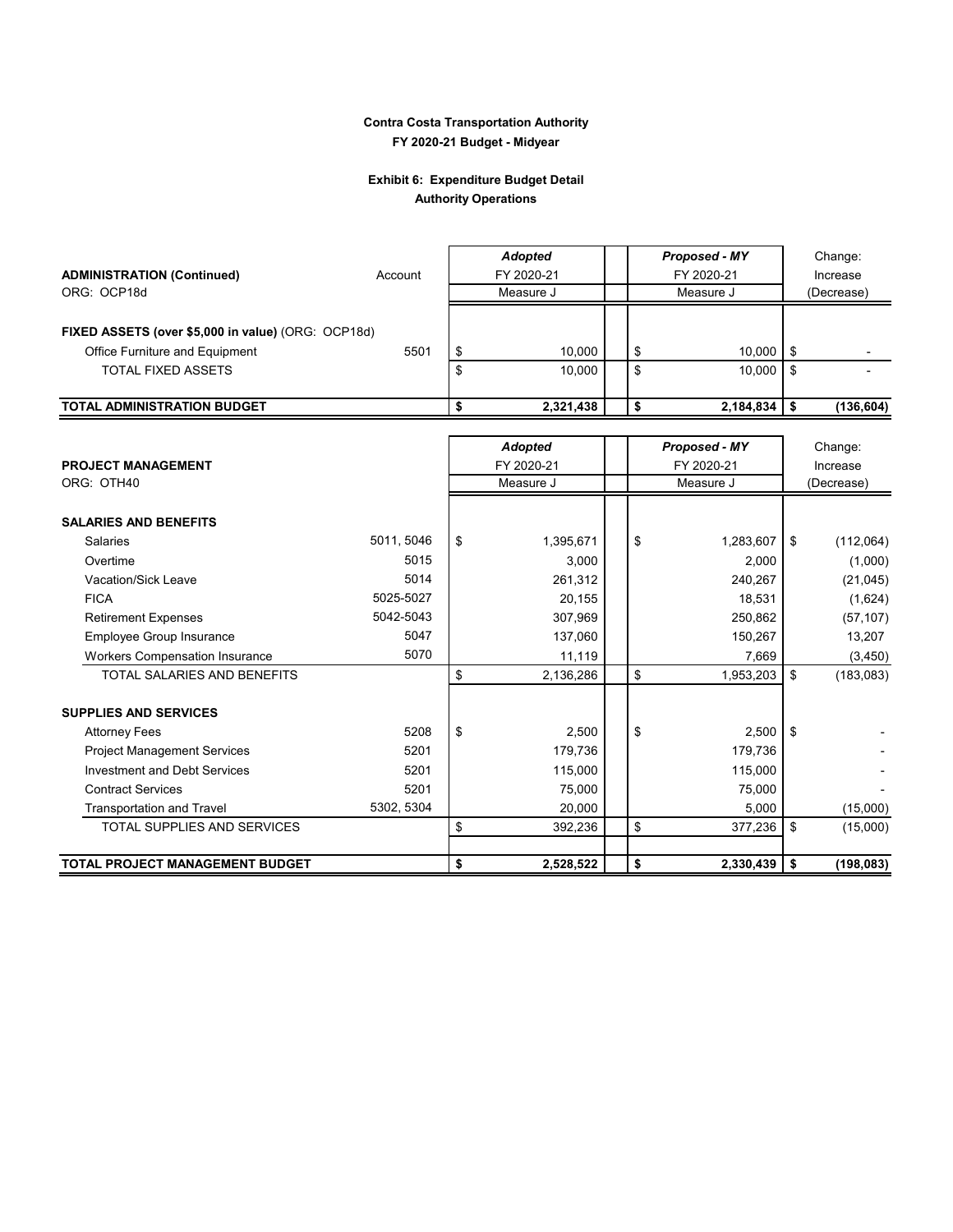#### **Exhibit 7: CMA Expenditure Budget: Line Item Detail Total Congestion Management Agency**

| <b>Congestion Management Agency</b>                                                                      |           | <b>Adopted</b><br>FY 2020-21      |  |                | Proposed - MY<br>FY 2020-21       | Change:<br>Increase |                                    |  |
|----------------------------------------------------------------------------------------------------------|-----------|-----------------------------------|--|----------------|-----------------------------------|---------------------|------------------------------------|--|
|                                                                                                          | Measure J |                                   |  |                | Measure J                         | (Decrease)          |                                    |  |
| TOTAL REGIONAL PLANNING AND GROWTH MANAGEMENT<br>TOTAL CONGESTION MANAGEMENT<br>TOTAL SCS IMPLEMENTATION | S<br>S    | 1,781,199<br>1,691,030<br>135.544 |  | \$<br>\$<br>\$ | 1,737,049<br>1,628,136<br>134,396 | \$<br>\$<br>\$      | (44, 150)<br>(62, 894)<br>(1, 148) |  |
| <b>TOTAL CONGESTION MANAGEMENT AGENCY</b>                                                                |           | 3,607,773                         |  |                | $3,499,581$ \$                    |                     | (108, 192)                         |  |

|                                                        |                   | <b>Adopted</b>  |    | Proposed - MY | Change:         |
|--------------------------------------------------------|-------------------|-----------------|----|---------------|-----------------|
| REGIONAL PLANNING AND GROWTH MANAGEMENT                |                   | FY 2020-21      |    | FY 2020-21    | Increase        |
| ORG: OCP18a (MSJ)                                      | Account           | Measure J       |    | Measure J     | (Decrease)      |
|                                                        |                   |                 |    |               |                 |
| <b>SALARIES AND BENEFITS</b>                           |                   |                 |    |               |                 |
| 1 Salaries                                             | 5011 \$           | 359.948         | \$ | 333.426       | \$<br>(26, 522) |
| 2 Overtime                                             | 5014              | 2.500           |    | 1.500         | (1,000)         |
| 3 Vacation/Sick Leave                                  | 5025-5027         | 67,333          |    | 62,351        | (4,982)         |
| 4 FICA                                                 | 5042-5043         | 5,194           |    | 4,810         | (384)           |
| 5 Retirement Expenses                                  | 5045, 5047        | 80,958          |    | 64,822        | (16, 136)       |
| 6 Employee Group Insurance                             | 5050, 5065        | 41,900          |    | 42,650        | 750             |
| 7 Workers Compensation Insurance                       | 5070              | 2.866           |    | 1,990         | (876)           |
| TOTAL SALARIES AND BENEFITS<br>8                       | $5000$ $\sqrt{5}$ | 560,699         | \$ | 511,549       | \$<br>(49, 150) |
|                                                        |                   |                 |    |               |                 |
| <b>SUPPLIES AND SERVICES</b>                           |                   |                 |    |               |                 |
| 9 Computer Software and Maintenance                    | $5204$ \$         | 3,000           | \$ | 3,000         | \$              |
| 10 Contracted Temporary Assistance                     | 5205              | 10,000          |    | 10,000        |                 |
| 11 Travel                                              | 5302              | 2,500           |    | 2,500         |                 |
| 12 Economic Analysis of the TEP (BACEI CT533)          | 5201              | 5,000           |    | 5,000         |                 |
| 13 CMP Support (Placeworks CT465)                      | 5201              | 200,000         |    | 200,000       |                 |
| 14 Regional Planning Tasks (AMG CT526)                 | 5201              | 182,500         |    | 182,500       |                 |
| 15 Action Plan Update (DKS 365)                        | 5201              | 25,000          |    | 25,000        |                 |
| 16 On Call Maintenance & Support (Kittleson CT278)     | 5201              | 50,000          |    | 50,000        |                 |
| 17 Action Plan MTSO Monitoring (Iteris CT428)          | 5201              | 5,000           |    | 5,000         |                 |
| East County Integrated Transit Study (Nelson Nygaard   |                   |                 |    |               |                 |
| 18 CT542)                                              | 5201              | 300.000         |    | 300,000       |                 |
| 19 SR4 Exp. Lane Design Alter. Analysis (NEW)          | 5201              | 200,000         |    | 200,000       |                 |
| 20 San Pablo Ave Multimodal (ATC/WCCTAC 18W.02)        | 6111              | 150,000         |    | 150,000       |                 |
| 21 Monument/I680 Bike/Ped Impv. Stdy (F&P CT516)       | 5201              | 75,000          |    | 75,000        |                 |
| 22 Attorney Fees                                       | 5208              | 10,000          |    | 15,000        | 5,000           |
| 23 Specialized Printing / Publications & Legal Notices | 5207              | 2,500           |    | 2,500         |                 |
| TOTAL SUPPLIES AND SERVICES                            | 5100 \$           | 1,220,500       | \$ | 1,225,500     | \$<br>5,000     |
|                                                        |                   |                 |    |               |                 |
| TOTAL REGIONAL PLANNING AND GROWTH MANAGEMENT          |                   | \$<br>1,781,199 | \$ | 1,737,049     | \$<br>(44, 150) |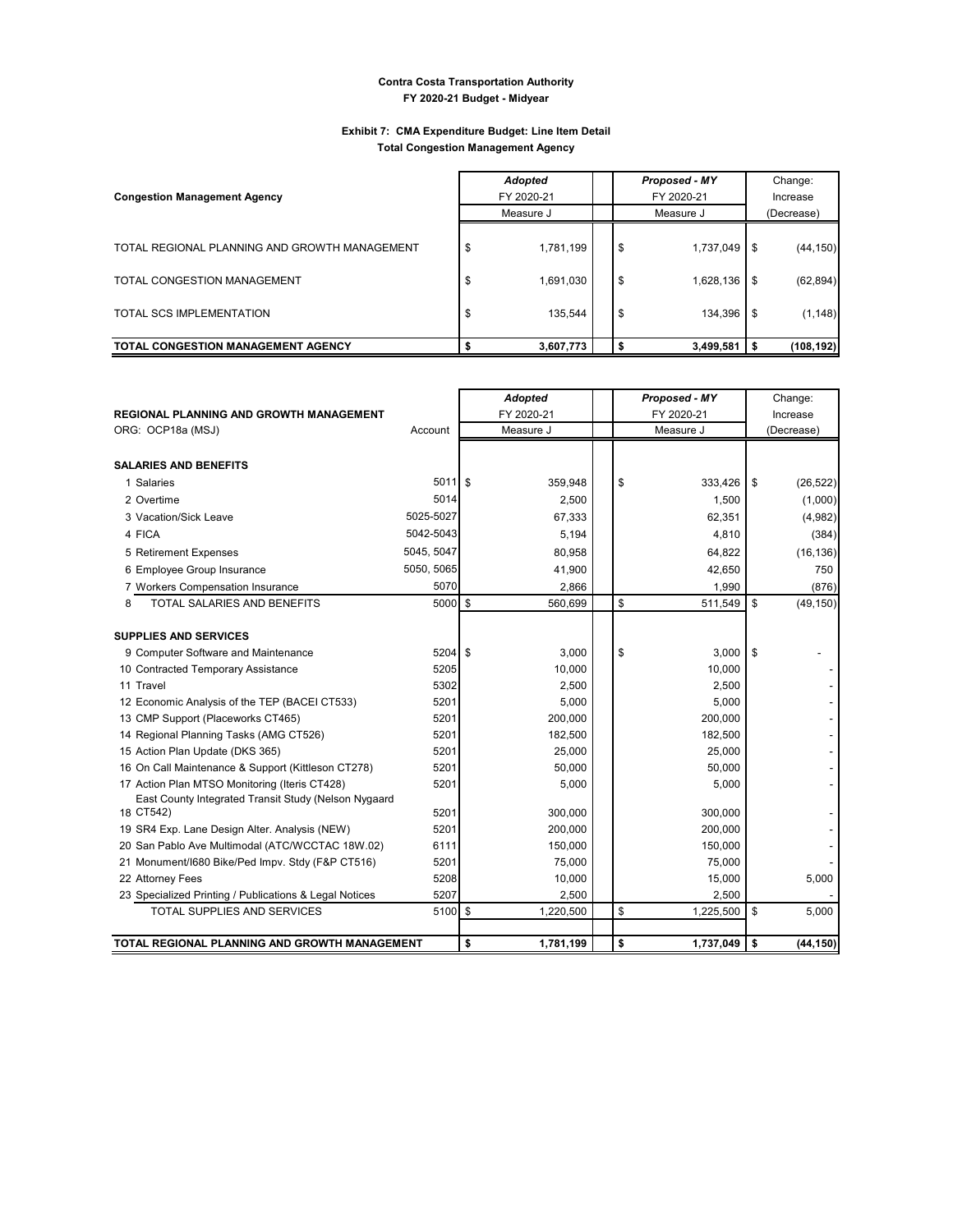#### **Exhibit 7: CMA Expenditure Budget: Line Item Detail Total Congestion Management Agency**

|                                                        |            | <b>Adopted</b>  | Proposed - MY |            |    | Change:    |  |
|--------------------------------------------------------|------------|-----------------|---------------|------------|----|------------|--|
| <b>CONGESTION MANAGEMENT</b>                           |            | FY 2020-21      |               | FY 2020-21 |    | Increase   |  |
| ORG: OCP18b, OCP18e, OCP18q (MSJ)                      | Account    | Measure J       |               | Measure J  |    | (Decrease) |  |
|                                                        |            |                 |               |            |    |            |  |
| <b>SALARIES AND BENEFITS</b>                           |            |                 |               |            |    |            |  |
| 1 Salaries                                             | 5011S      | 572,869         | \$            | 547,654    | \$ | (25, 215)  |  |
| 2 Temp Salaries (Commissioner 1/2 CMA)                 | 5015       | 12,500          |               | 10,000     |    | (2,500)    |  |
| 3 Overtime                                             | 5014       | 2,500           |               | 1,500      |    | (1,000)    |  |
| 4 Vacation/Sick Leave                                  | 5025-5027  | 107,211         |               | 102,481    |    | (4,730)    |  |
| 5 FICA                                                 | 5042-5043  | 8,270           |               | 7,905      |    | (365)      |  |
| 6 Retirement Expenses                                  | 5045, 5047 | 126,452         |               | 105,801    |    | (20, 651)  |  |
| 7 Employee Group Insurance                             | 5050, 5065 | 67,164          |               | 70,026     |    | 2,862      |  |
| 8 Workers Compensation Insurance                       | 5070       | 4,564           |               | 3,269      |    | (1,295)    |  |
| TOTAL SALARIES AND BENEFITS<br>9                       | 5000 \$    | 901,530         | \$            | 848,636    | \$ | (52, 894)  |  |
|                                                        |            |                 |               |            |    |            |  |
| <b>SUPPLIES AND SERVICES</b>                           |            |                 |               |            |    |            |  |
| 10 Computer Software and Maintenance                   | 18b - 5204 | 2,500<br>S      | \$            | 2,500      | \$ |            |  |
| 11 Travel                                              | 18b - 5302 | 4,000           |               | 4,000      |    |            |  |
| 12 CMA Support (AMG CT526)                             | 18b-5201   | 29,500          |               | 29,500     |    |            |  |
| 13 CMP Support (Placeworks CT465)                      | 18b-5201   | 200,000         |               | 200,000    |    |            |  |
| 14 CMP Monitoring (Iteris CT428)                       | 18b-5201   | 25,000          |               | 40,000     |    | 15,000     |  |
| 15 On Call Maintenance & Support (Kittleson CT278)     | 18b-5201   | 50,000          |               | 50,000     |    |            |  |
| 16 Update Bicycle and Pedestrian Plan (F&P CT450)      | 18b-5201   | 100,000         |               | 100,000    |    |            |  |
| 17 Monument/I680 Bike/Ped Impv. Stdy (F&P CT516)       | 18b-5201   | 75,000          |               | 75,000     |    |            |  |
| 18 Activity Based Model Development (TBD)              | 18b-5201   | 200,000         |               | 200,000    |    |            |  |
| 19 Community Based T.P. (Nelson Nygaard CT508)         | 18b-5201   | 25,000          |               |            |    | (25,000)   |  |
| 20 CBTP (Placeworks CT509)                             | 18b-5201   | 75,000          |               | 75,000     |    |            |  |
| 21 Attorney Fees                                       | 18b - 5208 | 2,500           |               | 2,500      |    |            |  |
| 22 Specialized Printing / Publications & Legal Notices | 18b - 5207 | 1,000           |               | 1,000      |    |            |  |
| TOTAL SUPPLIES AND SERVICES<br>23                      | 5100 \$    | 789,500         | \$            | 779,500    | \$ | (10,000)   |  |
|                                                        |            |                 |               |            |    |            |  |
| TOTAL CONGESTION MANAGEMENT                            |            | \$<br>1,691,030 | \$            | 1,628,136  | S. | (62, 894)  |  |

|                                                  |            |    | <b>Adopted</b> | Proposed - MY | Change:        |
|--------------------------------------------------|------------|----|----------------|---------------|----------------|
| <b>CONGESTION MANAGEMENT: SCS Implementation</b> |            |    | FY 2020-21     | FY 2020-21    | Increase       |
| ORG: OCP18c, OCP18h (MSJ)                        | Account    |    | Measure J      | Measure J     | (Decrease)     |
|                                                  |            |    |                |               |                |
| <b>SALARIES AND BENEFITS</b>                     |            |    |                |               |                |
| 1 Salaries                                       | $5011$ \$  |    | 64,609         | \$<br>65,928  | \$<br>1,319    |
| 2 Vacation/Sick Leave                            | 5025-5027  |    | 12,081         | 12,329        | 248            |
| 3 FICA                                           | 5042-5043  |    | 931            | 951           | 20             |
| 4 Retirement Expenses                            | 5047       |    | 14,104         | 12,520        | (1, 584)       |
| 5 Employee Group Insurance                       | 5050, 5065 |    | 8,305          | 7,274         | (1,031)        |
| 6 Workers Compensation Insurance                 | 5070       |    | 514            | 394           | (120)          |
| TOTAL SALARIES AND BENEFITS                      | $5000$ \$  |    | 100,544        | \$<br>99,396  | \$<br>(1, 148) |
| <b>SUPPLIES AND SERVICES</b>                     |            |    |                |               |                |
| 8 Ongoing Support (Placeworks)                   | 18c - 5201 | -S | 10,000         | \$<br>10,000  | \$             |
| 9 PDA Planning Grants (CT425)                    | 18h - 5201 |    | 25,000         | 25,000        |                |
| TOTAL SUPPLIES AND SERVICES<br>10                | $5100$ \$  |    | 35,000         | \$<br>35,000  | \$             |
| TOTAL CONGESTION MANAGEMENT: SCS Implementation  |            | \$ | 135,544        | \$<br>134,396 | \$<br>(1, 148) |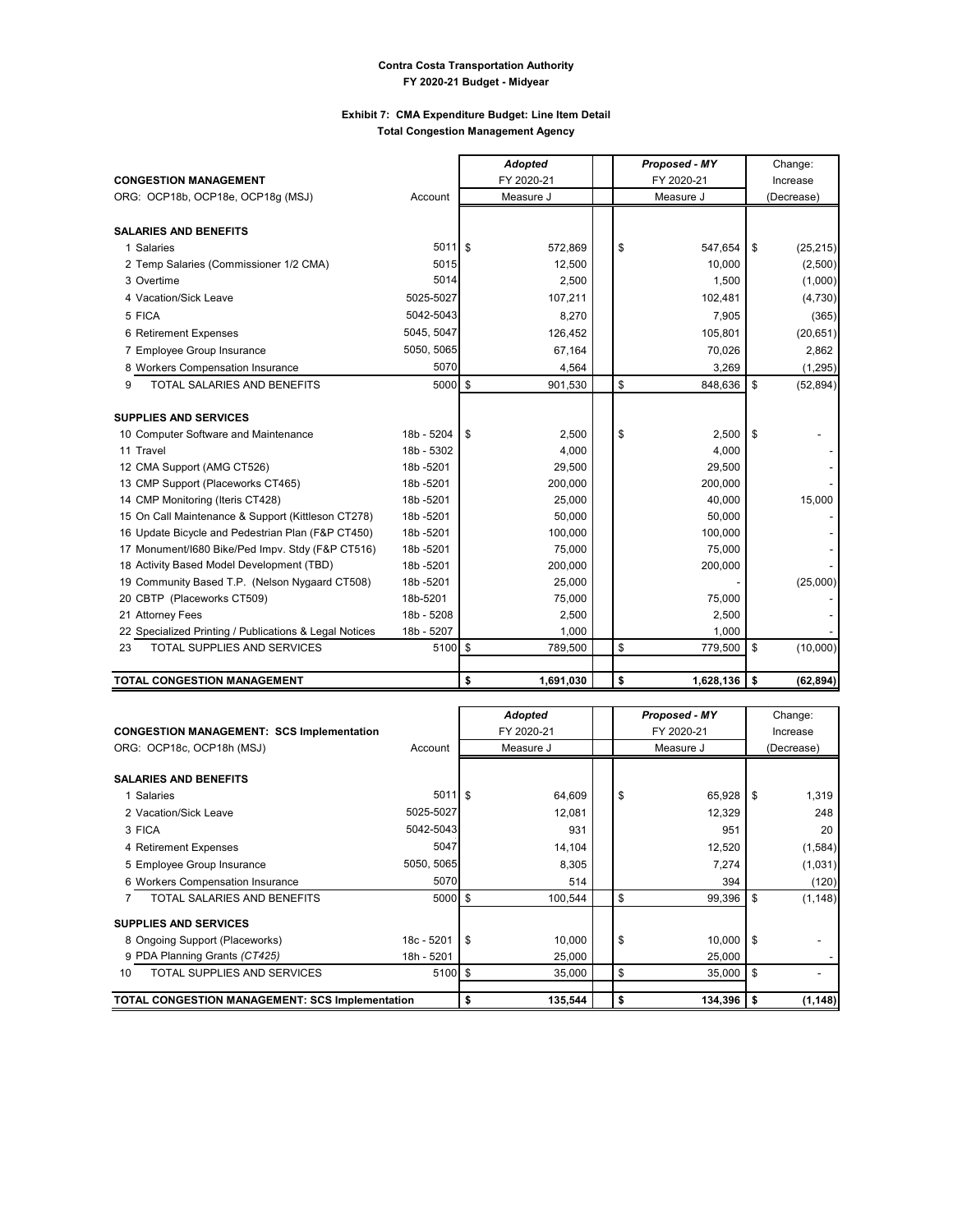#### **ATTACHMENT C**

#### **Contra Costa Transportation Authority FY 2020-21 Budget - Midyear**

#### **Exhibit 8: Staff Budget Allocation**

| Department                                     | Administration |                     | Project Mgmt   |                       |                |                    | Planning       |                            |                |                          |
|------------------------------------------------|----------------|---------------------|----------------|-----------------------|----------------|--------------------|----------------|----------------------------|----------------|--------------------------|
|                                                |                |                     |                |                       |                |                    |                |                            |                |                          |
| Funding                                        | Measure J (a)  | Measure J           | Grants         |                       | Measure J      | STP & Local        | <b>PPM</b>     | Measure J                  | STP & Local    |                          |
|                                                |                |                     |                |                       |                |                    |                |                            |                |                          |
|                                                |                | Project             |                |                       | Regional       |                    |                | PDA Investment<br>& Growth | SCS            |                          |
| Category                                       | Administration | Management          | I-680 Corridor | <b>Total Projects</b> | Planning       | <b>CMA</b>         | CMA-PPM        | Strategy                   | Implementation | <b>Total Planning</b>    |
| Positions:                                     |                |                     |                |                       |                |                    |                |                            |                |                          |
| Executive Director (6 months)                  | 27.0%          | 45.0%               |                | 45.0%                 | 15.0%          | 1.0%               | 12.0%          |                            |                | 28.0%                    |
| Deputy Executive Director, Projects (6 months) | 6.0%           | 69.0%               |                | 69.0%                 |                |                    | 15.0%          |                            |                | 15.0%                    |
| <b>Chief Financial Officer</b>                 | 40.0%          | 30.0%               |                | 30.0%                 | 15.0%          | 15.0%              |                |                            |                | 30.0%                    |
| Director, Planning                             |                |                     |                | 0.0%                  | 35.0%          | 55.0%              | $\overline{a}$ |                            | 10.0%          | 100.0%                   |
| Director of External Affairs                   | 10.0%          | 40.0%               |                | 40.0%                 | 10.0%          |                    | 30.0%          |                            |                | 40.0%                    |
| Director of Programs                           | 1.0%           |                     | 15.0%          | 15.0%                 | 1.0%           | 3.0%               |                |                            |                | 4.0%                     |
| Director, Programming                          |                | 80.0%               |                | 80.0%                 |                | $\sim$             | 20.0%          |                            |                | 20.0%                    |
| Associate Transportation Planner               |                |                     |                | 0.0%                  | 25.0%          | 25.0%              |                | 5.0%                       | 10.0%          | 65.0%                    |
| <b>Accounting Specialist</b>                   | 20.0%          | 61.0%               |                | 61.0%                 | 4.0%           | 5.0%               |                |                            |                | 9.0%                     |
| <b>Accounting Specialist</b>                   | 43.0%          | 32.0%               |                | 32.0%                 | 8.0%           | 17.0%              |                |                            |                | 25.0%                    |
| Director, Projects                             |                | 80.0%               |                | 80.0%                 |                |                    | 20.0%          |                            |                | 20.0%                    |
| Senior Transportation Planner                  |                |                     |                | 0.0%                  | 47.0%          | 38.0%              |                |                            | 15.0%          | 100.0%                   |
| Director, Administrative Services              | 80.0%          | 10.0%               |                | 10.0%                 |                | 10.0%              |                |                            |                | 10.0%                    |
| Administrative Assistant, Projects             | 5.0%           | 95.0%               |                | 95.0%                 |                |                    |                |                            |                | $\overline{\phantom{a}}$ |
| Administrative Assistant, Planning             | 10.0%          |                     |                | 0.0%                  | 37.0%          | 37.0%              |                |                            | 5%             | 79.0%                    |
| Administrative Assistant                       | 30.0%          | 20.0%               |                | 20.0%                 | 25.0%          | 15.0%              |                |                            |                | 40.0%                    |
| Senior Engineer (ITS CV/AV)                    |                | 15.0%               | 45.0%          | 60.0%                 |                |                    |                |                            |                |                          |
| Senior Accountant                              | 20.0%          | 40.0%               |                | 40.0%                 | 7.0%           | 10.0%              |                |                            |                | 17.0%                    |
| Director, Construction                         |                | 100.0%              |                | 100.0%                | $\overline{a}$ |                    |                |                            |                | $\sim$                   |
| Authority Full Time Equivalent 2021            | 2.92           | 7.17                | 0.60           | 7.77                  | 2.29           | 2.31               | 0.97           | 0.05                       | 0.40           | 6.02                     |
| Authority Full Time Equivalent 2020            | 2.92           | 7.32                | 0.00           | 7.32                  | 2.31           | 2.36               | 0.97           | 0.05                       | 0.40           | 6.09                     |
| Authority Full Time Equivalent 2021            | 704,934<br>\$  | 1,953,203<br>l S    | 173,695<br>Ŝ.  | $2,126,898$ \$        | 511,549        | 529,735 \$<br>- \$ | 318,901 \$     | 8,844 \$                   | 90,552         | 1,459,581<br>-S          |
| Authority Full Time Equivalent 2020            | \$<br>779,038  | l s<br>2,136,286 \$ |                | $2,136,286$ \$        | 560,699        | 543,700 \$<br>- \$ | 357,830 \$     | $9,853$ \$                 | 90,691         | 1,562,773<br>s           |

#### Notes:

a. Administration is subject to the Measure J 1.00% limitation. Based on the current sales tax budget for

FY 2020-21, the limit is \$950,000; whereas, the Administration budget is \$704,934.

The Administration budget for salaries and benefits is at 0.74%.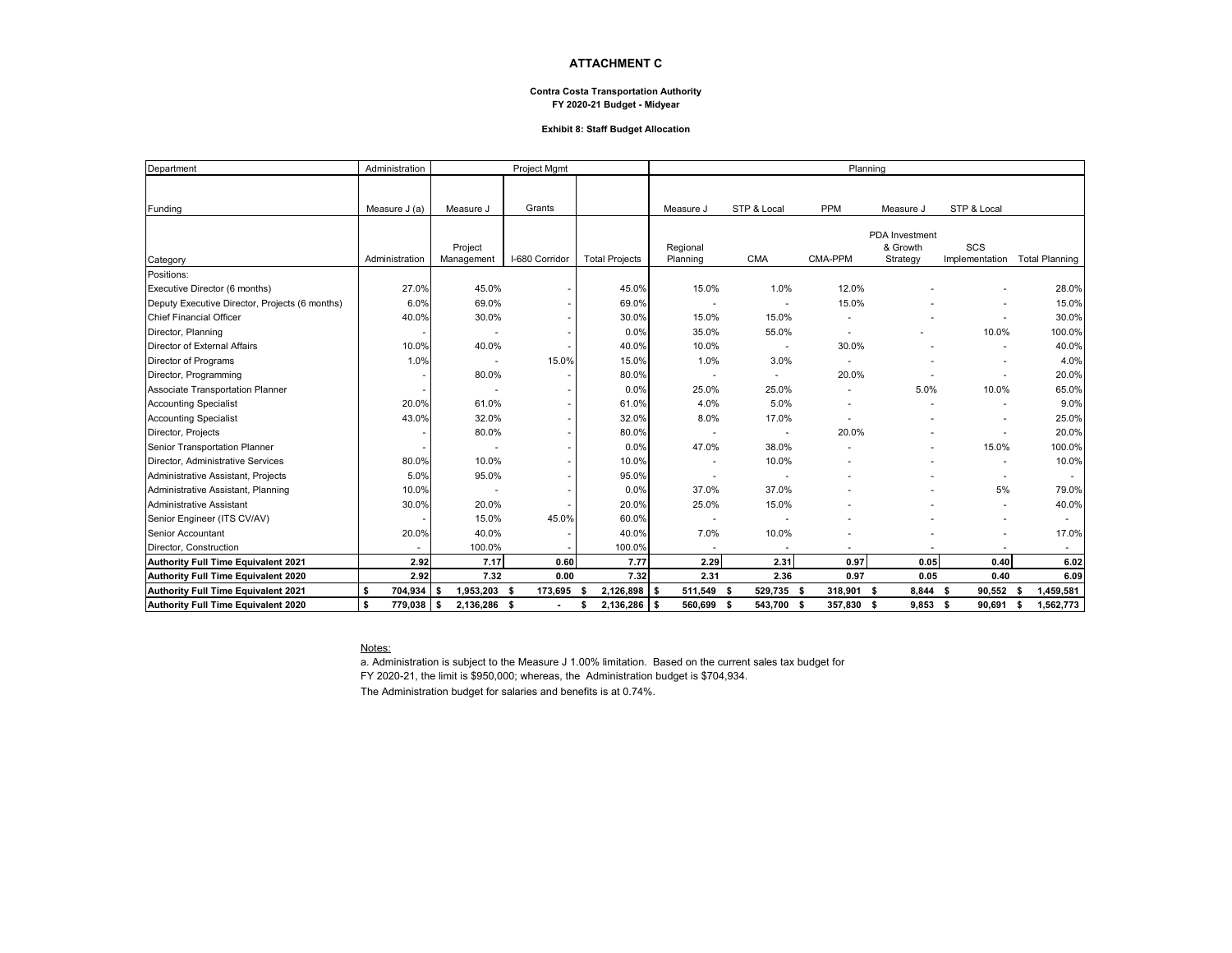#### **Exhibit 8: Staff Budget Allocation**

| Department                                     |                          |                          |                          |                          |                | Programs                   |                          |                          |                          |                       |      |           |
|------------------------------------------------|--------------------------|--------------------------|--------------------------|--------------------------|----------------|----------------------------|--------------------------|--------------------------|--------------------------|-----------------------|------|-----------|
|                                                |                          |                          |                          |                          |                |                            |                          |                          |                          |                       |      |           |
| Funding                                        | Measure J                | Measure J                | Measure J                | Measure J                | Measure J      | Measure J                  | Measure J                | Air Quality              | GoMentum                 |                       |      |           |
|                                                |                          |                          |                          |                          |                |                            |                          |                          |                          |                       |      |           |
|                                                |                          |                          |                          |                          |                |                            |                          |                          |                          |                       |      |           |
| Category                                       | <b>TLC</b>               | Ped, Bike &<br>Trail     | <b>Bus Transit</b>       | <b>Express Bus</b>       | Paratransit    | Safe Trans for<br>Children | Commute<br>Alternatives  | <b>TFCA</b>              | <b>GMS</b>               | <b>Total Programs</b> |      | Total     |
| Positions:                                     |                          |                          |                          |                          |                |                            |                          |                          |                          |                       |      |           |
| Executive Director (6 months)                  |                          |                          |                          |                          |                |                            |                          |                          |                          |                       |      | 1.00      |
| Deputy Executive Director, Projects (6 months) |                          |                          |                          |                          |                |                            |                          |                          | 10.0%                    | 10.0%                 |      | 1.00      |
| <b>Chief Financial Officer</b>                 |                          |                          |                          |                          |                |                            |                          |                          |                          |                       |      | 1.00      |
| Director, Planning                             |                          |                          |                          |                          |                |                            |                          |                          |                          |                       |      | 1.00      |
| Director of External Affairs                   |                          |                          |                          |                          |                |                            |                          |                          | 10.0%                    | 10.0%                 |      | 1.00      |
| Director of Programs                           |                          |                          | 15.0%                    | 10.0%                    | 22.0%          | 3.0%                       | 15.0%                    | 15.0%                    |                          | 80.0%                 |      | 1.00      |
| Director, Programming                          |                          | $\overline{\phantom{a}}$ |                          |                          |                |                            |                          |                          |                          |                       |      | 1.00      |
| Associate Transportation Planner               | 17.5%                    | 17.5%                    | $\overline{a}$           |                          |                | $\overline{\phantom{a}}$   | $\overline{\phantom{a}}$ |                          |                          | 35.0%                 |      | 1.00      |
| <b>Accounting Specialist</b>                   | 1.0%                     | 1.0%                     | 2.0%                     | 1.0%                     | 2.0%           | 1.0%                       | 2.0%                     |                          |                          | 10.0%                 |      | 1.00      |
| <b>Accounting Specialist</b>                   |                          |                          |                          |                          |                |                            |                          |                          |                          |                       |      | 1.00      |
| Director, Projects                             |                          |                          |                          |                          |                |                            |                          |                          |                          |                       |      | 1.00      |
| Senior Transportation Planner                  |                          |                          |                          |                          |                |                            |                          |                          |                          |                       |      | 1.00      |
| Director, Administrative Services              |                          |                          |                          |                          |                |                            |                          |                          |                          |                       |      | 1.00      |
| Administrative Assistant, Projects             |                          |                          |                          |                          |                |                            |                          |                          |                          |                       |      | 1.00      |
| Administrative Assistant, Planning             |                          |                          |                          |                          |                |                            |                          | 11.0%                    |                          | 11.0%                 |      | 1.00      |
| Administrative Assistant                       |                          |                          |                          |                          |                |                            |                          | 10.0%                    |                          | 10.0%                 |      | 1.00      |
| Senior Engineer (ITS CV/AV)                    |                          |                          |                          |                          |                |                            |                          | $\overline{\phantom{a}}$ | 40.0%                    | 40.0%                 |      | 1.00      |
| Senior Accountant                              | 2.0%                     | 2.0%                     |                          |                          |                |                            |                          | 19.0%                    | $\overline{\phantom{a}}$ | 23.0%                 |      | 1.00      |
| Director, Construction                         | $\overline{\phantom{a}}$ | $\overline{\phantom{a}}$ | $\overline{\phantom{a}}$ | $\overline{\phantom{a}}$ |                |                            | $\overline{\phantom{a}}$ | $\overline{\phantom{a}}$ | $\overline{\phantom{a}}$ | $\sim$                |      | 1.00      |
| Authority Full Time Equivalent 2021            | 0.21                     | 0.21                     | 0.17                     | 0.11                     | 0.24           | 0.04                       | 0.17                     | 0.55                     | 0.60                     | 2.29                  |      | 19.00     |
| Authority Full Time Equivalent 2020            | 0.21                     | 0.21                     | 0.17                     | 0.11                     | 0.22           | 0.04                       | 0.17                     | 0.55                     | 1.00                     | 2.67                  |      | 19.00     |
| Authority Full Time Equivalent 2021            | \$<br>36,363             | 36,363                   | 51,283                   | 33,651<br>- \$           | 73,708<br>- \$ | 11,224<br>\$               | 51,283<br>-\$            | 111,967                  | 184,559<br>Ŝ.            | 590,401<br>- \$       |      | 4,881,814 |
| Authority Full Time Equivalent 2020            | \$<br>39,910 \$          | 39,910                   | 50,339<br>- \$           | 33,025 \$<br>- \$        | 66,048         | 11,030<br>-S               | 50,339 \$<br>-\$         | 121,257                  | 295.907 \$<br>- \$       | 707,765               | ∣ \$ | 5,185,862 |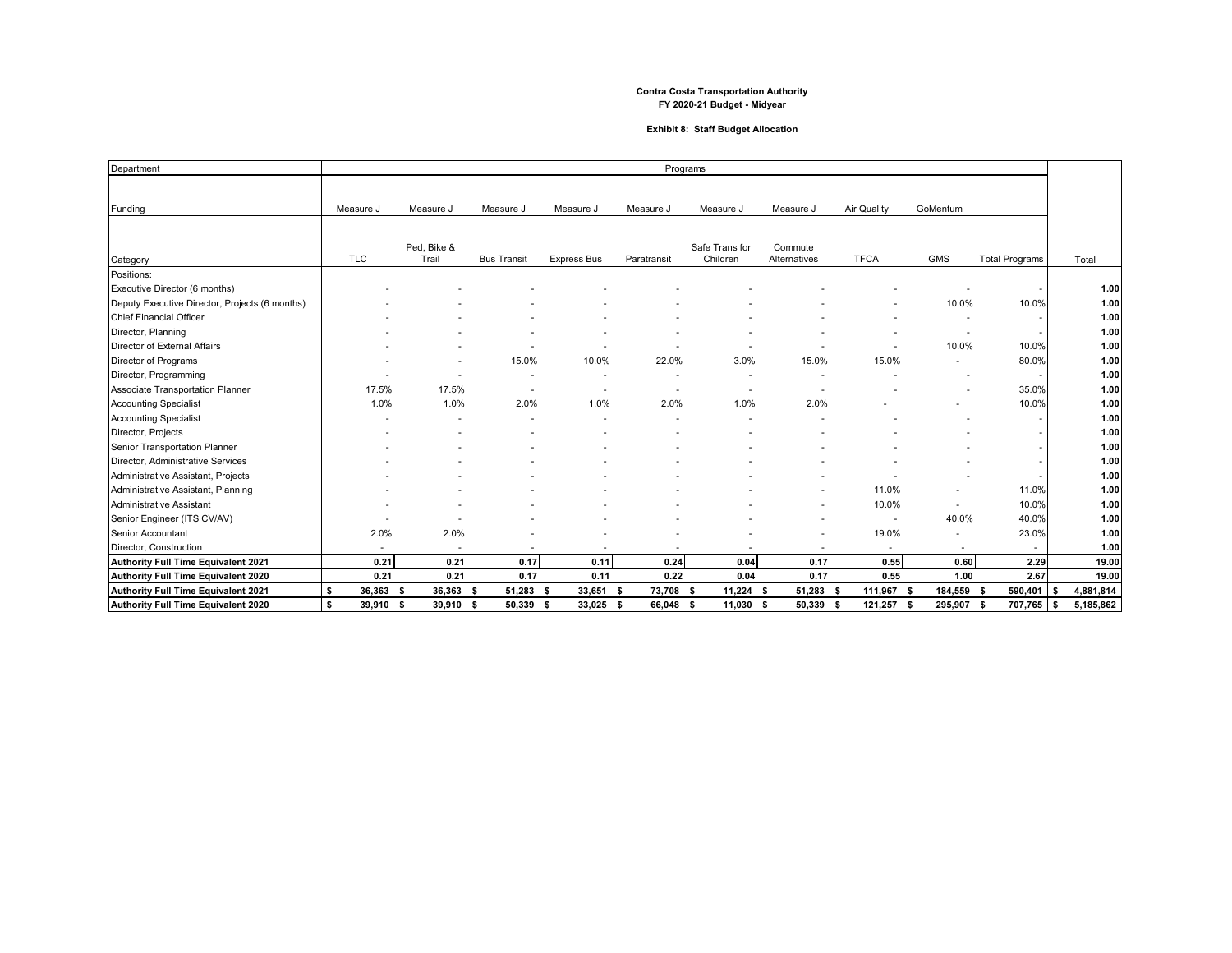#### **Exhibit 9: Salary & Benefits Budget Detail**

 $\overline{a}$ 

|                                                   | <b>Adopted</b>   | Proposed - MY             | Change:               |           |
|---------------------------------------------------|------------------|---------------------------|-----------------------|-----------|
|                                                   | FY 2020-21       | FY 2020-21                | Increase (Decrease)   |           |
|                                                   |                  |                           |                       |           |
| <b>SALARIES AND BENEFITS - TOTAL</b>              |                  |                           |                       |           |
| Salaries                                          | \$<br>3,320,921  | \$<br>3,156,173           | \$<br>(164, 748)      | $-4.96%$  |
| Temp Salaries (Commissioners)                     | 25,000           | 20,000                    | (5,000)               | $-20.00%$ |
| Overtime                                          | 11,100           | 7,100                     | (4,000)               | $-36.04%$ |
| Vacation/Sick Leave                               | 621,541          | 590,586                   |                       | $-4.98%$  |
| <b>FICA</b>                                       | 47,938           | 45,559                    | (30, 955)<br>(2, 379) | -4.96%    |
| <b>Retirement Expenses</b>                        | 738,572          | 617,945                   | (120, 627)            | $-16.33%$ |
| Employee Group Insurance                          | 376,351          | 407,614                   | 31,263                | 8.31%     |
| Workers Compensation Insurance                    |                  |                           |                       | $-28.75%$ |
| Pay for Performance Program                       | 26,439<br>18,000 | 18,837                    | (7,602)               | 0.00%     |
| TOTAL SALARIES AND BENEFITS TOTAL                 | \$<br>5,185,862  | \$<br>18,000<br>4,881,814 | \$<br>(304, 048)      | $-5.86%$  |
|                                                   |                  |                           |                       |           |
| <b>SALARIES AND BENEFITS - ADMINISTRATION</b>     |                  |                           |                       |           |
| <b>Salaries</b>                                   | \$<br>474,737    | \$<br>432,758             | \$<br>(41, 979)       | $-8.84%$  |
| Temp Salaries (Commissioners 1/2 Admin)           | 12,500           | 10,000                    | (2,500)               | $-20.00%$ |
| Overtime                                          | 3,000            | 2,000                     | (1,000)               | $-33.33%$ |
| Vacation/Sick Leave                               | 88,823           | 80,933                    | (7, 890)              | $-8.88%$  |
| <b>FICA</b>                                       | 6,853            | 6,246                     | (607)                 | $-8.86%$  |
| <b>Retirement Expenses</b>                        | 108,530          | 86,418                    | (22, 112)             | $-20.37%$ |
| Employee Group Insurance                          | 62,827           | 66,005                    | 3,178                 | 5.06%     |
| <b>Workers Compensation Insurance</b>             | 3,768            | 2,574                     | (1, 194)              | $-31.69%$ |
| Pay for Performance Program                       | 18,000           | 18,000                    |                       | 0.00%     |
| TOTAL SALARIES AND BENEFITS - ADMINISTRATION      | \$<br>779,038    | \$<br>704,934             | \$<br>(74, 104)       | $-9.51%$  |
|                                                   |                  |                           |                       |           |
| <b>SALARIES AND BENEFITS - PROJECT MANAGEMENT</b> |                  |                           |                       |           |
| Salaries                                          | \$<br>1,395,671  | \$<br>1,283,607           | \$<br>(112,064)       | $-8.03%$  |
| Overtime                                          | 3,000            | 2,000                     | (1,000)               | $-33.33%$ |
| Vacation/Sick Leave                               | 261,312          | 240,267                   | (21, 045)             | $-8.05%$  |
| <b>FICA</b>                                       | 20,155           | 18,531                    | (1,624)               | $-8.06%$  |
| <b>Retirement Expenses</b>                        | 307,969          | 250,862                   | (57, 107)             | $-18.54%$ |
| Employee Group Insurance                          | 137,060          | 150,267                   | 13,207                | 9.64%     |
| Workers Compensation Insurance                    | 11,119           | 7,669                     | (3, 450)              | $-31.03%$ |
| TOTAL SALARIES AND BENEFITS - PROJECT MANAGEMENT  | \$<br>2,136,286  | \$<br>1,953,203           | \$<br>(183,083)       | $-8.57%$  |
|                                                   |                  |                           |                       |           |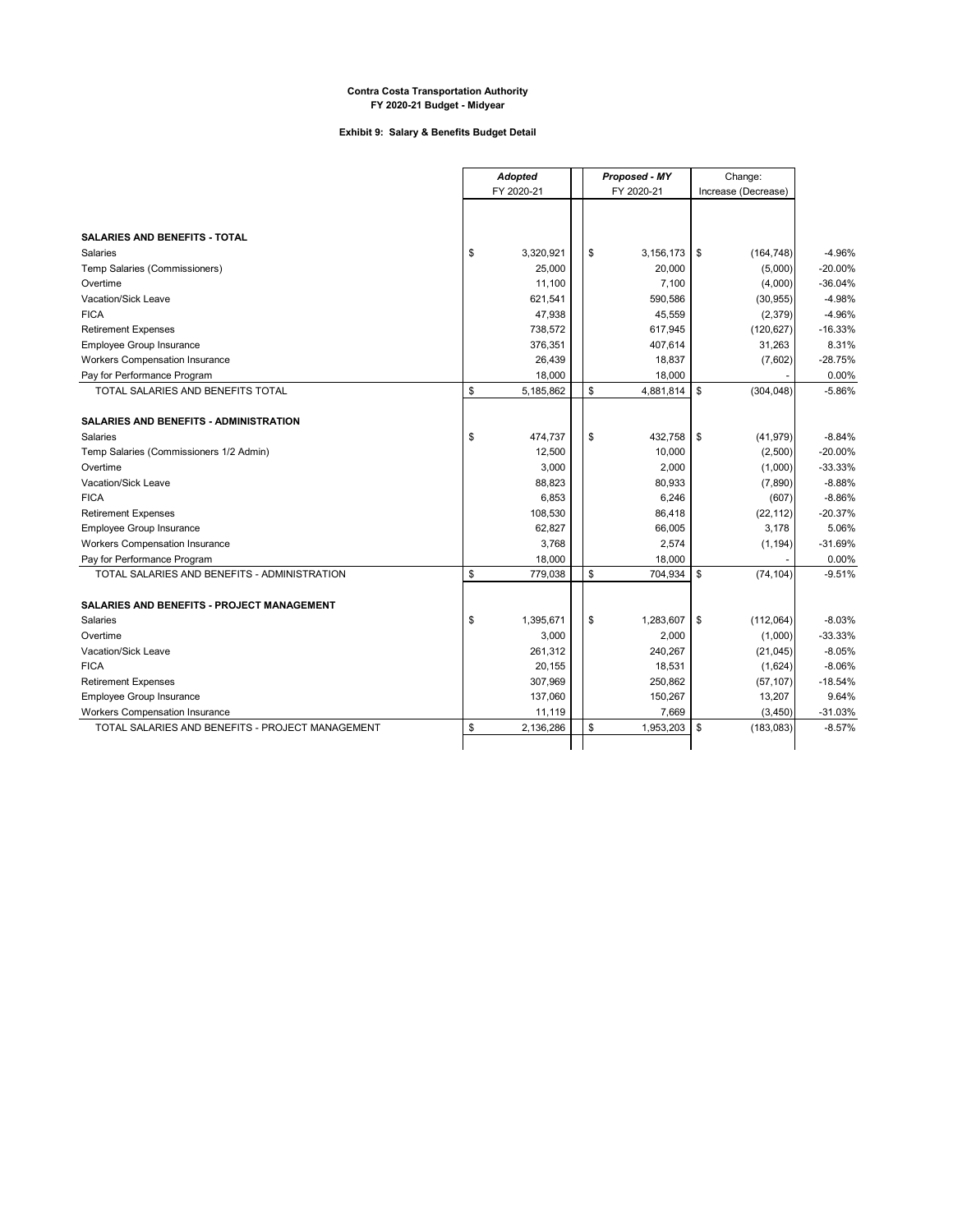#### **Exhibit 9: Salary & Benefits Budget Detail**

|                                                                             | <b>Adopted</b>           |    | Proposed - MY | Change:             |           |
|-----------------------------------------------------------------------------|--------------------------|----|---------------|---------------------|-----------|
|                                                                             | FY 2020-21               |    | FY 2020-21    | Increase (Decrease) |           |
|                                                                             |                          |    |               |                     |           |
|                                                                             |                          |    |               |                     |           |
| SALARIES AND BENEFITS - INNOVATE 680                                        |                          |    |               |                     |           |
| <b>Salaries</b>                                                             | \$                       | \$ | 110,561       | \$<br>110,561       | 100.00%   |
| Vacation/Sick Leave                                                         |                          |    | 20,699        | 20,699              | 100.00%   |
| <b>FICA</b>                                                                 |                          |    | 1,597         | 1,597               | 100.00%   |
| <b>Retirement Expenses</b>                                                  |                          |    | 22,675        | 22,675              | 100.00%   |
| Employee Group Insurance                                                    | $\overline{\phantom{a}}$ |    | 17,502        | 17,502              | 100.00%   |
| Workers Compensation Insurance                                              |                          |    | 661           | 661                 | 100.00%   |
| TOTAL SALARIES AND BENEFITS - PROJECT MANAGEMENT                            | \$<br>$\sim$             | \$ | 173,695       | \$<br>173,695       | 100.00%   |
|                                                                             |                          |    |               |                     |           |
| SALARIES AND BENEFITS - REGIONAL PLANNING                                   |                          |    |               |                     |           |
| Salaries                                                                    | \$<br>359,948            | \$ | 333,426       | \$<br>(26, 522)     | $-7.37%$  |
| Overtime                                                                    | 2,500                    |    | 1,500         | (1,000)             | -40.00%   |
| Vacation/Sick Leave                                                         | 67,333                   |    | 62,351        | (4,982)             | $-7.40%$  |
| <b>FICA</b>                                                                 | 5,194                    |    | 4,810         | (384)               | $-7.39%$  |
| <b>Retirement Expenses</b>                                                  | 80,958                   |    | 64,822        | (16, 136)           | $-19.93%$ |
| Employee Group Insurance                                                    | 41,900                   |    | 42,650        | 750                 | 1.79%     |
| <b>Workers Compensation Insurance</b>                                       | 2,866                    |    | 1,990         | (876)               | $-30.57%$ |
| TOTAL SALARIES AND BENEFITS REGIONAL PLANNING                               | \$<br>560,699            | \$ | 511,549       | \$<br>(49, 150)     | $-8.77%$  |
|                                                                             |                          |    |               |                     |           |
|                                                                             |                          |    |               |                     |           |
| SALARIES AND BENEFITS - CONGESTION MANAGEMENT AGENCY                        |                          |    |               |                     |           |
| Salaries                                                                    | \$<br>572,869            | \$ | 547,654       | \$<br>(25, 215)     | $-4.40%$  |
| Temp Salaries (Commissioners 1/2 CMA)                                       | 12,500                   |    | 10,000        | (2,500)             | $-20.00%$ |
| Overtime                                                                    | 2,500                    |    | 1,500         | (1,000)             | -40.00%   |
| Vacation/Sick Leave                                                         | 107,211                  |    | 102,481       | (4,730)             | $-4.41%$  |
| <b>FICA</b>                                                                 | 8,270                    |    | 7,905         | (365)               | $-4.41%$  |
| <b>Retirement Expenses</b>                                                  | 126,452                  |    | 105,801       | (20, 651)           | $-16.33%$ |
| Employee Group Insurance                                                    | 67,164                   |    | 70,026        | 2,862               | 4.26%     |
| <b>Workers Compensation Insurance</b>                                       | 4,564                    |    | 3,269         | (1, 295)            | $-28.37%$ |
| TOTAL SALARIES AND BENEFITS CONGESTION MANAGEMENT AGENCY                    | \$<br>901,530            | \$ | 848,636       | \$<br>(52, 894)     | $-5.87%$  |
|                                                                             |                          |    |               |                     |           |
| SALARIES AND BENEFITS - SCS IMPLEMENTATION                                  |                          |    |               |                     |           |
| <b>Salaries</b>                                                             | \$<br>64,609             | \$ | 65,928        | \$<br>1,319         | 2.04%     |
| Vacation/Sick Leave                                                         | 12,081                   |    | 12,329        | 248                 | 2.05%     |
| <b>FICA</b>                                                                 | 931                      |    | 951           | 20                  | 2.15%     |
| <b>Retirement Expenses</b>                                                  | 14,104                   |    | 12,520        | (1,584)             | $-11.23%$ |
| Employee Group Insurance                                                    | 8,305                    |    | 7,274         | (1,031)             | $-12.41%$ |
| <b>Workers Compensation Insurance</b>                                       | 514                      |    | 394           | (120)               | $-23.35%$ |
| TOTAL SALARIES AND BENEFITS - T-PLUS                                        | \$<br>100,544            | \$ | 99,396        | \$<br>(1, 148)      | $-1.14%$  |
|                                                                             |                          |    |               |                     |           |
| SALARIES AND BENEFITS - TRANSPORTATIONS FOR LIVABLE COMMUNITY PROJECT (TLC) |                          |    |               |                     |           |
| Salaries                                                                    | \$<br>25,573             | \$ | 24,597        | \$<br>(976)         | $-3.82%$  |
| Vacation/Sick Leave                                                         | 4,777                    |    | 4,593         | (184)               | $-3.85%$  |
| <b>FICA</b>                                                                 | 368                      |    | 355           | (13)                | $-3.53%$  |
| <b>Retirement Expenses</b>                                                  | 5,038                    |    | 4,211         | (827)               | $-16.42%$ |
| Employee Group Insurance                                                    | 3,951                    |    | 2,461         | (1,490)             | $-37.71%$ |
| Workers Compensation Insurance                                              | 203                      |    | 146           | (57)                | -28.08%   |
| TOTAL SALARIES AND BENEFITS TLC                                             | \$<br>39,910             | \$ | 36,363        | \$<br>(3, 547)      | $-8.89%$  |
|                                                                             |                          |    |               |                     |           |
|                                                                             |                          |    |               |                     |           |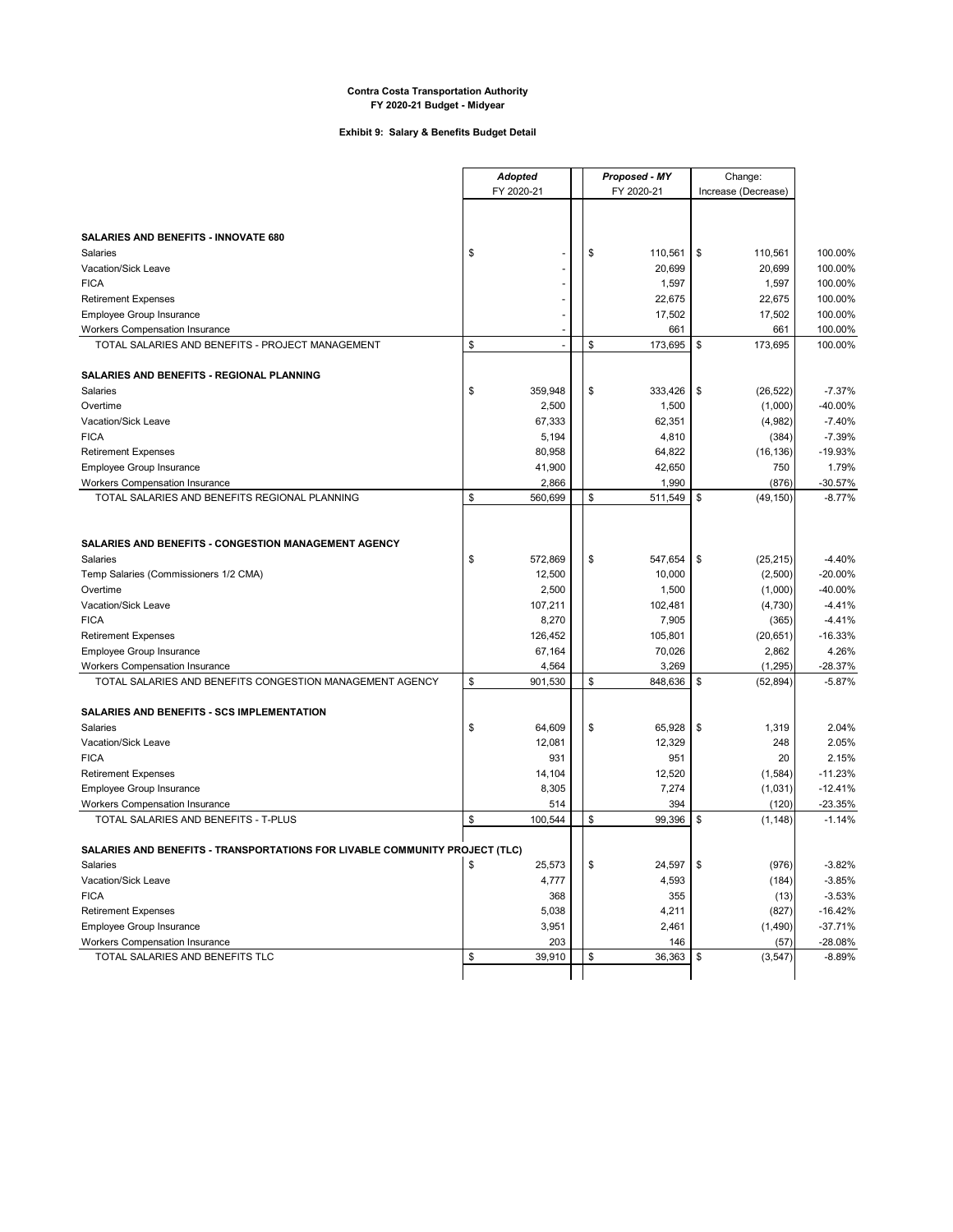#### **Exhibit 9: Salary & Benefits Budget Detail**

|                                                                                  | <b>Adopted</b> |              |  | Proposed - MY |              | Change:             |                     |
|----------------------------------------------------------------------------------|----------------|--------------|--|---------------|--------------|---------------------|---------------------|
|                                                                                  | FY 2020-21     |              |  | FY 2020-21    |              | Increase (Decrease) |                     |
|                                                                                  |                |              |  |               |              |                     |                     |
|                                                                                  |                |              |  |               |              |                     |                     |
| SALARIES AND BENEFITS - PEDESTRIAN, BICYCLE AND TRAIL FACILITIES                 |                |              |  |               |              |                     |                     |
| Salaries                                                                         | \$             | 25,573       |  | \$<br>24,597  | \$           | (976)               | $-3.82%$            |
| Vacation/Sick Leave                                                              |                | 4,777        |  | 4,593         |              | (184)               | $-3.85%$            |
| <b>FICA</b>                                                                      |                | 368          |  | 355           |              | (13)                | $-3.53%$            |
| <b>Retirement Expenses</b>                                                       |                | 5,038        |  | 4,211         |              | (827)               | $-16.42%$           |
| Employee Group Insurance                                                         |                | 3,951        |  | 2,461         |              | (1,490)             | $-37.71%$           |
| Workers Compensation Insurance                                                   |                | 203          |  | 146           |              | (57)                | $-28.08%$           |
| TOTAL SALARIES AND BENEFITS PEDESTRIAN, BICYCLE AND TRAIL FACILITI \$            |                | 39,910       |  | \$<br>36,363  | \$           | (3, 547)            | $-8.89%$            |
|                                                                                  |                |              |  |               |              |                     |                     |
|                                                                                  |                |              |  |               |              |                     |                     |
| SALARIES AND BENEFITS - BUS TRANSIT                                              |                |              |  |               |              |                     |                     |
| Salaries                                                                         | \$             | 32,608       |  | \$<br>33,007  | \$           | 399                 | 1.22%               |
| Vacation/Sick Leave                                                              |                | 6,104        |  | 6,182         |              | 78                  | 1.28%               |
| <b>FICA</b>                                                                      |                | 470          |  | 477           |              | 7                   | 1.49%               |
| <b>Retirement Expenses</b>                                                       |                | 7,476        |  | 6,661         |              | (815)               | $-10.90%$           |
| Employee Group Insurance                                                         |                | 3,421        |  | 4,759         |              | 1,338               | 39.11%              |
| <b>Workers Compensation Insurance</b>                                            |                | 260          |  | 197           |              | (63)                | $-24.23%$           |
| TOTAL SALARIES AND BENEFITS BUS TRANSIT                                          | \$             | 50,339       |  | \$<br>51,283  | \$           | 944                 | 1.88%               |
|                                                                                  |                |              |  |               |              |                     |                     |
|                                                                                  |                |              |  |               |              |                     |                     |
| SALARIES AND BENEFITS - EXPRESS BUS                                              |                |              |  |               |              |                     |                     |
| <b>Salaries</b>                                                                  | \$             | 21,386       |  | \$<br>21,659  | \$           | 273                 | 1.28%               |
| Vacation/Sick Leave                                                              |                | 4,004        |  | 4,055         |              | 51                  | 1.27%               |
| <b>FICA</b>                                                                      |                | 309          |  | 313           |              | 4                   | 1.29%               |
| <b>Retirement Expenses</b>                                                       |                | 4,898        |  | 4,378         |              |                     | $-10.62%$           |
|                                                                                  |                | 2,258        |  | 3,117         |              | (520)<br>859        | 38.04%              |
| Employee Group Insurance<br><b>Workers Compensation Insurance</b>                |                | 170          |  | 129           |              | (41)                | $-24.12%$           |
| TOTAL SALARIES AND BENEFITS EXPRESS BUS                                          | \$             | 33,025       |  | \$<br>33,651  | \$           | 626                 | 1.90%               |
|                                                                                  |                |              |  |               |              |                     |                     |
| SALARIES AND BENEFITS - PARATRANSIT                                              |                |              |  |               |              |                     |                     |
| <b>Salaries</b>                                                                  | \$             | 42.772       |  |               |              |                     | 10.92%              |
|                                                                                  |                |              |  | \$<br>47,442  | \$           | 4,670               | 10.97%              |
| Vacation/Sick Leave<br><b>FICA</b>                                               |                | 8,007<br>617 |  | 8,885<br>685  |              | 878<br>68           | 11.02%              |
|                                                                                  |                |              |  |               |              |                     | $-2.07%$            |
| <b>Retirement Expenses</b>                                                       |                | 9,795        |  | 9,592         |              | (203)               | 51.04%              |
| Employee Group Insurance                                                         |                | 4,516        |  | 6,821         |              | 2,305               |                     |
| <b>Workers Compensation Insurance</b><br>TOTAL SALARIES AND BENEFITS PARATRANSIT | \$             | 341          |  | 283<br>\$     |              | (58)                | $-17.01%$<br>11.60% |
|                                                                                  |                | 66,048       |  | 73,708        | \$           | 7,660               |                     |
|                                                                                  |                |              |  |               |              |                     |                     |
| SALARIES AND BENEFITS - SAFE TRANSPORTATION FOR CHILDREN                         |                |              |  |               |              |                     |                     |
| Salaries                                                                         | \$             | 7,156        |  | \$<br>7,224   | \$           | 68                  | 0.95%               |
| Vacation/Sick Leave                                                              |                | 1,339        |  | 1,352         |              | 13                  | 0.97%               |
| <b>FICA</b>                                                                      |                | 103          |  | 104           |              | 1                   | 0.97%               |
| <b>Retirement Expenses</b>                                                       |                | 1,650        |  | 1,446         |              | (204)               | $-12.36%$           |
| Employee Group Insurance                                                         |                | 725          |  | 1,055         |              | 330                 | 45.52%              |
| Workers Compensation Insurance                                                   |                | 57           |  | 43            |              | (14)                | -24.56%             |
| TOTAL SALARIES AND BENEFITS SAFE TRANSPORTATION FOR CHILDREN                     | \$             | 11,030       |  | \$<br>11,224  | $\mathbb{S}$ | 194                 | 1.76%               |
|                                                                                  |                |              |  |               |              |                     |                     |